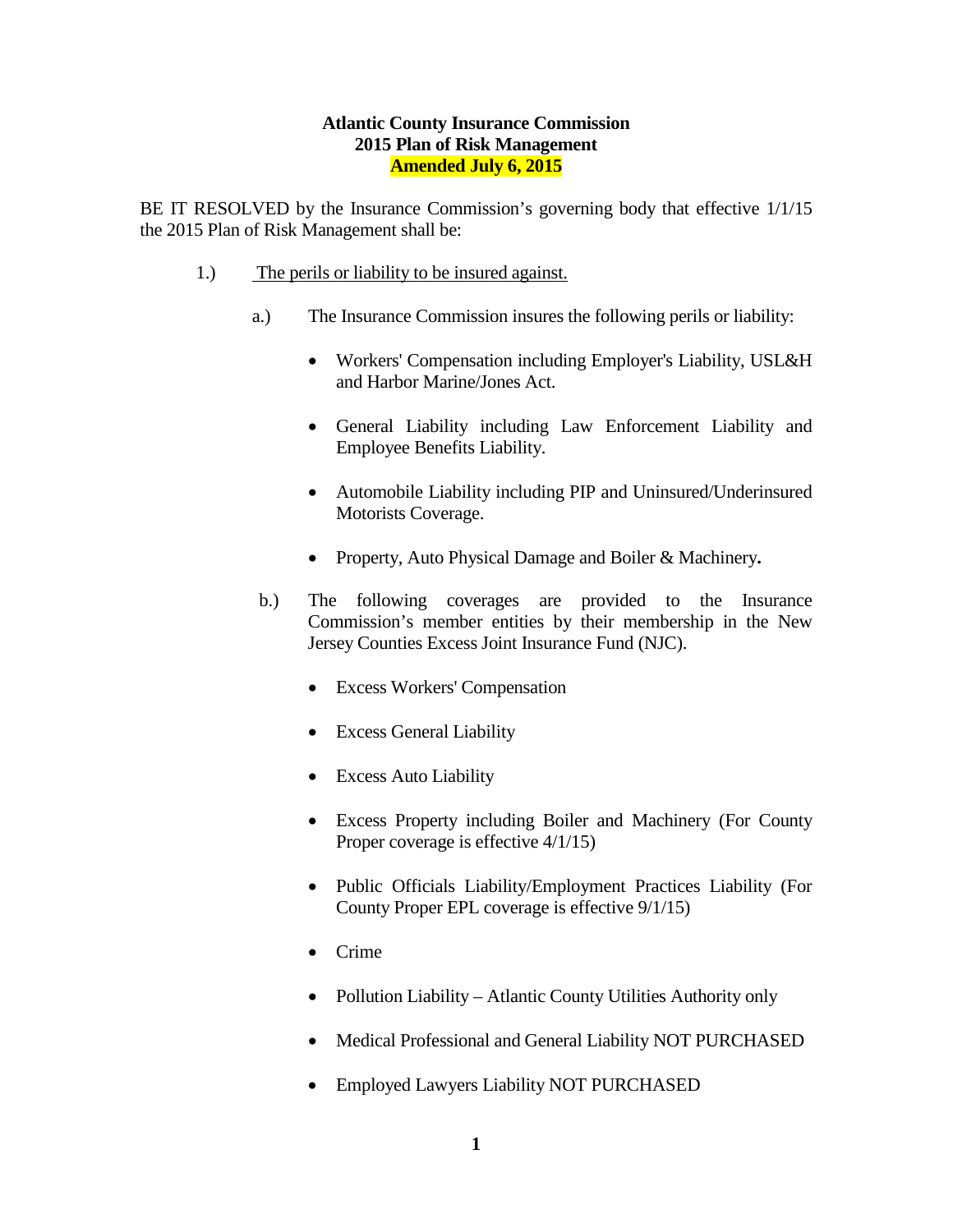- Cyber Liability
- 2.) The limits of coverage.
	- a.) Workers' Compensation limits.
		- The Insurance Commission covers \$750,000 per occurrence including:
			- Employer's Liability \$750,000 per occurrence.
			- USL&H  $$750,000$  per occurrence.
			- Harbor Marine/Jones Act \$750,000 per occurrence.
		- The NJC covers excess workers compensation claims to the following limits.
			- Workers' Compensation Statutory excess of the Insurance Commission's \$750,000.
			- Employer's Liability at a sub-limit of \$20,250,000 excess of the Insurance Commission's \$750,000.
			- USL&H \$250,000 less NJ State benefits excess of member's SIR of \$750,000.
			- Harbor Marine/Jones Act \$250,000 less NJ State benefits excess of member's SIR of \$750,000.

NJC retains limits of \$250,000 excess \$750,000 for Workers Compensation and Employers Liability. NJC purchases from Safety National Casualty Company 'Statutory' Workers Compensation limits excess of \$1,000,000 and \$5,000,000 excess of \$1,000,000 SIR for Employers Liability. Additional Employers Liability limits of \$10,000,000 per occurrence/aggregate excess of \$6,000,000 are purchased from Underwriters at Lloyd and \$5,000,000 per occurrence/aggregate purchased from National Casualty Company excess of underlying from Safety National Casualty.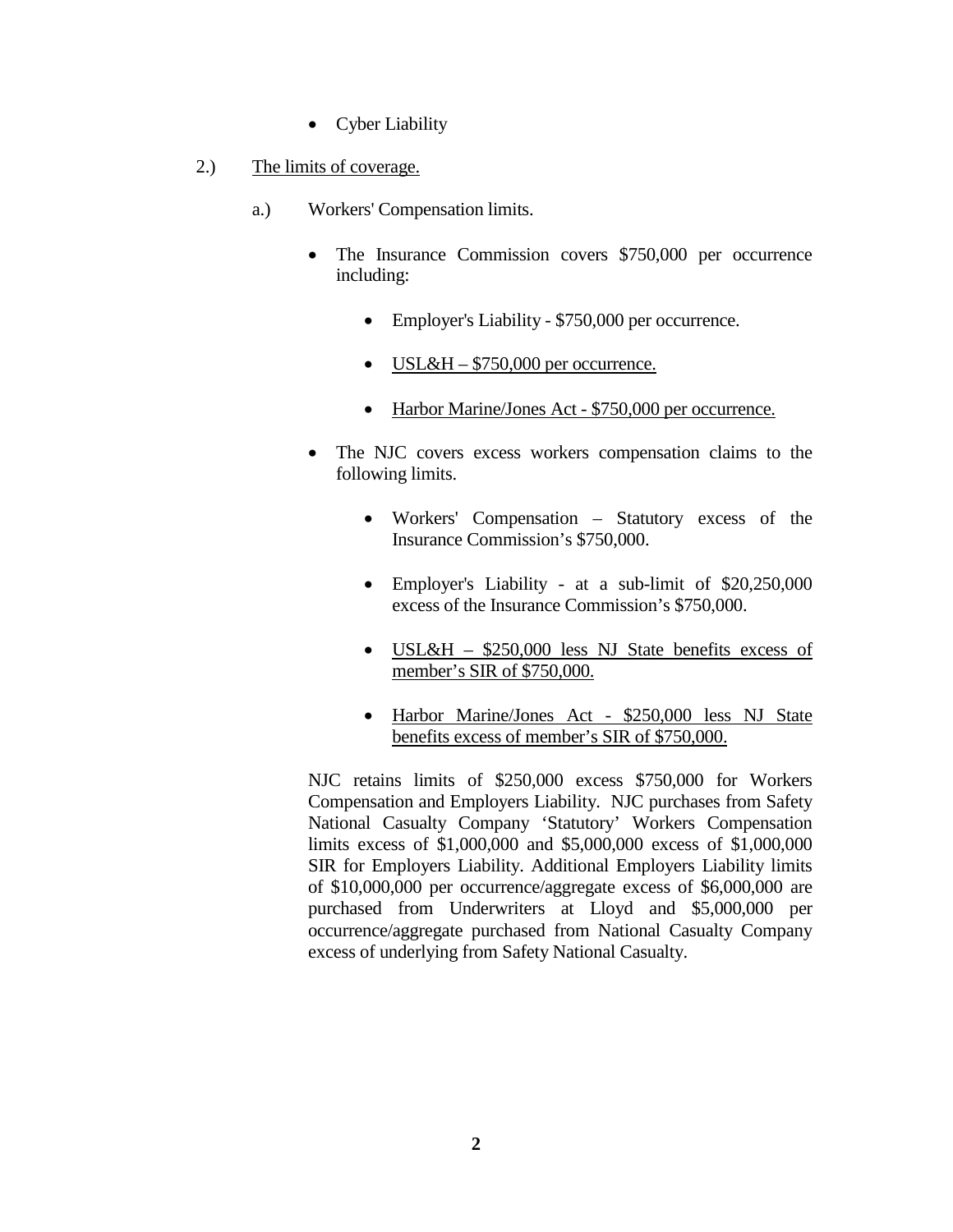- b.) General Liability limits.
	- The Insurance Commission covers \$500,000 per occurrence.
		- Law Enforcement included in the General Liability limits.
		- Employee Benefits Liability included in the General Liability limits.
		- Subsidence \$500,000 per occurrence
		- Owned Watercraft 35' in length or less \$500,000.
		- Garagekeepers Legal Liability \$500,000
	- The NJC covers excess liability claims as follows:
		- General Liability \$15,250,000 excess the Insurance Commission's \$500,000. The \$10,000,000 excess \$500,000 SIR is subject to a \$20,000,000 annual aggregate per member insurance commission for the policy period of 1/1/15-16. The \$5,000,000 excess \$10,500,000 commercial excess layer is subject to a \$5,000,000 annual aggregate limit.
		- Law Enforcement included in the NJC's excess General Liability limits.
		- Employee Benefits Liability included in the NJC's excess General Liability limits.
		- Subsidence \$250,000 per occurrence excess of the Insurance Commission's \$500,000. NJC retains 100% of the limit excess of the Member's retention.
		- Owned Watercraft 35' in length or less \$250,000 excess of the Insurance Commission's \$500,000. NJC retains 100% of the limit excess of the Member's retention.
		- Garagekeepers Legal Liability \$250,000 excess of the Insurance Commission's \$500,000. NJC retains 100% of the limit excess of the Member's retention.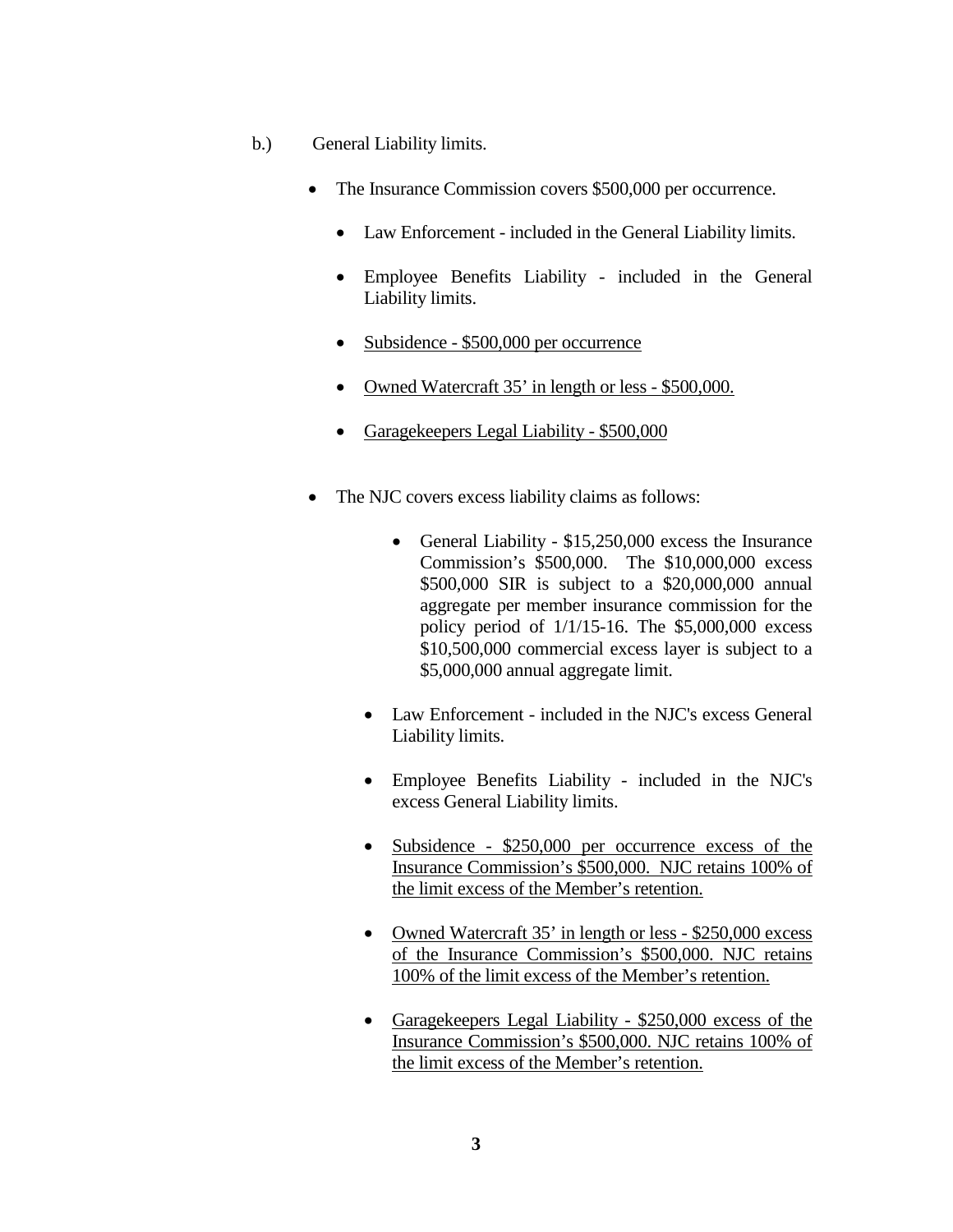NJC retains limits of \$250,000 excess \$500,000 and purchases from Underwriters at Lloyds limits of \$10,000,000 per occurrence and a \$20,000,000 aggregate for the annual policy period 1/1/15-16 excess over and above \$500,000. NJC also purchases from National Casualty limits of \$5,000,000 per occurrence and a \$5,000,000 annual aggregate  $(1/1/15-1/1/16)$  excess over and above the \$10,000,000/\$20,000,000 with Underwriters at Lloyds.

- c.) Automobile Liability limits.
	- The Insurance Commission covers automobile liability claims as follows:
		- Automobile Bodily Injury and Property Damage Liability claims at a combined single limit of \$500,000.
		- The Insurance Commission covers \$250,000 for Personal Injury Protection (PIP) per Addendum I of this Plan.
		- The Insurance Commission covers \$15,000/\$30,000/5,000 for Underinsured/Uninsured Motorists Liability per Addendum II of this Plan.
	- The NJC covers excess automobile liability claims as follows:
		- Automobile Bodily Injury and Property Damage Liability claims excess of the Insurance Commission's \$500,000 CSL limit. Included in the NJC's excess General Liability limits as shown above.

• NJC retains limits of \$250,000 excess \$500,000 and purchases from Underwriters at Lloyds limits of \$10,000,000 per occurrence and a \$20,000,000 aggregate for the annual policy period 1/1/15-16 excess over and above \$500,000. NJC also purchases from National Casualty limits of \$5,000,000 per occurrence and a \$5,000,000 annual aggregate  $(1/1/15-1/1/16)$  excess over and above the \$10,000,000/\$20,000,000 with Underwriters at Lloyds.

The NJC does not provide excess PIP OR Uninsured/Underinsured Motorist Coverage.

The excess general liability, auto liability, law enforcement liability and employers liability limits with Underwriters at Lloyds and National Casualty are per member Commission and are shared limits amongst ACIC member entities.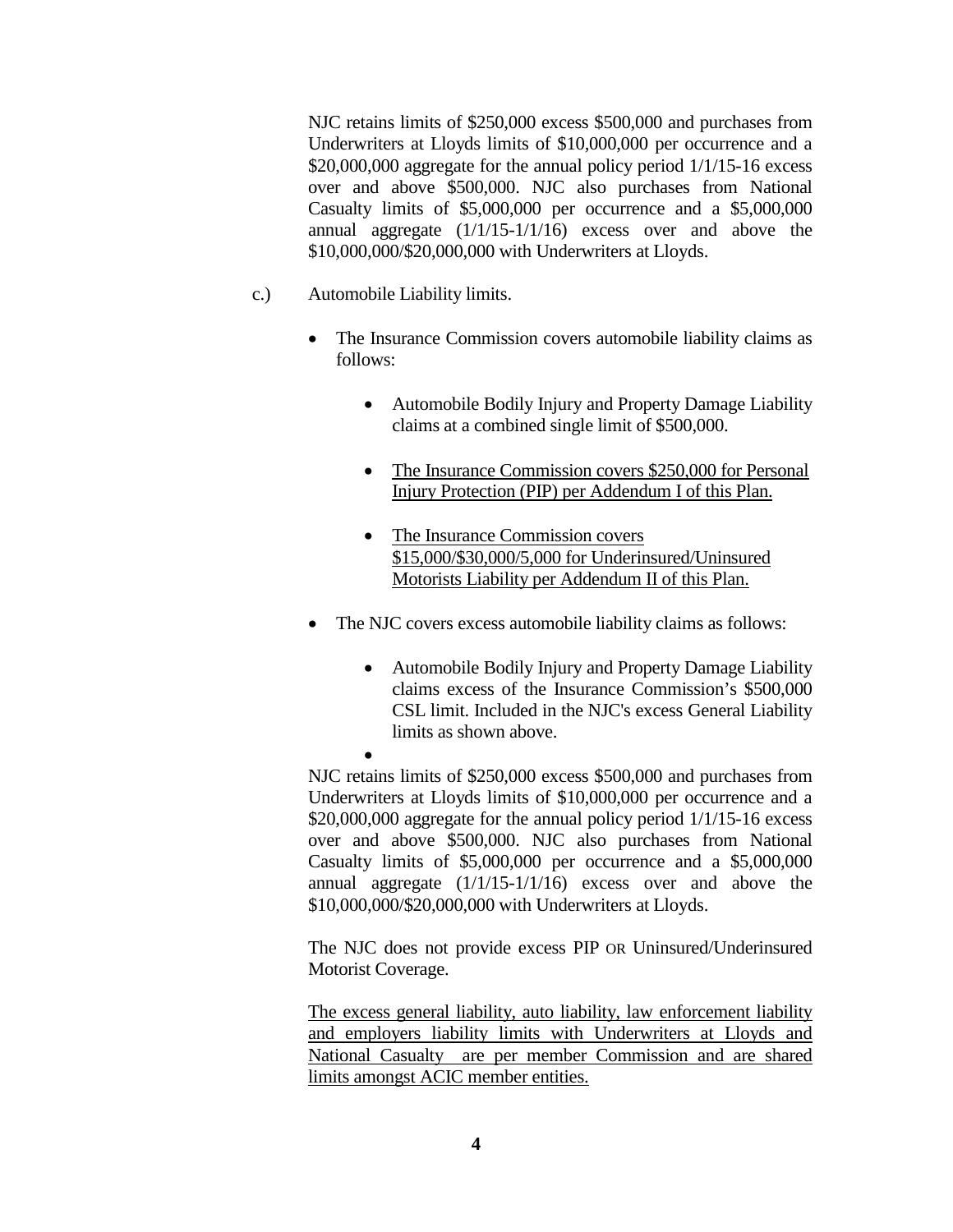- d.) Public Officials Liability/School Board Legal/Employment Practices Liability
	- The NJC via the commercial market covers public officials liability, school board legal liability (where applicable) and employment practices liability as follows:
		- \$10,000,000 each claim and in the annual aggregate on a claims made basis per member Insurance Commission subject to the deductibles as outlined below:
			- County of Atlantic POL Coverage \$500,000
			- County of Atlantic EPL Coverage to be effective 9/1/15 - \$250,000
			- Atlantic County UA \$15,000 SBL/\$35,000 EPL
			- Atlantic County IA \$10,000 SBL/\$10,000 EPL
- e.) Excess Public Officials Liability/Employment Practices Liability/School Board Legal Liability:
	- The NJC does not purchase an additional excess public officials liability'/school board legal liability/employment practices liability program.
- f.) Property/Equipment Breakdown (Note Atlantic County coverage will be in affect on  $4/1/15$ )

Property Limits/Sub-limits

- The Insurance Commission covers \$100,000 per occurrence less applicable member entity per occurrence deductibles*.*
- The NJC provides excess property coverage and equipment breakdown coverage via the commercial market with Zurich and excess property coverage with Mitsui Sumitomo Insurance Company of America (33.33%); Scottsdale Insurance Company (33.33%); Starr Companies (33.33%) quota share basis with the following limits *(SHARED BY ALL NJC MEMBER COMMISSIONS AND THEIR MEMBER ENTITIES)* excess of the member retention and member entity per occurrence deductibles:

Property per Occurrence Limits:

A. \$110,000,000 Per Occurrence with Zurich excess \$100,000 retention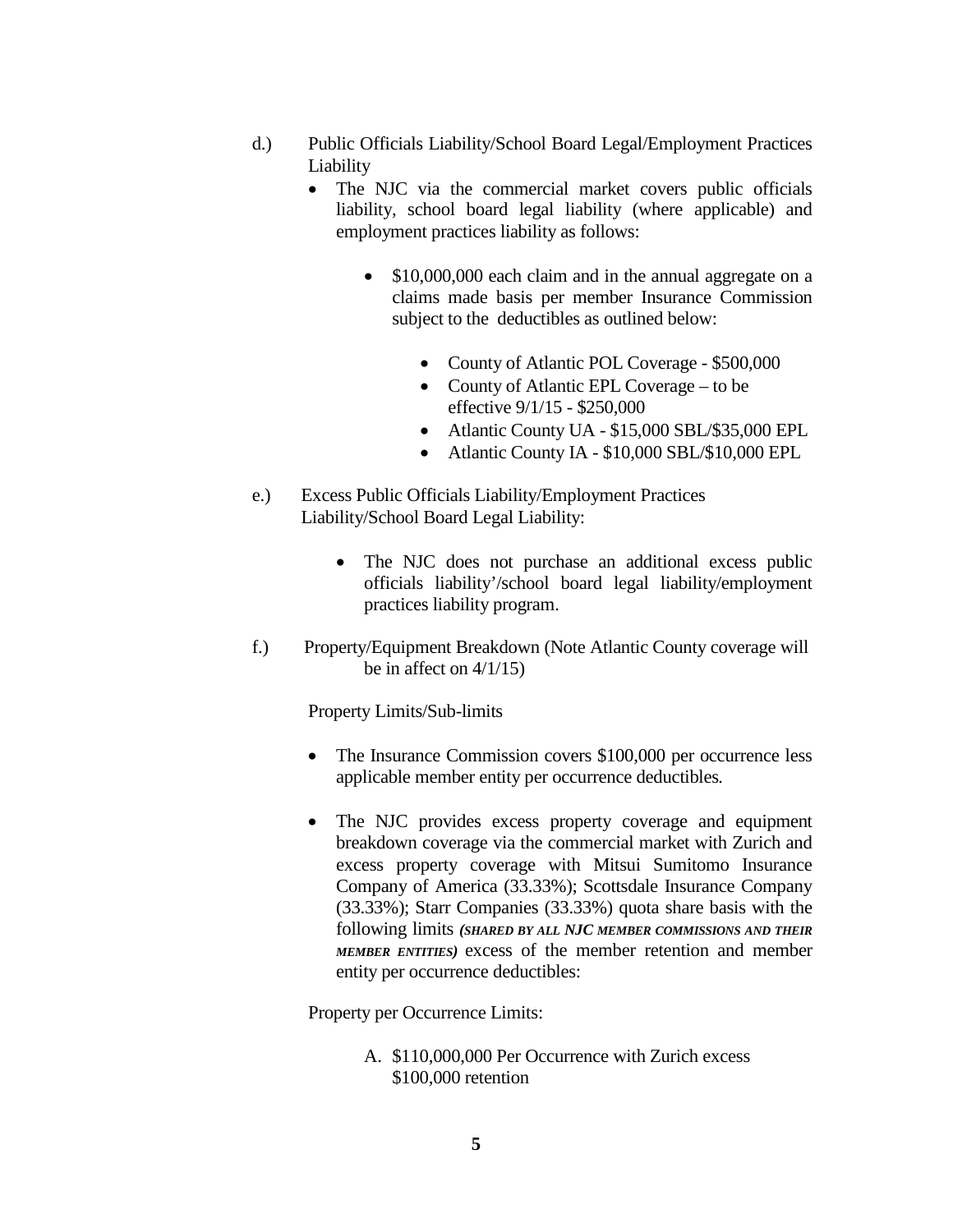- *B.* \$150,000,000 Per Occurrence with Mitsui Sumitomo Insurance Company of America (33.33%); Scottsdale Insurance Company (33.33%); Starr Companies (33.33%) excess underlying \$110,000,000
- C. \$260,000,000 per Occurrence Total Program Limit

Property Sub-Limits:

- Named Storm Wind and Hail \$160,000,000 per occurrence for covered property east of GSP for Atlantic, Ocean, Monmouth and Burlington counties and all of cape May County
- Earthquake \$200,000,000 (Annual Aggregate)
	- Flood \$65,000,000 (Annual Aggregate) Except;
		- Flood Inside Special Flood Hazard Area (SFHA) \$25,000,000
- Asbestos Cleanup \$50,000 per occurrence
- Valuable Paper And Records \$10,000,000
- Accounts Receivable \$10,000,000
- Demolition & Increased Cost of Construction -\$25,000,000
- Business Interruption -Included in \$110,000,000 blanket limit (Business Income On Revenue Producing Property Only)
- Extra Expense  $$10,000,000$
- Transit- \$1,000,000 Per Conveyance/\$1,000,000 Per **Occurrence**
- Fine Arts \$2,500,000 (Owned And Non Owned)
- Pollution And Contamination Cleanup (Limited) \$250,000 (Annual Aggregate)
- Miscellaneous Unnamed Locations \$10,000,000
- Builders' Risk \$25,000,000 (the lesser of \$1,000,000 sublimit or 60 days for soft costs, subject to applicable deductible per cause of loss and 24 hour qualifying period)
- New Construction and Additions \$25,000,000 per location (90 day reporting period)
- Service Interruption \$10,000,000 Combined Time Element and Property Damage Including Overhead Transmission Lines within 1 mile of insured premises, 24 hour qualifying period)
- Ingress/Egress  $-30$  Day Period for Property with a 5 mile radius not to exceed a \$5,000,000 limit
- Debris Removal -\$25,000,000
- Civil Government Authority Lesser of \$5,000,000 or 30 day period, within 5 mile radius
- Leasehold Interest \$15,000,000
- Loss Of Rents \$15,000,000
- Professional Fees \$1,250,000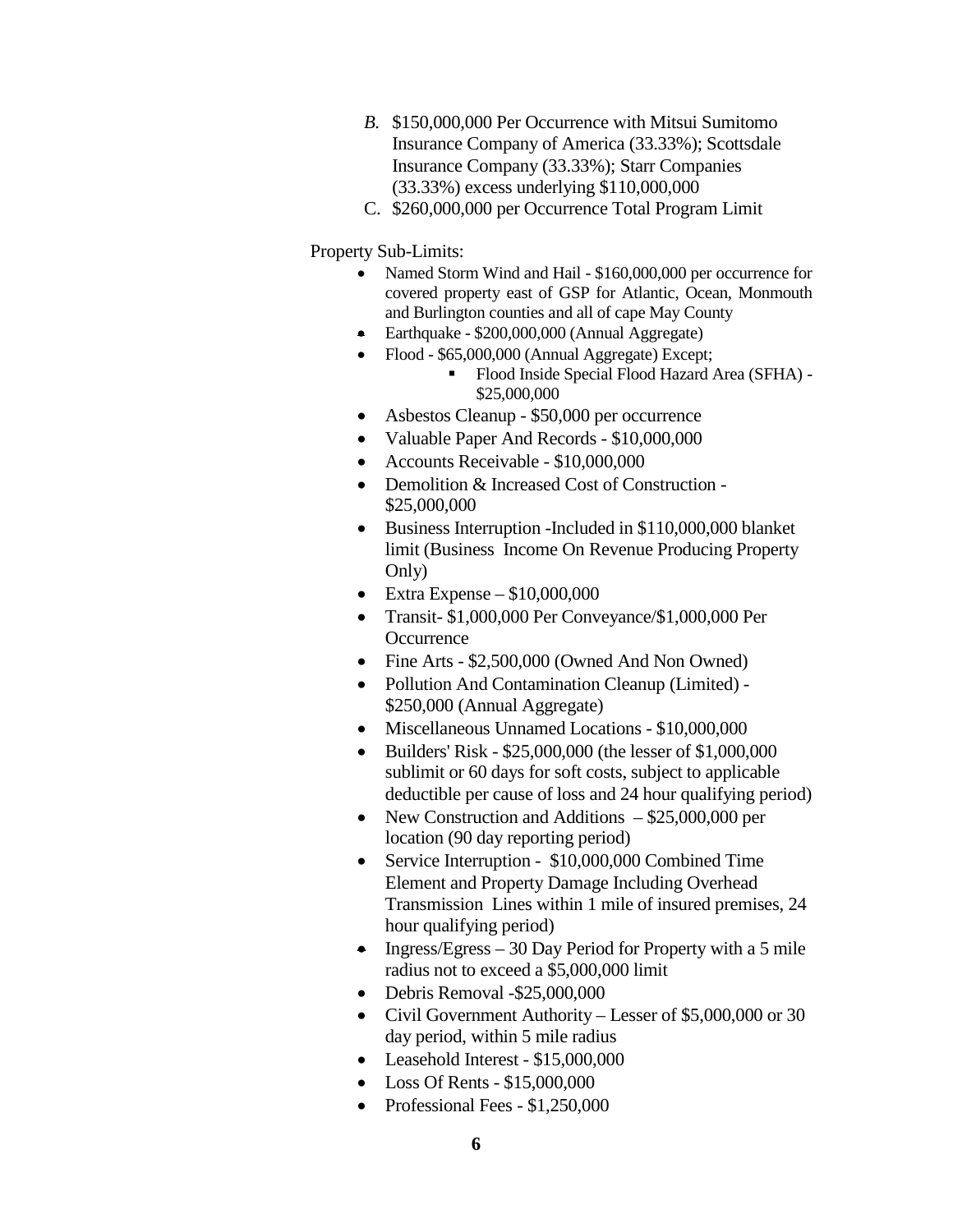- Extended Period of Liability 365 Days
- Auto Physical Damage \$15,000,000
- Underground Piping \$5,000,000 (only if within 5 MILES of a pump station, process plant, metering pit, wells or similar operational locations which are owned, leased, used occupied or intended for use by the member entity). There is no coverage for the perils of earthquake, Flood or named Storm
- EDP Equipment Subject to a 24 hour qualifying period. No sub-limit for equipment. \$1,000,000 sublimit for data and software
- Outdoor Property \$10,000,000
- Equipment Breakdown \$100,000,000
	- Ammonia Contamination \$5,000,000
	- $\blacksquare$  Spoilage \$5,000,000
	- **Extended Period Of Indemnity 365 Days**

#### Notes:

- There is an Excess Property Policy with Mitsui Sumitomo Insurance Company of America (33.33%); Scottsdale Insurance Company (33.33%); Starr Companies (33.33) on a quota share basis which extends the Per Occurrence Policy Limits by \$150,000,000 to a total of \$260,000,000. Coverage sub-limits on the Primary policy are excluded by the Excess Property policy, including Equipment Breakdown. The primary limit is \$110,000,000.
- There is an Excess Flood/Earthquake policy placed with AXIS Surplus (33.34%)/RSUI Indemnity (33.33%)/Westchester Surplus (33.33%) which provides:
	- \$15,000,000 aggregate policy limit for Flood coverage excess of the aggregate policy limits provided by Zurich (\$25,000,000 for locations inside the 100-Year Flood Zone, \$50,000,000 for all other locations, as noted above); and
	- \$100,000,000 aggregate policy limit for Earthquake coverage excess of the \$100,000,000 aggregate policy limit provided by Zurich (noted above).

### Property Deductibles

• The standard member insurance commission retention is \$100,000 per occurrence less member entity per occurrence deductibles below. Also applies to time element, auto physical damage and flood (except as noted below).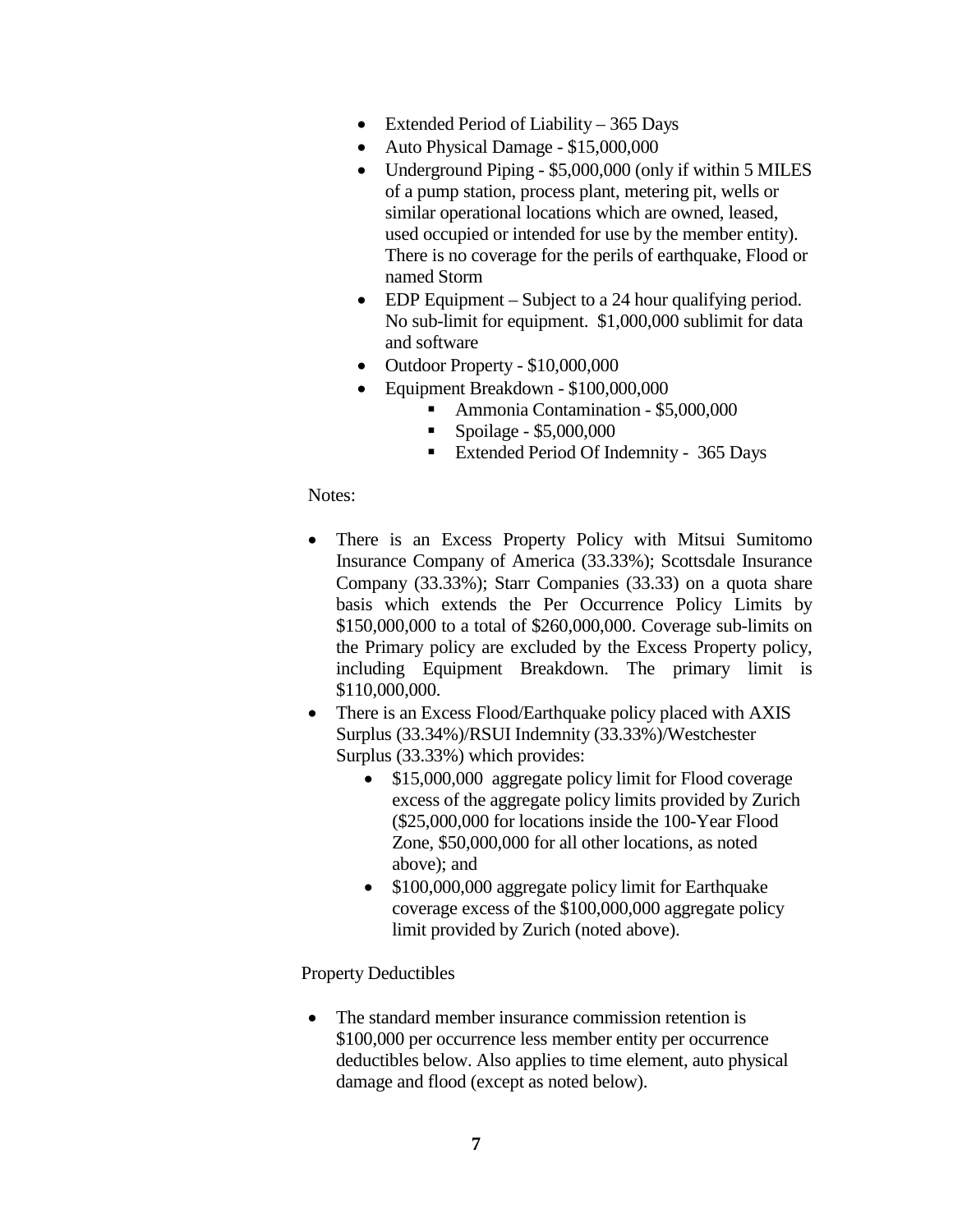- Atlantic County \$100,000 Property and Auto Physical Damage Comprehensive to be effective 4/1/15.
- Atlantic County Free Library-(Included with the County)
- Meadowview Nursing Home (Included with the County)
- Atlantic County UA \$5,000 Property and \$1,000 Auto Physical Damage
- Atlantic County IA \$5,000 Property and \$1,000 Auto Physical Damage
- The Equipment Breakdown deductible is \$25,000 deductible per occurrence for Atlantic County to be effective 4/1/15. The Equipment Breakdown deductible is \$5,000 for Atlantic County Improvement Authority and Atlantic County Utilities Authority.
- The Earthquake Member Insurance Commission retention is \$100,000 less the per occurrence member entity deductibles. However, if there is a loss from a single occurrence involving multiple entities, the maximum occurrence deductible will be \$100,00
- The Flood Member Insurance Commission retention is \$100,000 per occurrence (combined property damage and time element) less member entity per occurrence deductibles. However, if there is a loss from a single occurrence involving multiple entities, the maximum occurrence deductible will be \$100,000.
- Flood loss for property within the Special Flood Hazard Area (SFHA) is subject to a deductible of \$500,000 each building for municipality buildings, and \$500,000 each building for building contents member entity deductible per occurrence; and \$100,000 for each building for loss of income or the National Flood Insurance Plan's (NFIP) maximum available limits for public entities, whichever is greater, regardless of whether National Flood Insurance program coverage is purchased or not.
- Losses shall also be adjusted subject to a \$100,000 per occurrence Insurance Commission deductible for pumping stations, pistol ranges, vehicles and mobile equipment less the applicable member entity deductible.
- . • "Named Storm as respects to covered property in Atlantic, Ocean, Monmouth and Burlington Counties located east of the Garden State Parkway and any covered property in Cape May County" For Property Damage: subject to a deductible of 1% of the value, per the Schedule of Values on file with the company as of the date of loss, for those Buildings where the direct physical loss or damage occurred, per occurrence; For Time Element: 1% of the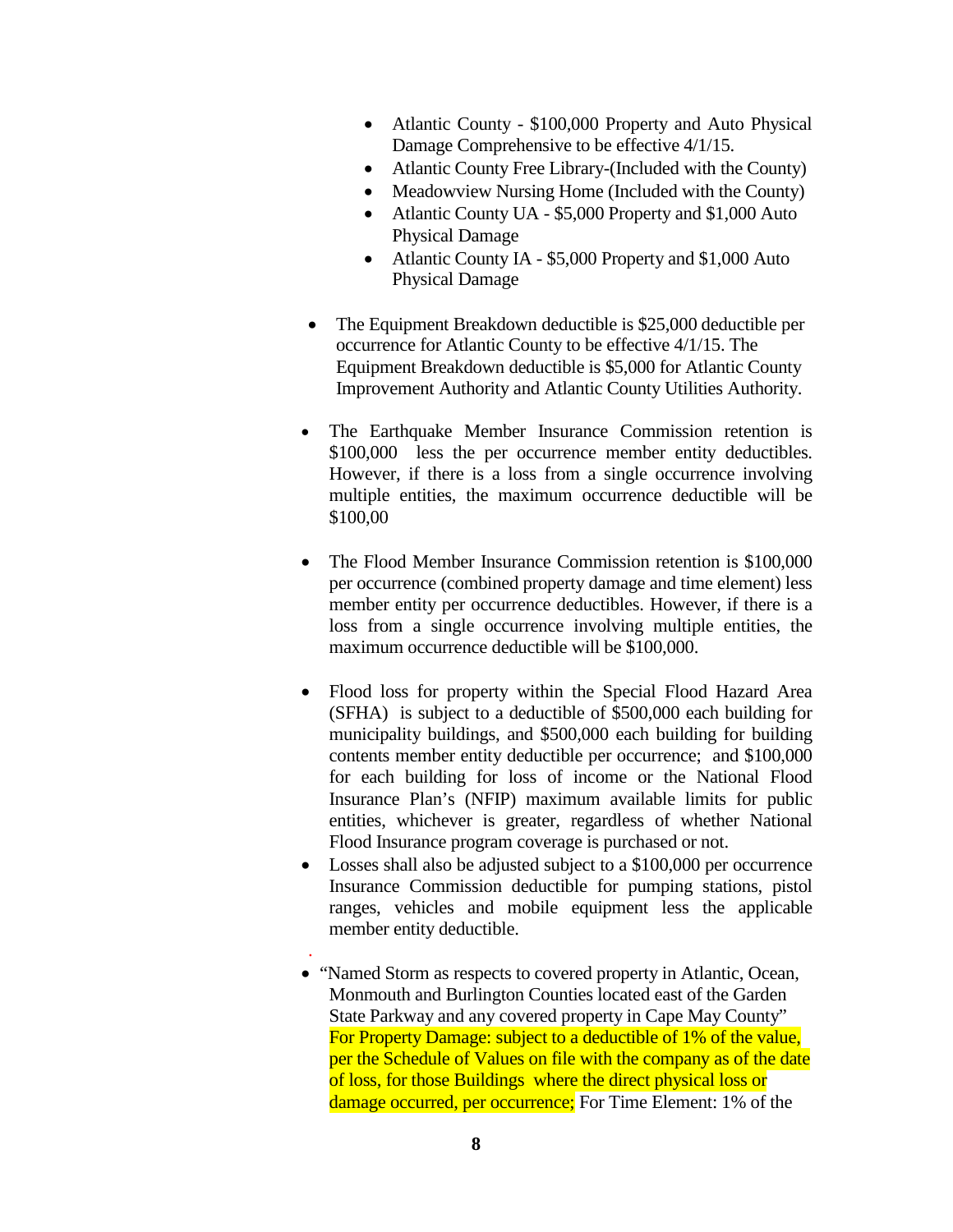full 12 months Gross Earnings or Gross Profit values that would have been earned following the occurrence by use of the facilities at the Location where the direct physical loss or damage occurred and all other Locations where Time Element loss ensues, per occurrence. The 1% Time Element deductible does not apply **Extra Expense.** Combined PD and TE deductible subject to a minimum deductible of \$250,000 per Location and a maximum deductible of \$1,000,000 per occurrence. The "Named Storm" deductible is a per member entity deductible. Note: The Atlantic County Insurance Commission provides coverage for the difference in deductible for "insured property" resulting from "insured perils" (per the terms and conditions of the Zurich policy through the NJC JIF), but only for what is not reimbursed by FEMA less the member entity deductible. The Atlantic County Insurance Commission will not provide coverage for the difference in deductible for time element loss.

Named Storm is defined as any storm or weather disturbance that is named by the U.S. National Oceanic and Atmospheric Administration (NOAA) or the U.S. National Weather Service or the National Hurricane Center or any comparable worldwide equivalent.. Location is defined as a building(s) bounded on all sides by public streets, clear land space or open waterways, each not less than 50 feet wide, a site or tract of land occupied or available for occupancy with tangible property. If the Named Storm involves covered property within the Special Flood Hazard Area (SFHA) , the Special Flood Hazard Area (SFHA) deductible above applies.

Special Flood Hazard Area (SFHA) - Is an area defined by FEMA or any foreign equivalent that will be inundated by the flood event having a 1-percent chance of being equaled or exceeded in any given year. The 1-percent annual chance flood is also referred to by FEMA as the base flood or 100-year EDGE-100-B (12/10) flood. SFHA's per FEMA include but are not limited to Zone A, Zone AO, Zone AH, Zones A1-A30, Zone AE, Zone A99, Zone AR, Zone AR/AE, Zone AR/AO, Zone AR/A1-A30, Zone AR/A, Zone V, Zone VE, and Zones V1-V30. If not defined by FEMA or any foreign equivalent, it is an area that will be inundated by the flood event having a 1-percent chance of being equaled or exceeded in any given year.

- Underground Piping \$100,000 per occurrence less the member entity deductibles as stated above. There is no coverage for the perils of Earthquake, Flood or Named Storm.
- Golf Carts \$25,000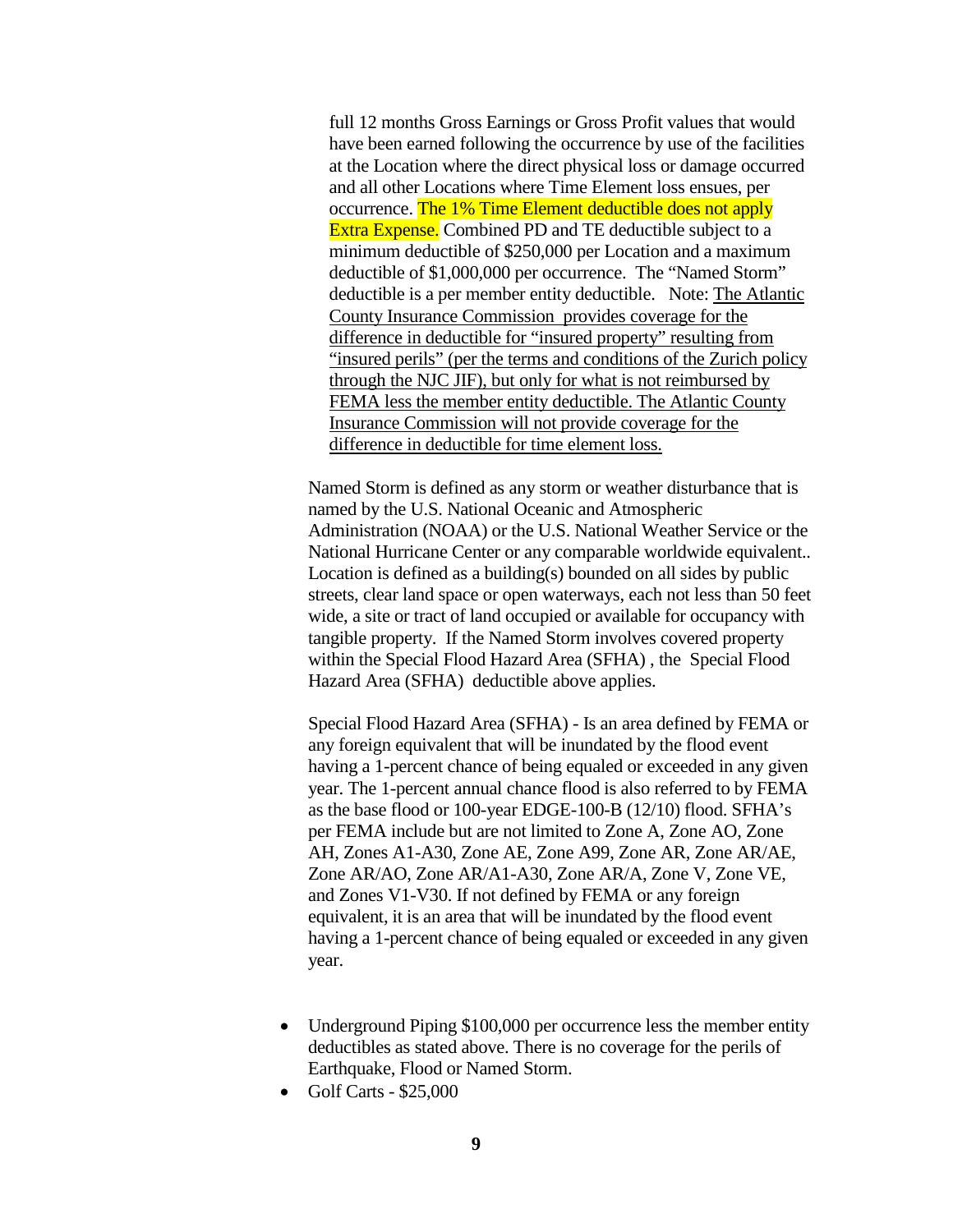NJC does not retain any risk as it is fully insured in the commercial market.

g.) Crime

The NJC via the commercial market provides crime coverage at the following limits and deductibles (the Insurance Commission retains no risk for Crime):

Limit per occurrence:

- County of Atlantic (Including Meadowview Nursing Home) –  $$1,500,000$
- Atlantic County UA \$1,000,000
- Atlantic County Improvement Authority \$500,000

Deductible per occurrence:

- County of Atlantic (Including Meadowview Nursing Home) – \$25,000
- Atlantic County UA \$15,000
- Atlantic County Improvement Authority \$10,000

NJC does not retain any risk as it is fully insured in the commercial market.

h.) Pollution Liability

The NJC via the commercial market provides pollution liability coverage at the following limits and deductibles (the Insurance Commission retains no risk for Pollution Liability):

- Limit of Liability: \$1,500,000 per claim and \$1,500,000 annual aggregate-Atlantic County UA only.
- Member Entity Deductible: \$25,000
- New Member Entity Effective Dates: 01/01/15-16

NJC does not retain any risk as it is fully insured in the commercial market.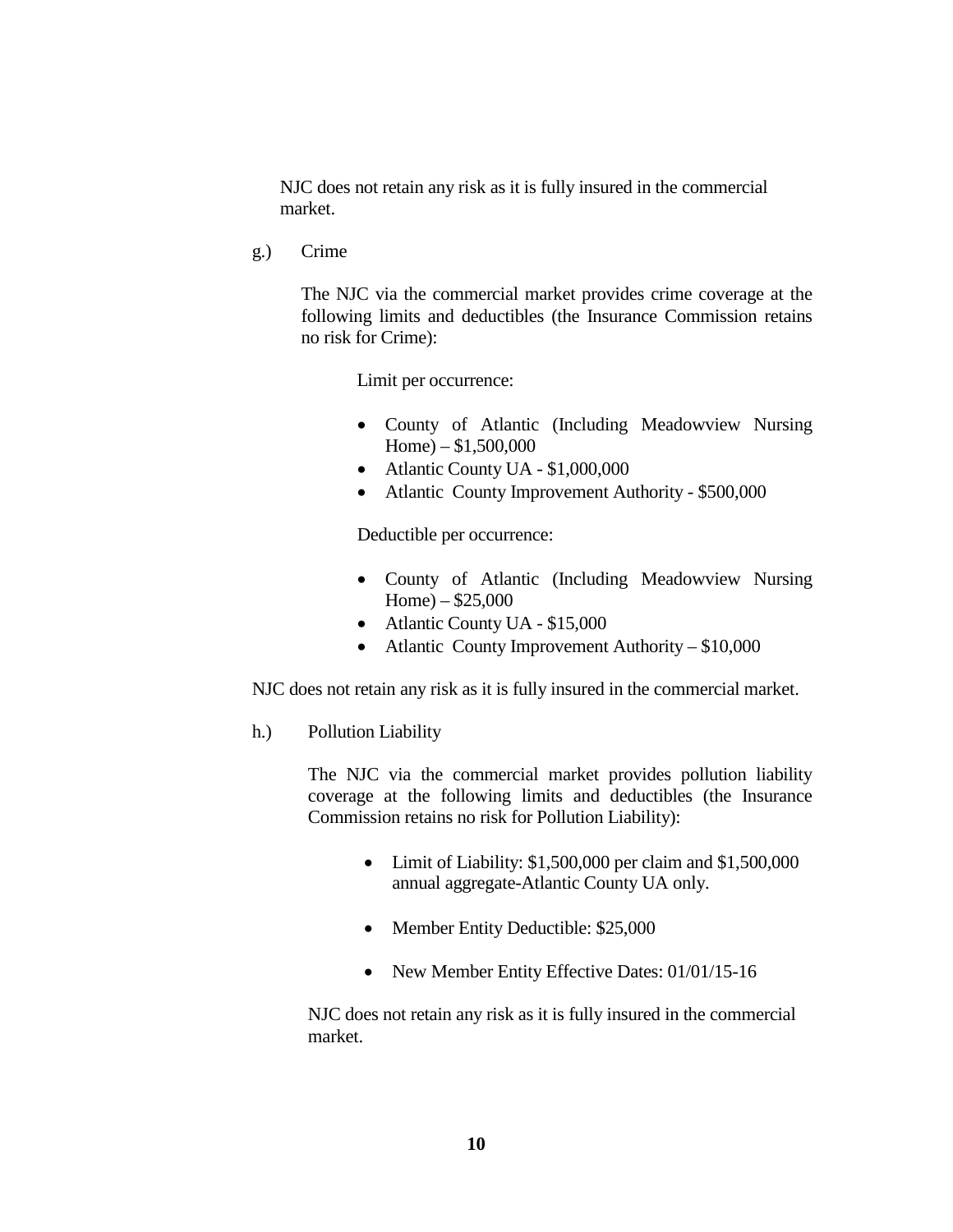All policy aggregates limits are shared by the NJC member Commissions of Gloucester, Camden, Union and Burlington and their respective member entities.

- i.) Medical Professional General Liability/Excess Medical Professional NOT PURCHASED
- j.) Employed Lawyers Professional Liability effective 1/1/15-16 NOT PURCHASED
- k.) Cyber Liability Network Privacy & Security Liability Effective 2/19/15 to 1/1/16

The NJC via the commercial market provides on an optional basis network privacy & security liability coverage at the following limits and deductibles (the insurance commission retains no risk for network privacy & security liability coverage):

- Limits per claim and annual aggregate:
	- o Security & Privacy Liability: \$1,000,000<br>
	 regulatory sub-limit: \$750,000\*
		- regulatory sub-limit:
	- o Network Interruption (12 hour period): \$250,000
	- o Event Management: \$250,000
	- o Cyber Extortion: \$ 1,000,000
	- o Minimum affected individuals: 100
	- o Maximum affected individuals: \$500,000
- Retention per member entity:
	- o Security & Privacy Liability: \$25,000<br>Regulatory: \$25,000
		- Regulatory:
	- o Network Interruption (12 hour period): \$25,000
	- o Event Management: \$25,000
	- o Cyber Extortion: \$ 25,000
	- o Minimum affected individuals: 100<br>
	o Maximum affected individuals: \$500,000
	- o Maximum affected individuals:

**NOTICE: The above description is a general overview of the coverage and limits provided by the Insurance Commission. The actual terms and conditions are defined in the individual policy documents and this Risk Management Plan. All issues and/or conflicts shall be decided upon by the individual policy documents**.

3.) The amount of risk to be retained by the Insurance Commission (except as noted in section 2. Limits of coverage).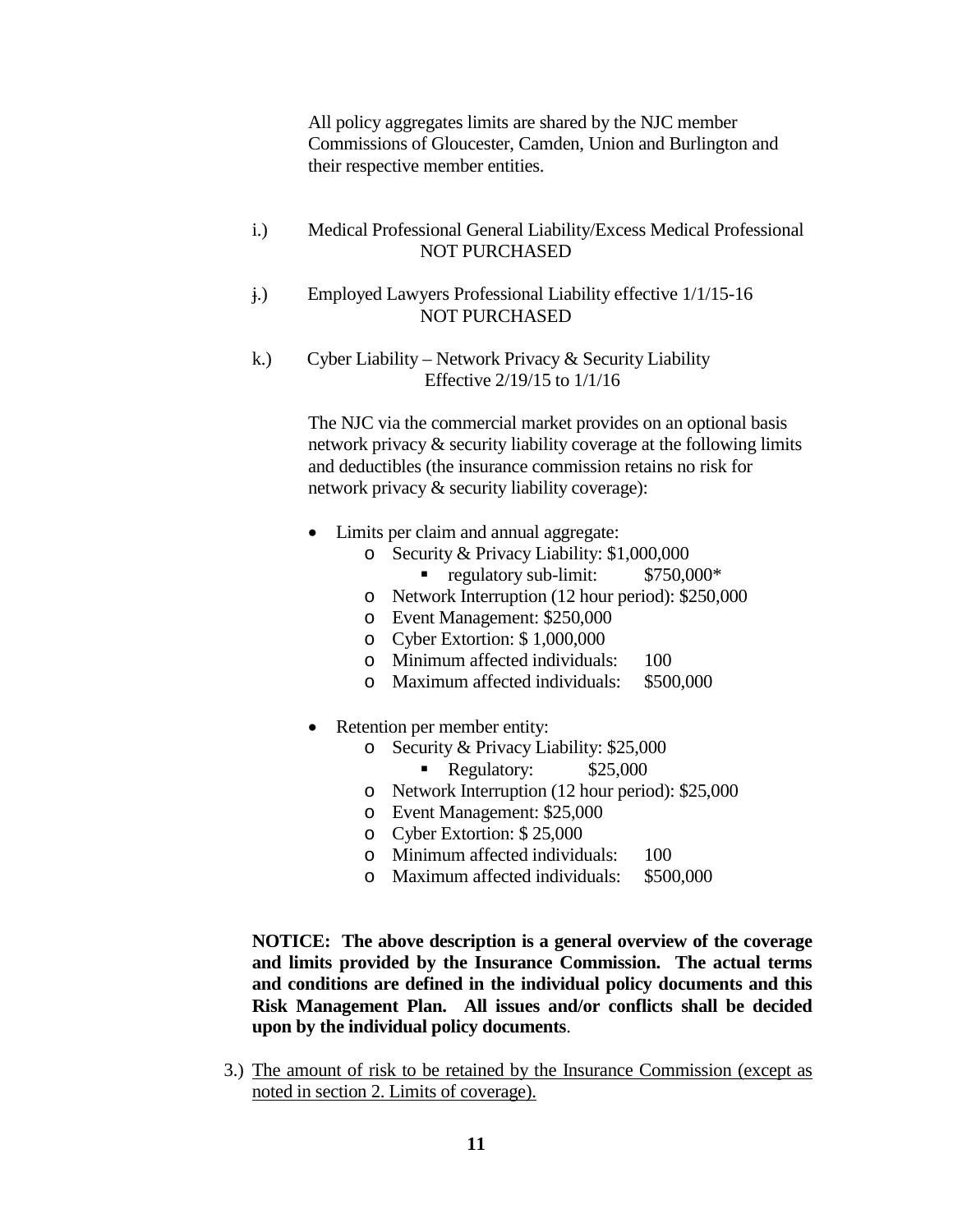- a.) Workers' Compensation (all coverages) \$750,000 CSL
- b.) General Liability (all coverages) \$500,000 CSL
- c.) Law Enforcement Liability Included in General Liability
- d.) Automobile Liability
	- Property Damage & Bodily Injury \$500,000 CSL
	- Underinsured/Uninsured \$15,000/\$30,000/\$5,000 CSL
	- Personal Injury Protection \$250,000 CSL
- e.) Public Officials Liability/School Board Legal/Employment Practices Liability - None
- f) Property/APD \$100,000 per occurrence less member deductibles.
	- g) Equipment Breakdown None for Atlantic County, \$20,000 excess \$5,000 for Atlantic County Utilities Authority and \$20,000 excess \$5,000 for Atlantic County Improvement Authority
	- h) Crime None
- i) Pollution Liability None
- j) Medical Professional General Liability None
- k) Employed Lawyers Liability None
- l) Cyber Liability None
- 4.) The amount of unpaid claims to be established.
	- a.) The general reserving philosophy is to set reserves based upon the probable total cost of the claim at the time of conclusion. Historically, on claims aged eighteen (18) months, the Insurance Commission expects the claims servicing company to set reserves at 85% accuracy. The Insurance Commission also establishes reserves recommended by the Insurance Commission's Actuary for claims that have been incurred but not yet reported so that the Insurance Commission has adequate reserves to pay all claims and allocated loss adjusted expense liability.
	- b.) Claims reserves are subject to regular review by the Insurance Commission's Executive Director/Administrator, Attorney, Board of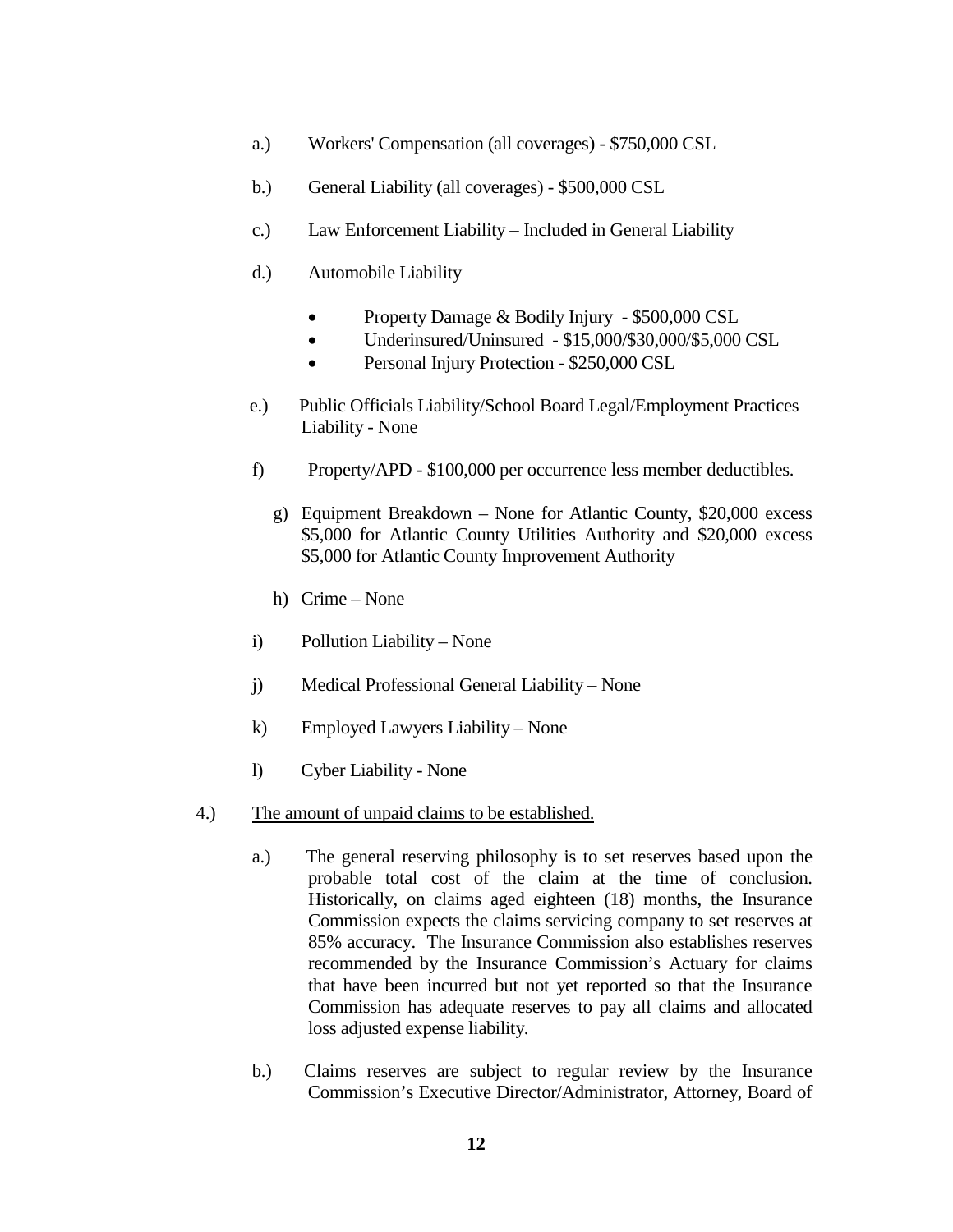Commissioners and claims servicing company. Reserves on large or unusual claims are also subject to review by the claims departments of the commercial insurance companies or reinsurance companies providing primary or excess coverages to the Insurance Commission either directly or through the NJC JIF.

- 5.) The method of assessing contributions to be paid by each member of the Insurance Commission.
	- a.) By November 15th of each year, the actuary computes the probable net cost for the upcoming Insurance Commission year by line of coverage and for each prior Insurance Commission year. The Actuary includes all budget items in these computations. The annual assessment of each participating member entity is it's pro rata share of the probable net cost of the upcoming Insurance Commission year for each line of coverage as computed by the Actuary.
	- b.) The calculation of pro rata shares is based on each member's experience modified manual premium for that line of coverage. The Insurance Commission's Governing Body also adopts a capping formula which limits the increase of any member's assessment from the preceding year to the Insurance Commission wide average increase plus a percentage selected by the Governing Body. The total amount of each member's annual assessment is certified by majority vote of the Insurance Commission's Governing Body at least one (1) month prior to the beginning of the next fiscal year.
	- c.) The Treasurer deposits each member's assessment into the appropriate accounts, including the administrative account, and the claim or loss retention trust Insurance Commission account by Insurance Commission year for each type of coverage in which the member participates.
	- d.) If a member entity becomes a member of the Insurance Commission or elects to participate in a line of coverage after the start of the Insurance Commission year, such participant's assessments and supplement assessments are reduced in proportion to that part of the year which had elapsed.
	- e.) The Insurance Commission's Governing Body may by majority vote levy upon the participating member entities additional assessments wherever needed or so ordered by the Commissioner of Insurance to supplement the Insurance Commission's claim, loss retention or administrative accounts to assure the payment of the Insurance Commission's obligations. All supplemental assessments are charged to the participating member entities by applicable Insurance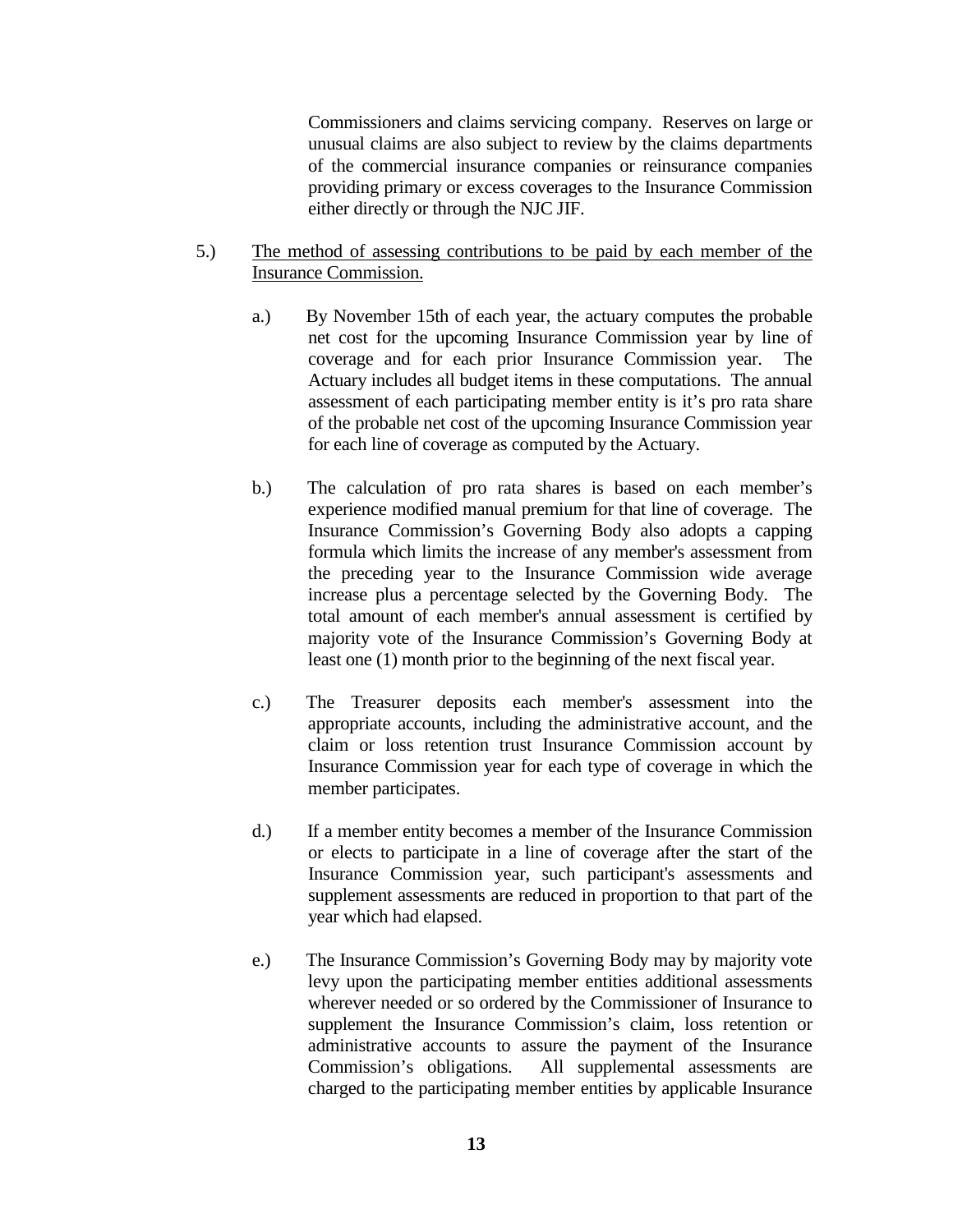Commission year, and shall be apportioned by the year's assessments for that line of coverage.

f.) Should any member fail or refuse to pay its assessments or supplemental assessments, or should the Insurance Commission fail to assess funds required to meet its obligations, the Chairman, or in the event by his or her failure to do so, the custodian of the Insurance Commission's assets, shall notify the Commissioner of Insurance and the Director of Community Affairs. Past due assessments shall bear interest at the rate established annually by the Insurance Commission's Governing Body.

### 6.) Procedures governing loss adjustment and legal expenses.

- a.) The Insurance Commission engages a claims service company to handle all claims. The performance of the claims adjusters is monitored and periodically audited by the Executive Director's office, the Insurance Commission Attorney, the NJC's attorney's office, as well as the claims department of the NJC's five major excess insurers (i.e. Underwriters at Lloyds, National Casualty for excess liability; Safety National Casualty Company for workers' compensation). Every three years, the NJC's internal auditors also conduct an audit.
- b.) Each member entity is provided with a claims reporting procedure and appropriate forms.
- c.) In order to control workers' compensation medical costs, the Insurance Commission has engaged a managed care organization (MCO) *through the claims service company* whose procedures are integrated into the Insurance Commission's claims process.
- d.) To provide for quality defense and control costs, the Insurance Commission has established an approved defense attorney panel with firms which specialize in Title 59 matters. The performance of the defense attorneys is overseen by the Insurance Commission Attorney, as well as, the various firms which audit the claims adjusters.
- 7.) Coverage to be purchased from a commercial insurer, if any.

The Insurance Commission does not purchase commercial insurance.

8.) Reinsurance to be purchased.

The Insurance Commission does not purchase reinsurance.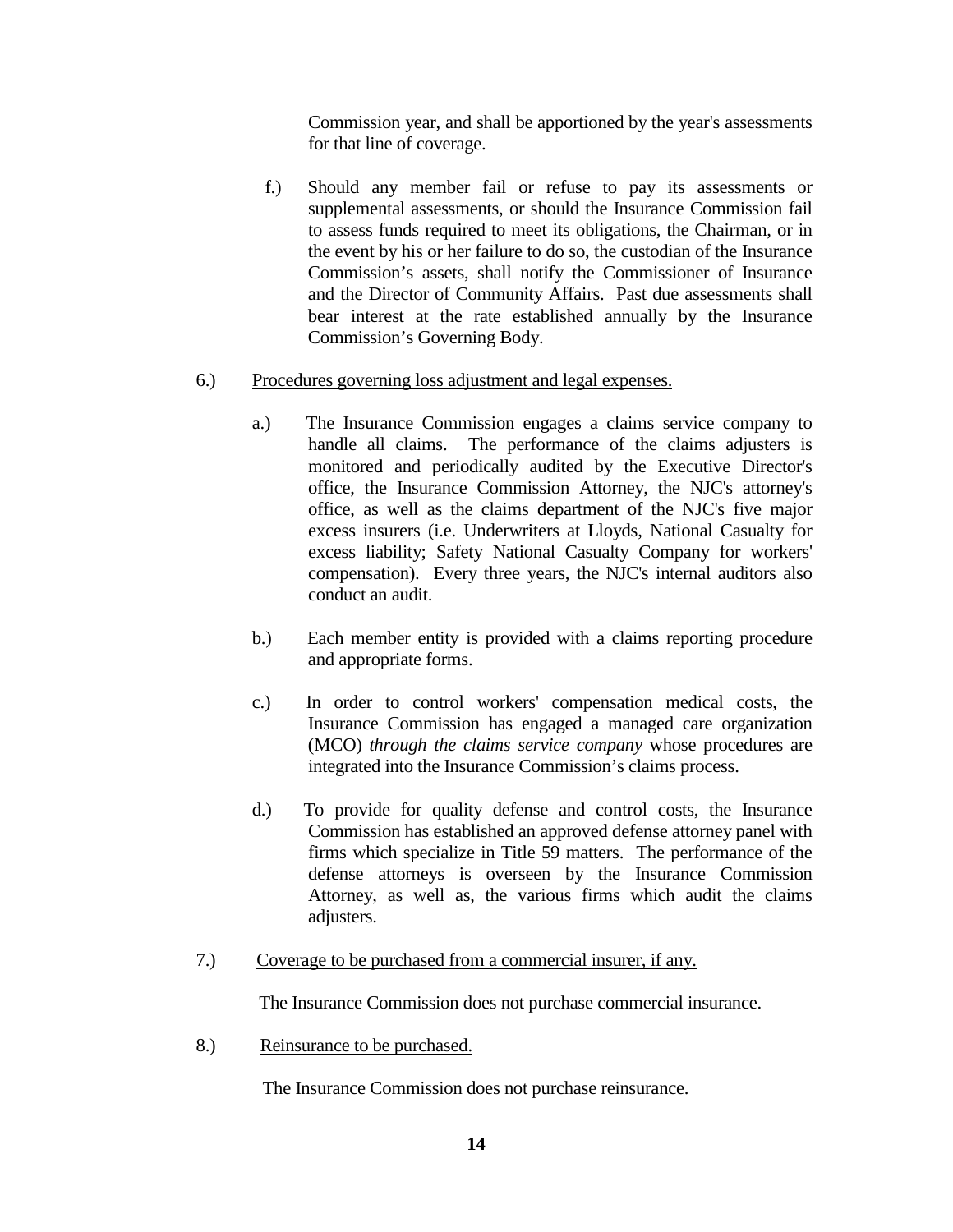- 9.) Procedures for the closure of Insurance Commission years, including the maintenance of all relevant accounting records.
	- a.) Not applicable at this time.
- 10.) Assumptions and Methodology used for the calculation of appropriate reserves requirements to be established and administered in accordance with sound actuarial principles.
	- a.) The general approach in estimating the loss reserves of the Insurance Commission is to project ultimate losses for each Insurance Commission year using paid and incurred loss data. Two traditional actuarial methodologies are used: the paid loss development method and the incurred loss development method. From the two different indications resulting from these methods the Insurance Commission Actuary chooses a "select" estimate of ultimate losses. Subtraction of the paid losses from the select ultimate losses yields the loss reserve liability or Insurance Commission funding requirement.
	- b.) The following is an overview of the two actuarial methods used to project the ultimate losses.
		- Paid Loss Development Method This method uses historical accident year paid loss patterns to project ultimate losses for each accident year. Because this method does not use case reserve data, estimates from it are not affected by changes in case reserving practices. However, the results of this method are sensitive to changes in the rate of which claims are settled and losses are paid, and may underestimate ultimate losses if provisions are not included for very large open claims.
		- Case Incurred Loss Development Method This method is similar to the paid loss development method except it uses historical case incurred loss patterns (paid plus case outstanding reserves) to estimate ultimate losses. Because the data used includes case reserve estimates, the results from this method may be affected by changes in case reserve adequacy.

### 11.)The maximum amount a certifying and approving officer may approve pursuant to N.J.A.C. 11:15-2.22.

- \$15,000 for workers compensation claims
- \$7,500 for liability claims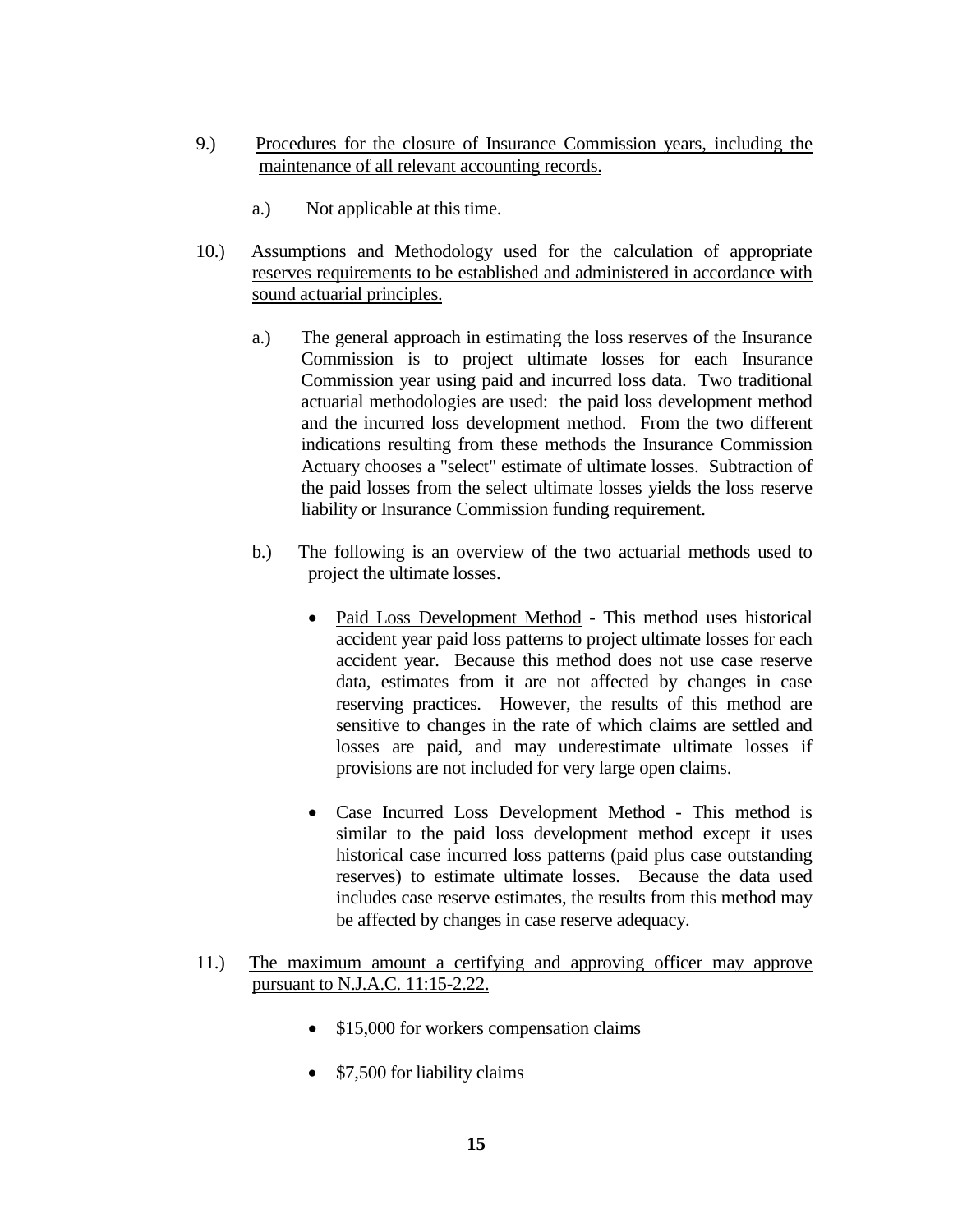• With the advance approval of the Insurance Commission Attorney or Executive Director, the certifying and approving officer may also pay hospital bills if waiting until after the next regularly scheduled Insurance Commission meeting would result in the loss of a discount on such bills. When the certifying and approving officer utilizes this authority, a report shall be made to the Commissioners at their next meeting.

Adopted by the Governing Body this \_\_\_\_\_ day of \_\_\_\_\_\_\_\_\_, 2015.

 $\overline{\phantom{a}}$  , where the contract of the contract of the contract of the contract of the contract of the contract of the contract of the contract of the contract of the contract of the contract of the contract of the contr

 $\overline{\phantom{a}}$  , where the contract of the contract of the contract of the contract of the contract of the contract of the contract of the contract of the contract of the contract of the contract of the contract of the contr

# **ATLANTIC COUNTY INSURANCE COMMISSION**

**ATTEST:**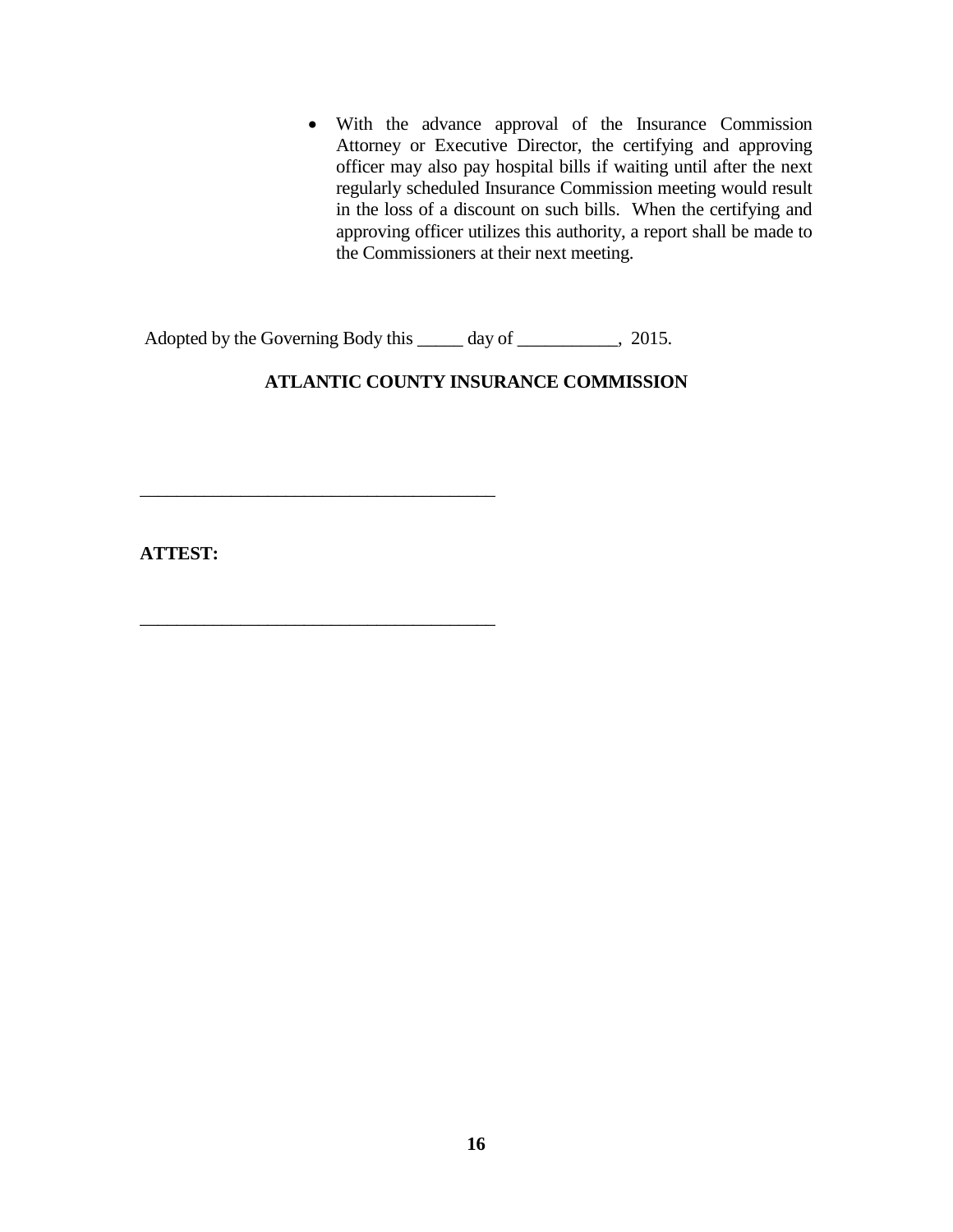# **ADDENDUM I**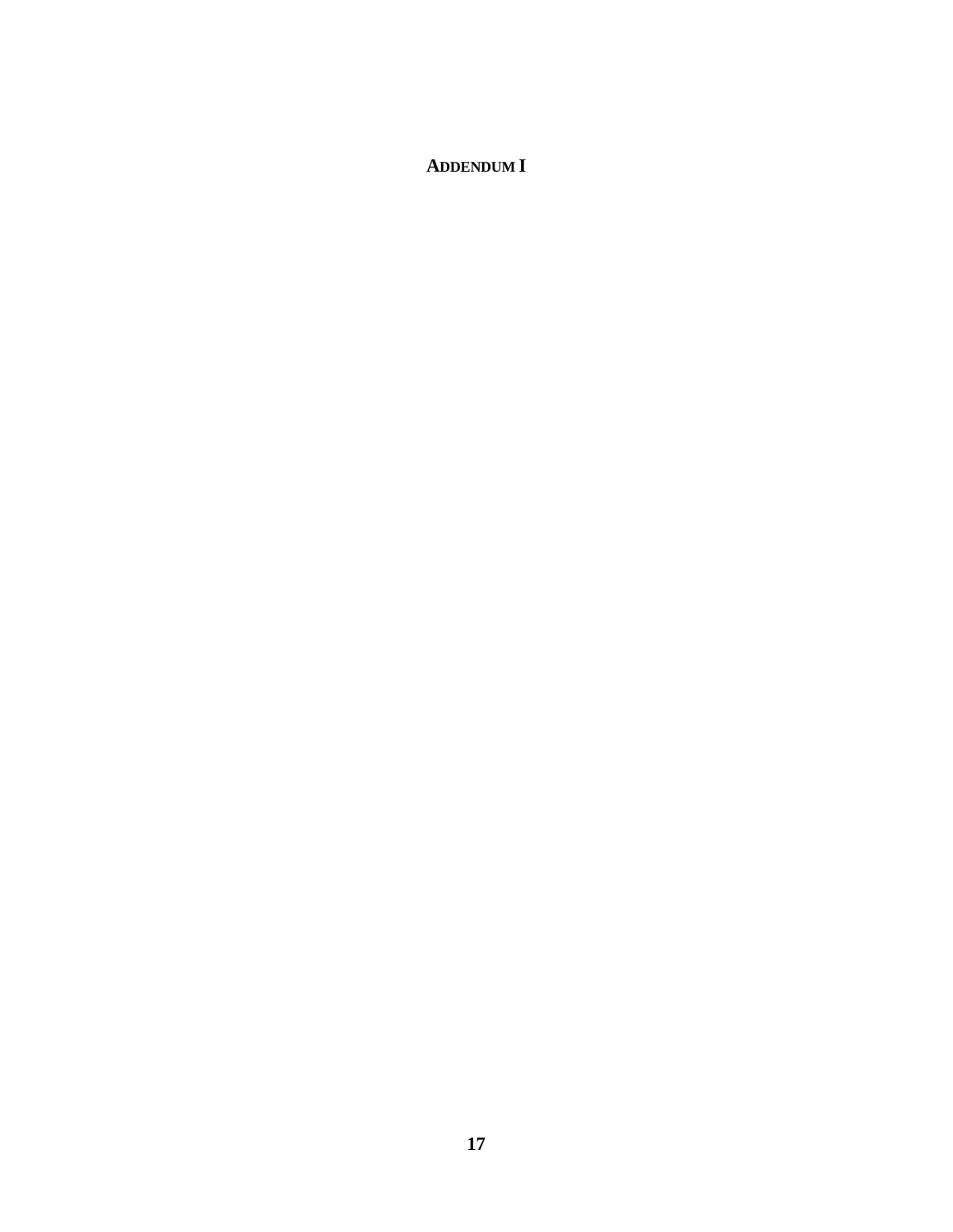### 2015 Risk Management Plan Addendum #1 NEW JERSEY PERSONAL INJURY PROTECTION

With respects to coverage provided by this Addendum, the provisions of Policy CP0513640 – Coverage forms CA 00 01 12 93, IL 00 17 11 98, IL 00 21 07 02, IL 02080702 apply unless modified by this Addendum for a covered **auto** licensed or principally garaged in, or **garage operations** conducted in, New Jersey

This Addendum is effective January 1, 2015.

## **MEDICAL EXPENSE BENEFITS DEDUCTIBLE**

The medical expense benefits are subject to a deductible of \$250 per **occurrence**.

Medical expense benefits applicable to:

A. The **named insured** and, if the **named insured** is an individual, any **family members** will be subject to a deductible of \$250 per **occurrence.**

B. insured **persons** other than the **named insured** and, if the **named insured** is an individual, any **family members** shall be subject to a separate deductible of \$250 per **occurrence**.

### **MEDICAL EXPENSE BENEFITS CO-PAYMENT**

Medical expense benefits are subject to a co-payment of 20% per **occurrence** for amounts payable between the applicable deductible and \$5,000.

### **DELETION OF BENEFITS OTHER THAN MEDICAL EXPENSES OPTION**

All Personal Injury Protection benefits other than medical expense benefits are deleted with respect to the **named insured** and, if the **named insured** is an individual, any **family members**, when indicated to the left. Refer to the Deletion Of Benefits Other Than Medical Expenses Provision.

### **MEDICAL EXPENSE BENEFITS-AS-SECONDARY OPTION**

If the **named insured** is an individual, medical expense benefits with respect to the **named insured** and **family members**, are secondary to the health benefits plans under which the **named insured** and **family members** are insured, when indicated to the left.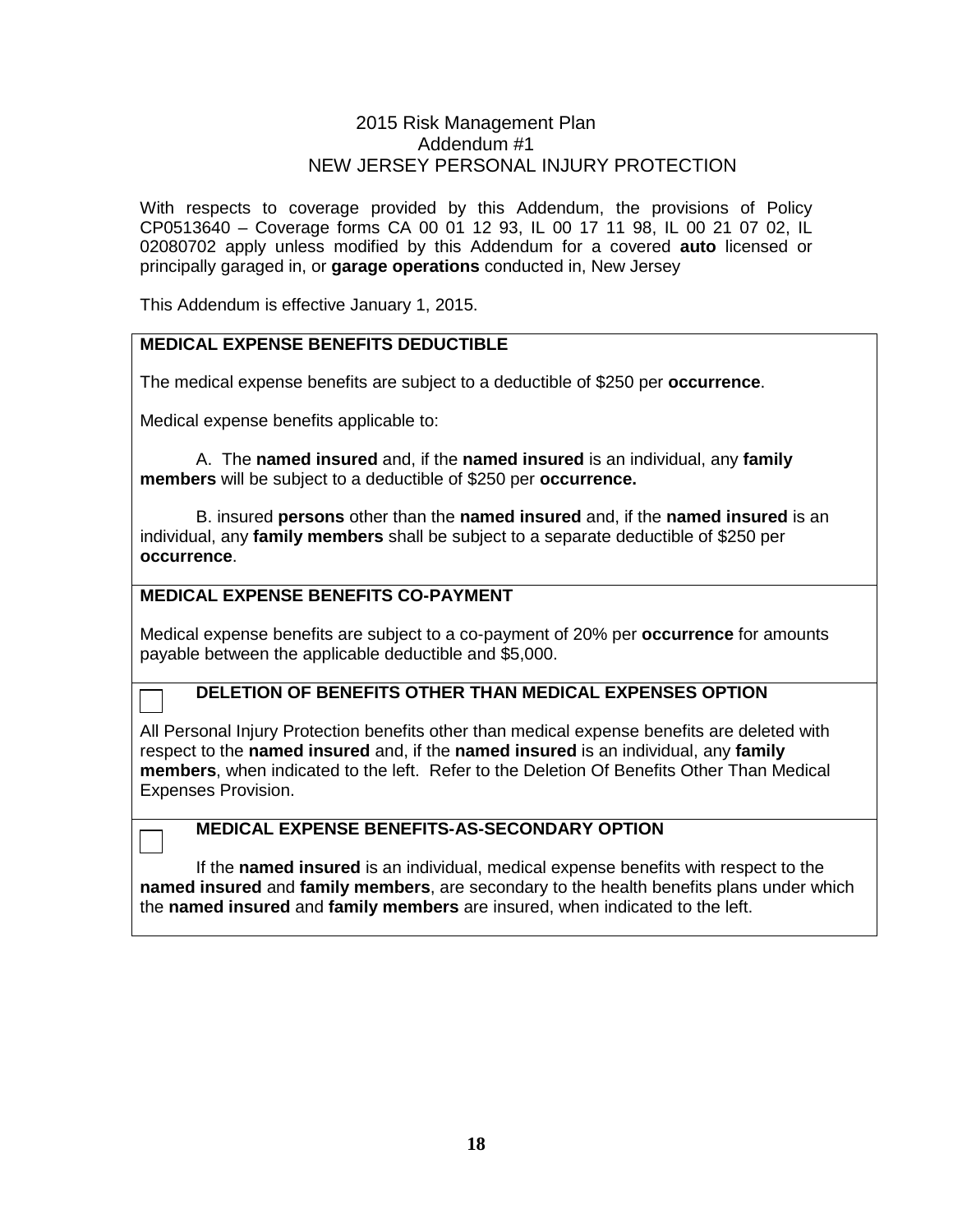#### A. Coverage

### 1. **Personal Injury Protection**

**We** will pay personal injury protection benefits for **bodily injury** sustained by an **eligible injured person** or an **insured person** caused by an **occurrence** occurring during the Policy period within the United States of America, its territories or possessions or Canada and arising out of the ownership, maintenance or use, including loading or unloading, or a **private passenger auto** as an auto.

These Personal Injury Protection Benefits consist of:

#### a. **Medical Expense Benefits**

An amount not exceeding **\$250,000** per person per **occurrence** for reasonable and necessary expenses incurred for medical, surgical, rehabilitation and diagnostic treatments and services, hospital expenses, ambulance or transportation services, medication and non-medical expenses that are prescribed by a treating **health care provider** for a permanent or significant brain, spinal cord or disfiguring injury.

Non-medical expense means charges for products and devices, not exclusively used for medical purposes or as durable medical equipment, such as vehicles, durable goods, equipment, appurtenances, improvements to real or personal property, fixtures and services and activities such as recreational activities, trips and leisure activities.

All medical expenses must be rendered by a **health care provider**, be **clinically supported** and consistent with the symptoms, diagnosis or indications of the **insured**. They must also be consistent with the most appropriate level of service that is in accordance with the standards of good practice and standard professional treatment protocols, including care paths for an **identified injury**. They must not be rendered primarily for the convenience of the **insured** or **health care provider** nor may they involve unnecessary testing or treatment.

However, medical expenses include any nonmedical remedial treatment rendered in accordance with recognized religious methods of healing.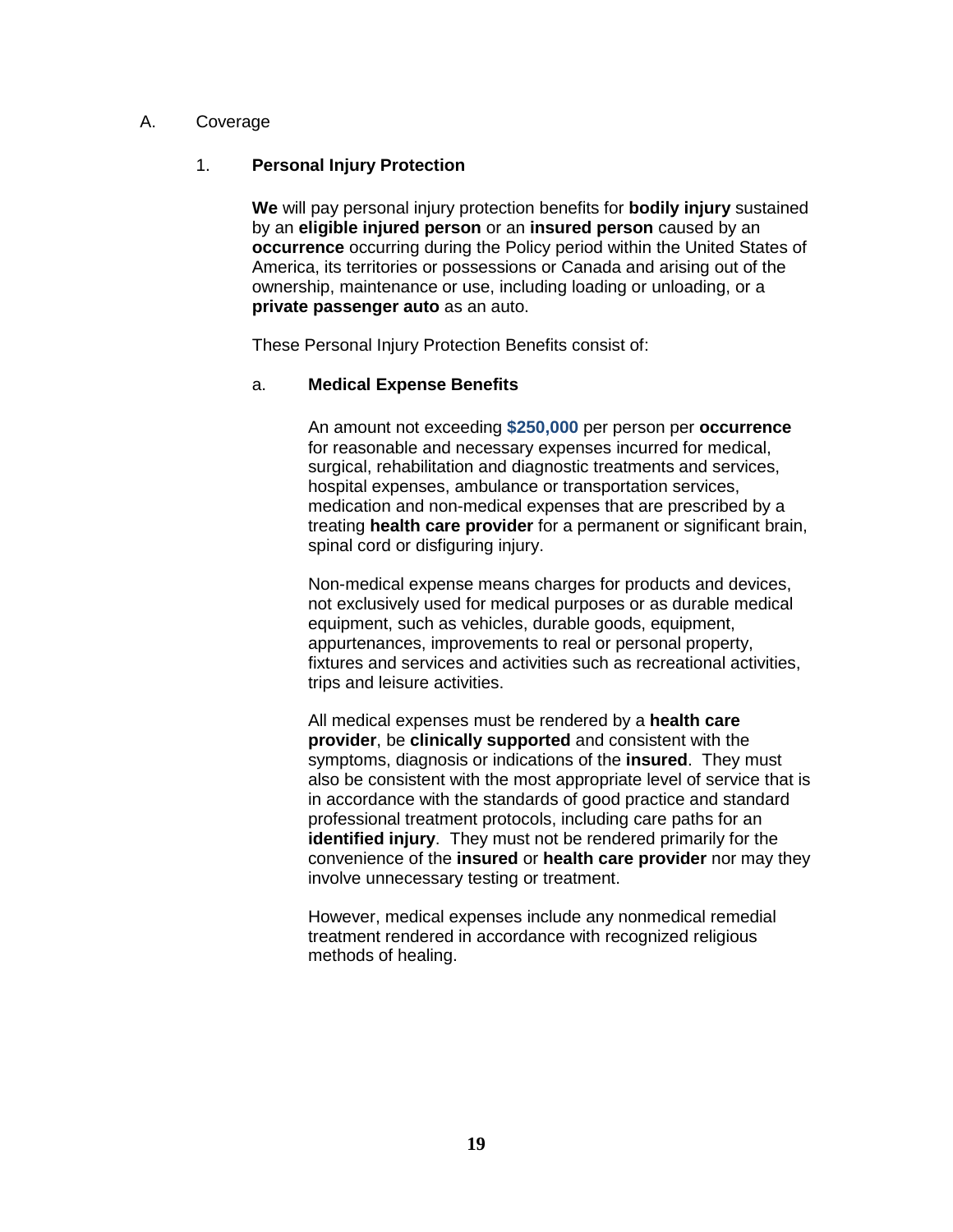#### b. **Income Continuation Benefits**

An amount not exceeding a limit of \$100 per week and a total limit of \$5,200 payable for the loss of income of an **income producer** during his or her lifetime, as a result of **bodily injury** disability, not to exceed net **income** normally earned during the period in which benefits are payable.

### c. **Essential Services Benefits**

An amount not exceeding a limit of \$12 per day and a total limit of \$4,380 payable to an **eligible injured person** as reimbursement for payments made to others, for substitute essential services of the type actually rendered during his or her lifetime and which he or she would ordinarily have performed not for **income** but for the care and maintenance of himself or herself and persons related to the **eligible injured person** by blood, marriage or adoption (including a ward or foster child) who are residents of the same household as the **eligible injured person**.

### d. **Death Benefits**

The amount or amounts payable in the event of the death of an **eligible injured person** as determined below:

- (1) If the **eligible injured person** was an **income producer** at the time of the **occurrence**, an amount equal to the difference between \$5,200 and all basic income continuation benefits paid for any loss of **income** resulting from his or her injury prior to his or her death;
- (2) If the **eligible injured person** ordinarily performed essential services for the care and maintenance of himself or herself, his or her family or family household, an amount equal to the difference between \$4,380 and all basic essential services benefits paid with respect to his or her injury prior to death.

### e. **Funeral Expense Benefits**

An amount not exceeding \$1,000 of reasonable funeral, burial and cremation expenses incurred.

### 2. **Pedestrian Personal Injury Protection**

This coverage applies to **pedestrians** and only to **occurrences** which occur during the Policy period in New Jersey. With respect to an **insured motor vehicle** as described for this Coverage, Pedestrian Personal Injury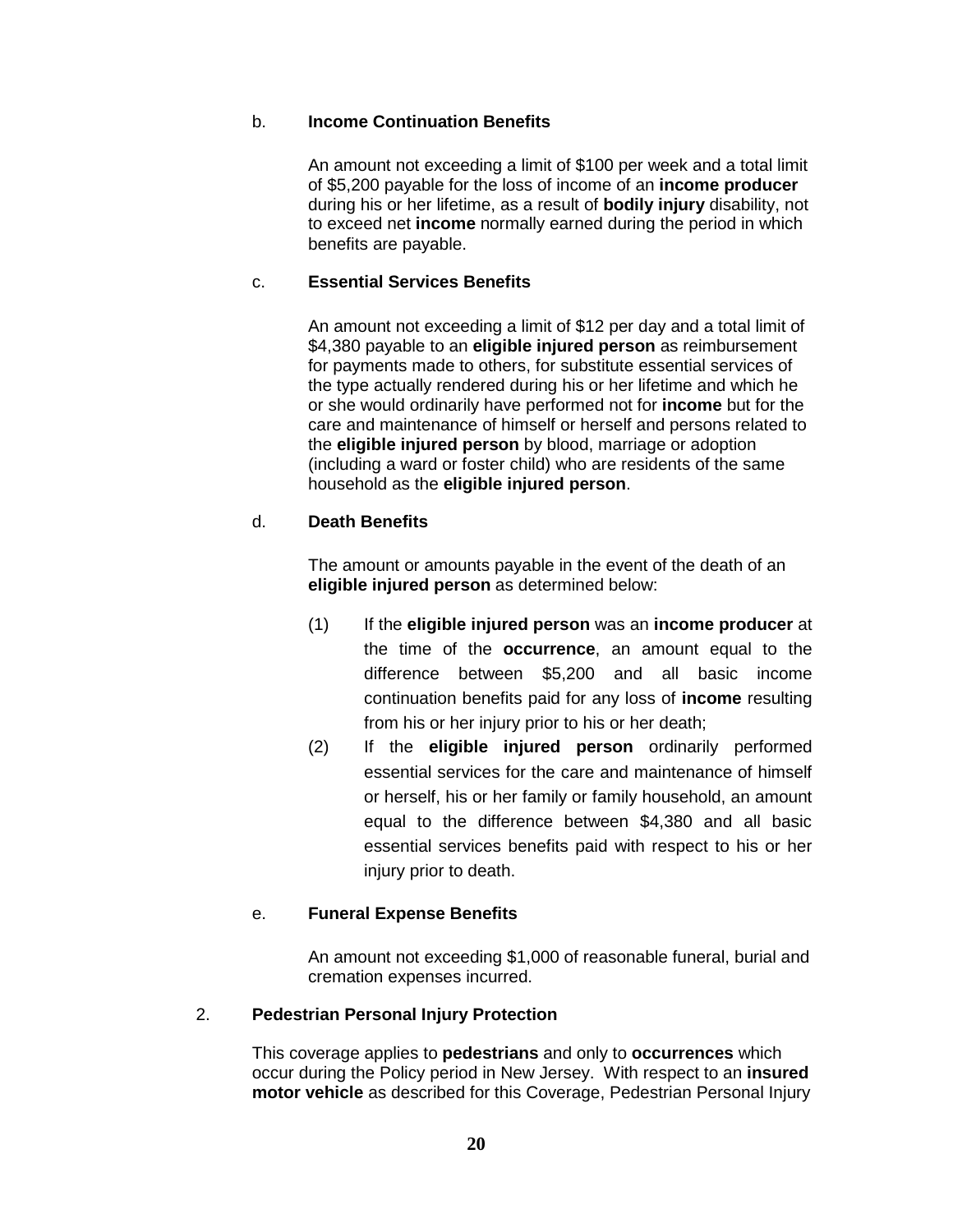Protection Coverage is the only Personal Injury Protection Coverage for that vehicle.

**We** will pay pedestrian personal injury protection benefits to an **eligible injured person**. These Pedestrian Personal Injury Protection benefits consist of:

#### a. **Medical Expense Benefits**

An amount not exceeding **\$250,000** per person per **occurrence** for reasonable and necessary expenses incurred for medical, surgical, rehabilitative and diagnostic treatments and services, hospital expenses, ambulance or transportation services, medical and non-medical expenses that are prescribed by a treating **health care provider** for a permanent or significant brain, spinal cord or disfiguring injury.

Non-medical expense means charges for products and devices, not exclusively used for medical purposes or as durable medical equipment, such as vehicles, durable goods, equipment, appurtenances, improvement to real or personal property, fixtures and services and activities such as recreational activities, trips and leisure activities.

All medical expenses must be rendered by a **health care provider**, be **clinically supported** and consistent with the symptoms, diagnosis or indications of the **insured**. They must also be consistent with the most appropriate level of service that is in accordance with the standards of good practice and standard professional treatment protocols, including care paths for an **identified injury**. They must not be rendered primarily for the convenience of the **insured** or **health care provider** nor may they involve unnecessary testing or treatment.

However, medical expenses include any nonmedical remedial treatment rendered in accordance with recognized religious methods of healing.

#### b. **Income Continuation Benefits**

An amount not exceeding a limit of \$100 per week and a total limit of \$5,200 payable for the loss of income of an **income producer** during his or her lifetime, as a result of **bodily injury** disability; not to exceed net **income** normally earned during the period in which benefits are payable.

#### c. **Essential Services Benefits**

An amount not exceeding a limit of \$12 per day and a total limit of \$4,380 payable to an **eligible injured person** as reimbursement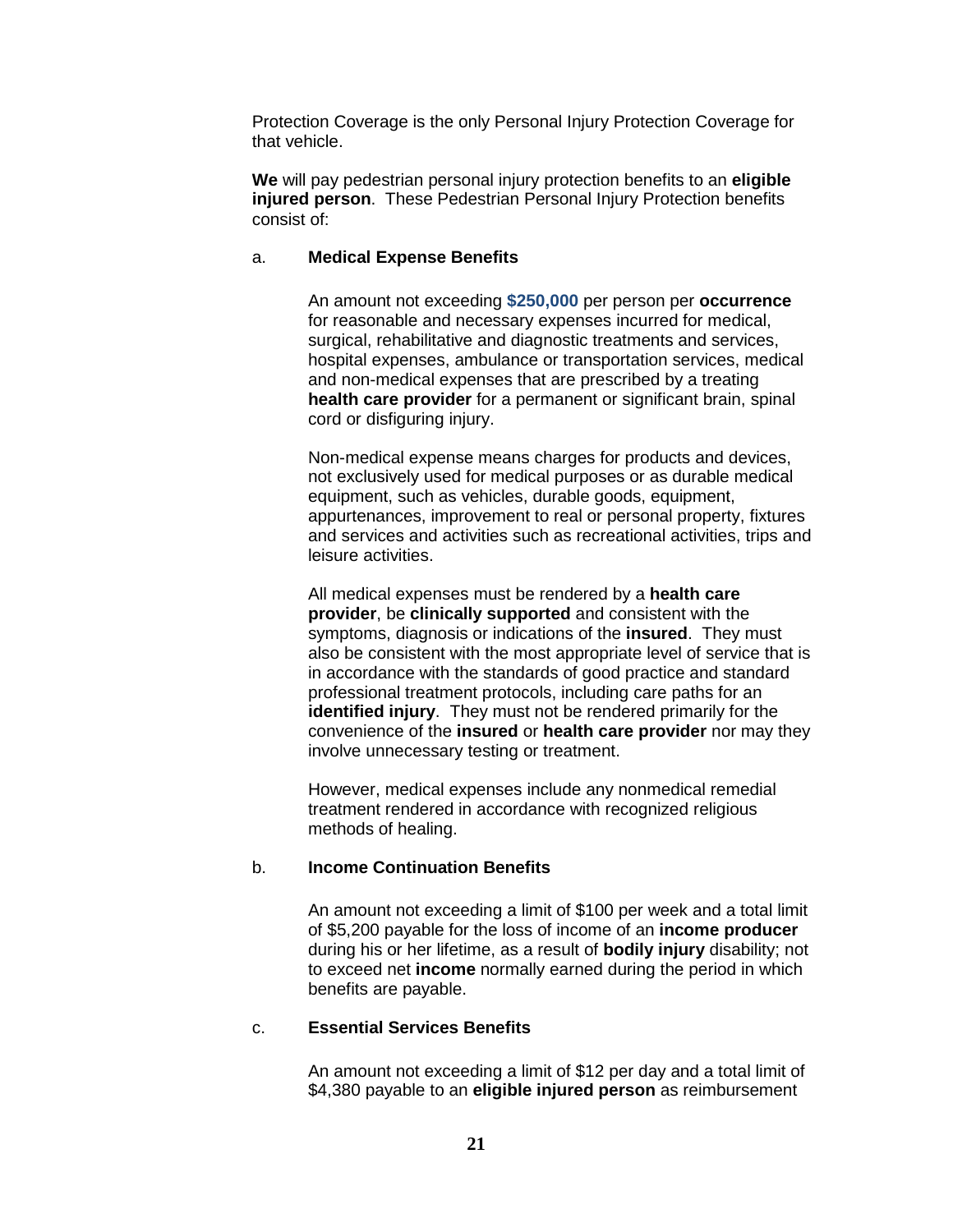for payment made to others, for substitute essential services of the type actually rendered during his or her lifetime and which he or she would ordinarily have performed not for **income** but for the care and maintenance of himself or herself and persons related to the **eligible injured person** by blood, marriage or adoption (including a ward or foster child) who are residents of the same household as the **eligible injured person**.

### d. **Death Benefits**

The amount or amounts payable in the event of the death of an **eligible injured person** as determined below:

- (1) If the **eligible injured person** was an **income producer** at the of time the **occurrence**, an amount equal to the difference between \$5,200 and all basic income continuation benefits paid for any loss of **income** resulting from his or her injury prior to his or her death;
- (2) If the **eligible injured person** ordinarily performed essential services for the care and maintenance of himself or herself, his or her family or family household, an amount equal to the difference between \$4,380 and all basic essential services benefits paid with respect to his or her injury prior to death.

## e. **Funeral Expense Benefits**

An amount not exceeding \$1,000 for reasonable funeral, burial cremation expenses incurred.

## B. Exclusions

## 1. **Personal Injury Protection**

**We** will not pay Personal Injury Protection benefits for **bodily injury**:

- a. To a person whose conduct contributed to the **bodily injury** in any of the following ways:
	- (1) While committing a high misdemeanor or felony or seeking to avoid lawful apprehension or arrest by a police officer; or
	- (2) While acting with specific intent to cause injury or damage to himself or herself or others;
- b. To any person who, at the time of the **occurrence**, was the owner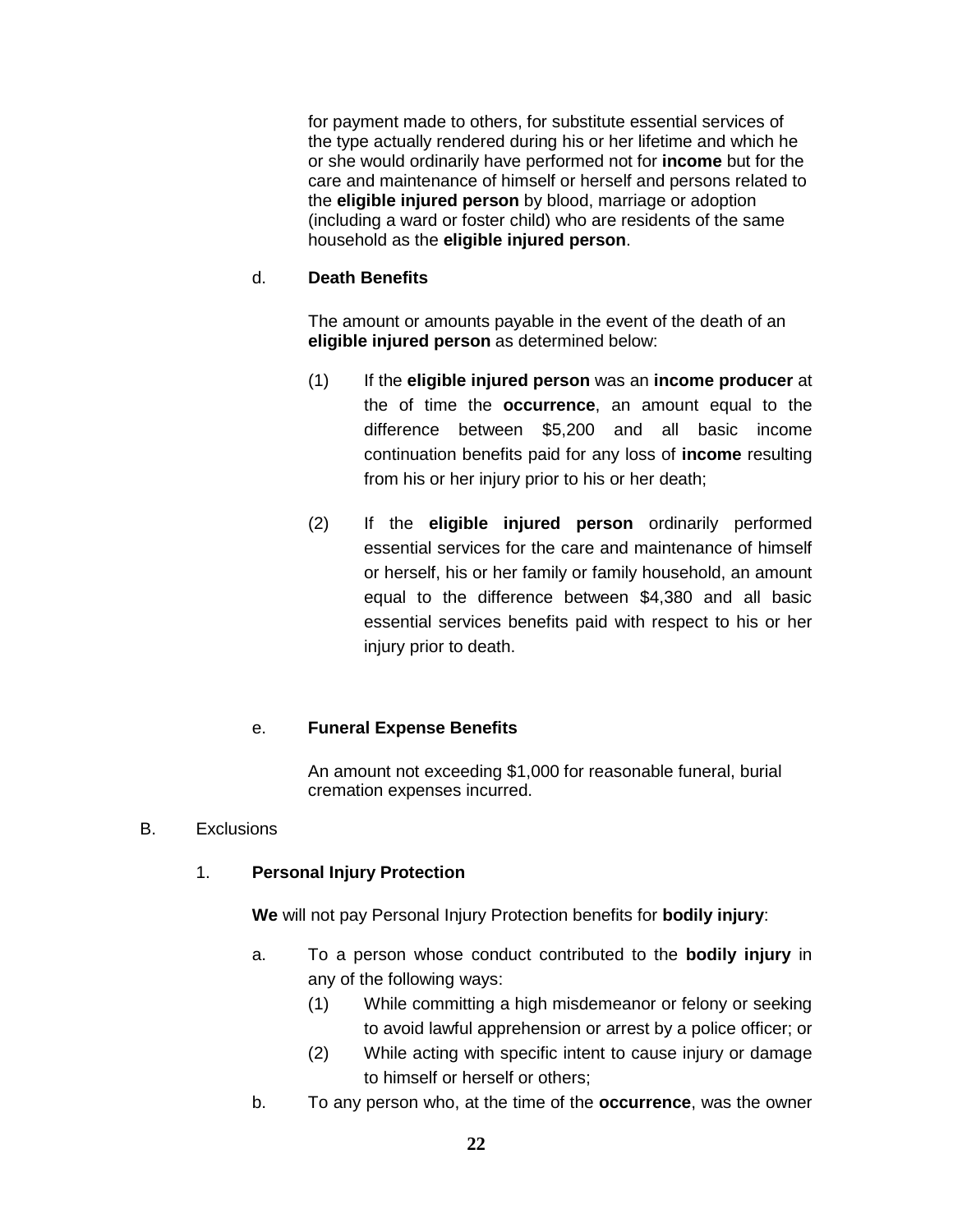or registrant of a **private passenger auto** registered or principally garaged in New Jersey that was being operated without Personal Injury Protection Coverage;

- c. To any person who is not occupying a covered **auto,** other than the **named insured** or any **family member** or a resident of New Jersey, if the **occurrence** occurs outside of New Jersey;
- d. Arising out of the ownership, maintenance or use, including loading or unloading, of any vehicle while located for use as a residence or premises other than for transitory recreational purposes;
- e. Due to war, whether or not declared, civil war, insurrection, rebellion or revolution, or to any act or CONDITION incident to any of the foregoing;
- f. Resulting from the radioactive, toxic, explosive or other hazardous properties of nuclear material;
- g. To any person, other than the **named insured** or any **family member**, if such person is entitled to New Jersey Personal Injury Protection Coverage as a **named insured** or **family member** under the terms of any other Policy with respect to such coverage;
- h. To any **family member**, if such person is entitled to New Jersey Personal Injury Protection Coverage as a **named insured** under the terms of another Policy; or
- i. To any person operating or occupying a **private passenger auto** without the permission of the owner or the **named insured** under the Policy insuring that **auto.**
- j. To any person who is convicted of, or pleads guilty to:
	- (1) Operating a motor vehicle; or
	- (2) Allowing another person to operate a motor vehicle owned by that **insured** or in that **insureds** care, custody or control;

while the **insured** or that other person:

- (1) Is under the influence of intoxicating liquor or a narcotic, hallucinogenic or habit-producing drug; or
- (2) Is later found to have a blood alcohol concentration by weight of alcohol in excess of the legal limit of the jurisdiction where the violation occurred.
- k. To any person who refused to submit to a chemical test after being arrested for operating a motor vehicle while under the influence of intoxicating liquor or a narcotic hallucinogenic or habit-producing drug.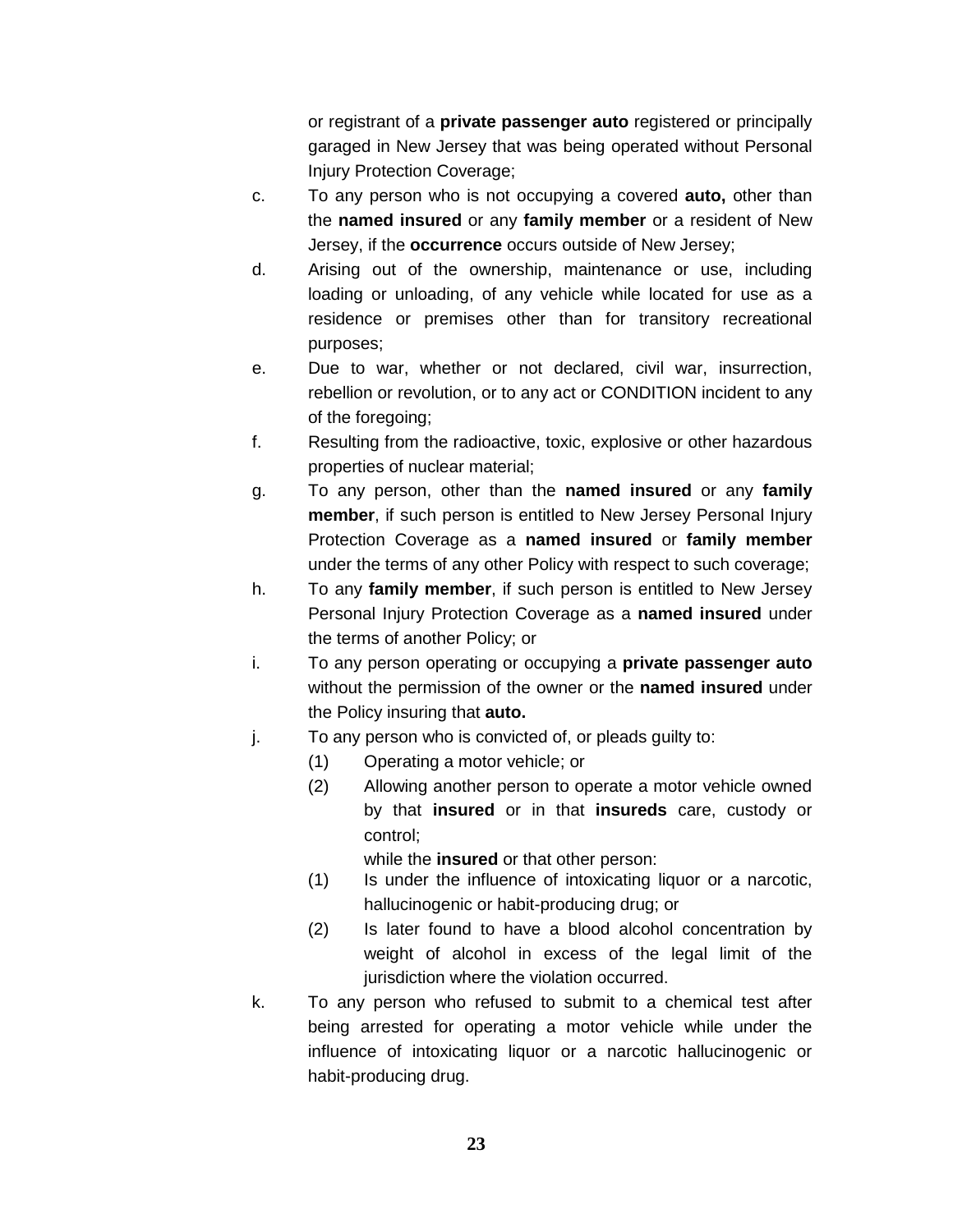- l. For the following diagnostic tests:
	- (1) Brain mapping;
	- (2) Iridology;
	- (3) Mandibular tracking and simulation;
	- (4) Reflexology;
	- (5) Spinal diagnostic ultrasound;
	- (6) Surface electromyography (surface EMG);
	- (7) Surrogate arm mentoring; or
	- (8) Any other diagnostic test that is determined to be ineligible for coverage under Personal Injury Protection Coverage by New Jersey law or regulation.

### 2. **Pedestrian Personal Injury Protection**

The EXCLUSIONS that apply to Personal Injury Protection also apply to Pedestrian Personal Injury Protection, except EXCLUSIONS b. and c., which to not apply to Pedestrian Personal Injury Protection Coverage.

- C. Limit Of Insurance
	- 1. Any amount payable by **us** as Personal Injury Protection benefits for **bodily injury** shall be reduced by:
		- a. All amounts paid, payable or required to be provided under any workers' compensation or employees' temporary disability law.
		- b. Medicare provided under federal law.
		- c. Benefits actually collected that are provided under federal law to active and/or retired military personnel.
	- 2. Any amount payable by **us** as medical expense benefits will be limited by medical fee schedules, as promulgated by the New Jersey Department of Banking and Insurance for specific injuries or services.
	- 3. Any amount payable for medical expense benefits as the result of any one **occurrence** shall be:
		- a. Reduced by the applicable deductible of \$500; and
		- b. Subject to the co-payment of 20% for the amount between the applicable deductible and \$5,000.
	- 4. The applicable limit of income continuation benefits applies separately to each full, regular and customary work week of an **eligible injured person**. If this disability from work or employment consists of or includes only a part of such a week, **we** shall be liable for only that proportion of such weekly limit that the number of days lost from work or employment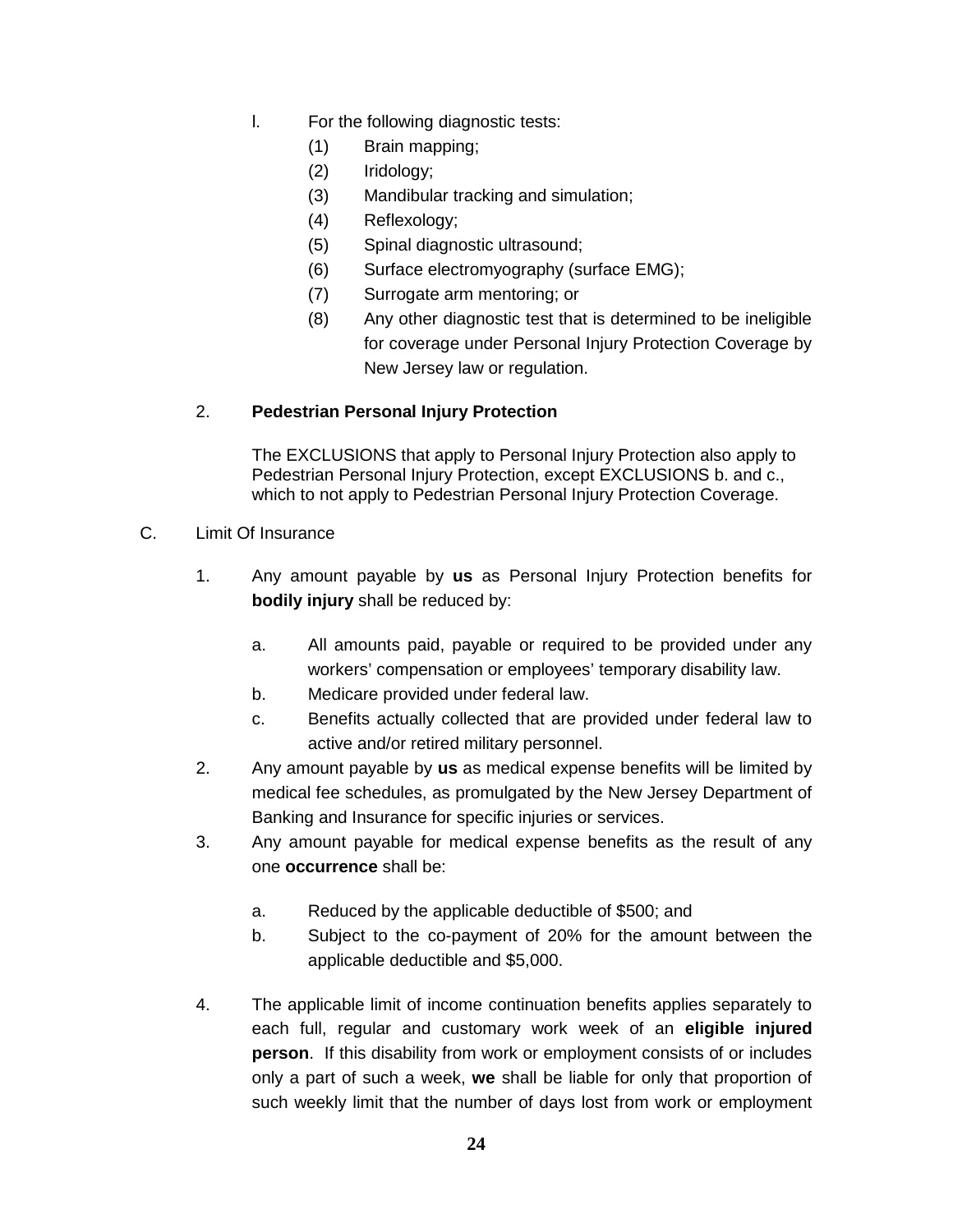during the partial week bears to the number of days in his or her full work week.

5. If the Addendum indicates that the **named insured** has elected the Medical Expense Benefits As Secondary option, the following provisions apply to medical expense benefits:

# a. **Priority Of Benefits**

- (1) The health benefits plans under which the **named insured** and any **family member** are insured shall provide primary coverage for **allowable expenses** incurred by the **named insured** and any **family member** before any medical expense benefits are paid by **us**.
- (2) This insurance shall provide secondary coverage for the medical expense benefits for **allowable expenses**, which remained uncovered.
- (3) The total benefits paid by the health benefits plans and this insurance shall not exceed the total amount of **allowable expenses**.

### b. **Determination Of Medical Expense Benefits Payable**

- (1) To calculate the amount of **actual benefits** to be paid by **us**, **we** will first determine the amount of **eligible expenses** which would have been paid by **us**, after application of the deductible and co-payment indicated in this Addendum had the **named insured** not elected the Medical Expense Benefits As Secondary Coverage option.
- (2) If the remaining **allowable expenses** are:
	- (a) Less than the benefits calculated in Paragraph (1) above, **we** will pay **actual benefits** equal to the remaining **allowable expenses**, without reducing the remaining **allowable expenses** by the deductible or co-payment.
	- (b) Greater than the benefits calculated in Paragraph (1) above, **we** will pay **actual benefits** equal to the benefits calculated in Paragraph 1 above, without reducing the remaining **allowable expenses** by the deductible or co-payment.
- (3) **We** will not reduce the **actual benefits** determined in Paragraph 2.: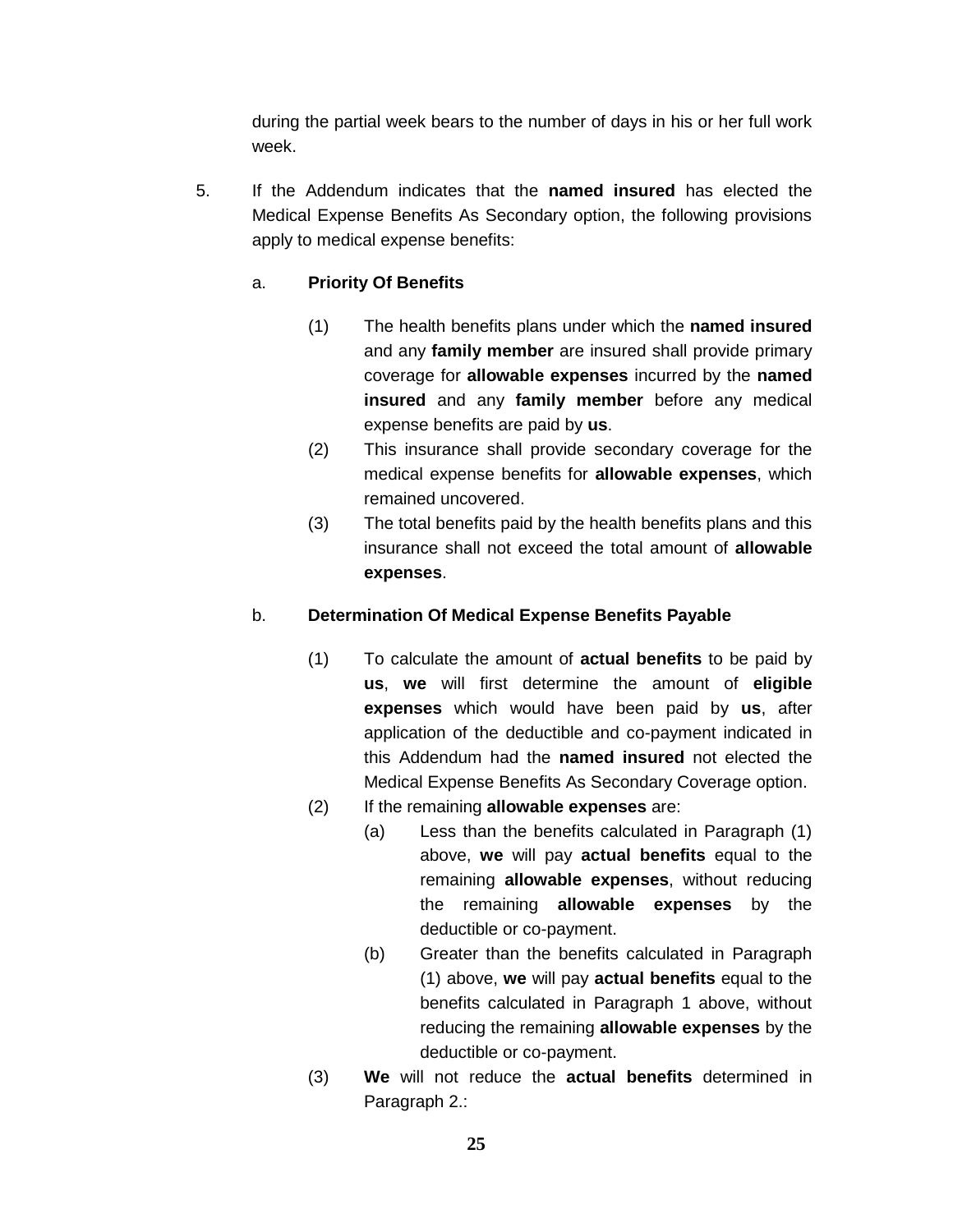- (a) By any deductibles or co-payments of the health benefits plans which have provided primary coverage for medical expense benefits; or
- (b) For any **allowable expense** remaining uncovered which otherwise would not be an **eligible expense** under Personal Injury Protection Coverage, except as set forth in Paragraph (4) below.
- (4) In determining remaining uncovered **allowable expenses**, **we** shall not consider any amount for items of expense which exceed the dollar or percent amounts recognized by the medical fee schedules promulgated by the New Jersey Department of Banking and Insurance.
- (5) The total amount of medical expense benefits for the **named insured** or any **family member** per **occurrence** shall not exceed the maximum amount payable for medical expense benefits under this Policy.

### c. **Health Benefits Plan Ineligibility**

- (1) If, after the **named insured** has elected the Medical Expense Benefits As Secondary Coverage option, it is determined that the **named insured** or any **family member** did not have a health benefits plan in effect at the time an **occurrence** occurred which resulted in **bodily injury** to the **named insured** or any **family member**, medical expense benefits shall be provided to the **named insured** or any **family member**, subject to the following:
	- (a) Only Paragraph 1. of the Limit Of Insurance Provision will apply with respect to medical expense benefits.
	- (b) Any amount payable for medical expense benefits for the **named insured** and any **family member** as a result of any one **occurrence** shall;
		- (1) Be reduced by a deductible equal to the sum of \$750 plus the \$500 deductible indicated in this Addendum; and
		- (2) Be subject to a co-payment of 20% for amounts less than \$5,000 after the deductible has been applied.
		- (3) Be determined: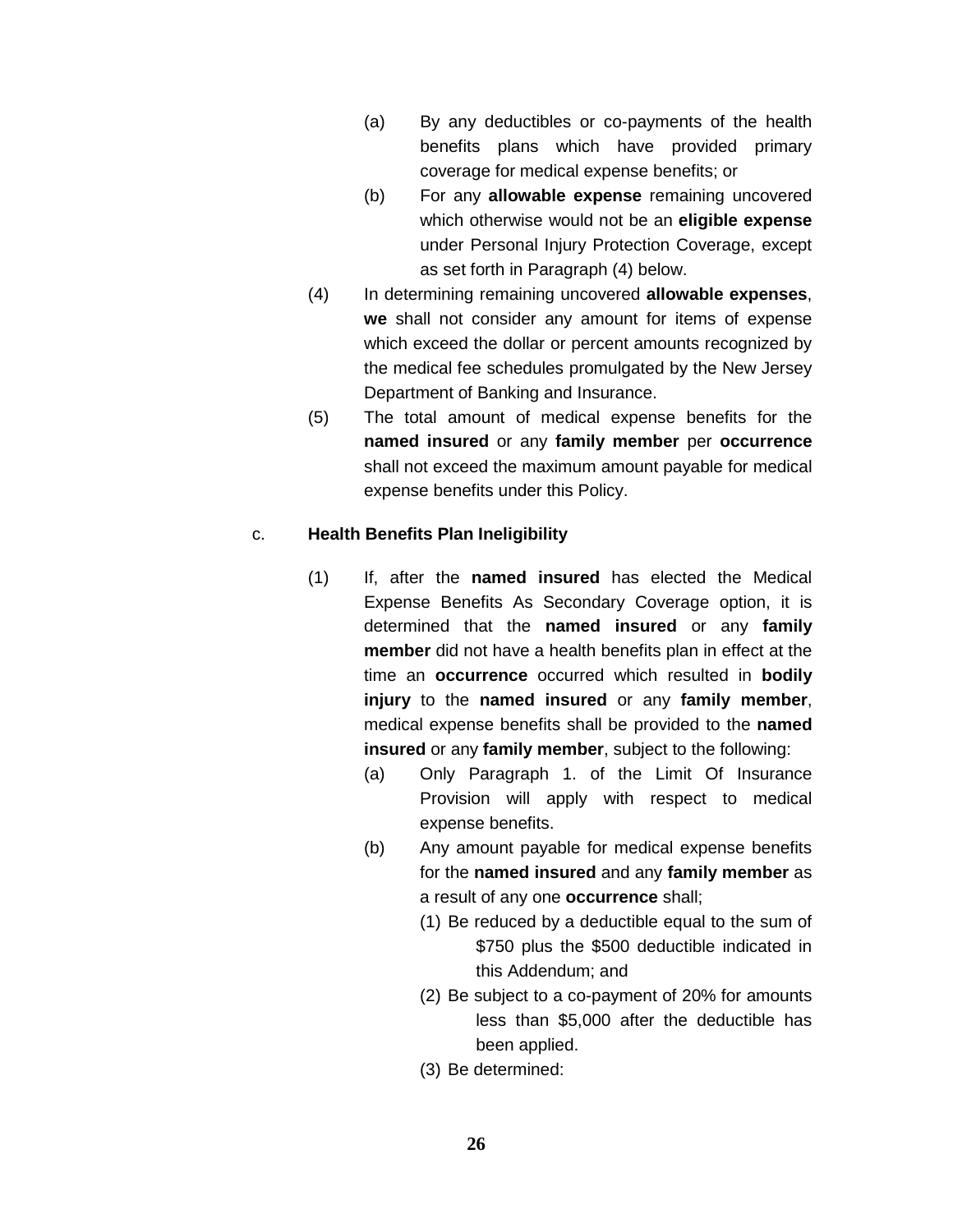- (i) By the medical fee schedules promulgated by the New Jersey Department of Insurance; or
- (ii) By us, on a reasonable basis, considering the medical fee schedules for similar services or equipment in the region where the service or equipment was provided, if an item or expense is not included on the medical fee schedules.
- (4) Not exceed the maximum amount payable for medical expense benefits under this Policy.
- (2) All items of medical expense incurred by the **named insured** or any **family member** for the treatment of **bodily injury** shall be **eligible expenses** to the extent the treatment or procedure from which the expenses arose:
	- (a) Is recognized on the medical fee schedules promulgated by the New Jersey Department of Banking and Insurance; or
	- (b) Are reasonable expenses in accordance with Section 4 of the New Jersey Reparation Reform Act.
- (3) **We** shall be entitled to recover the difference between:
	- (a) The reduced premium paid under this Policy for the Medical Expense Benefits As Secondary option; and
	- (b) The premium which would have been paid under this Policy had the **named insured** not elected such option.

We will not provide any premium reduction for the Medical Expense Benefits As Secondary option for the remainder of the Policy period.

- 6. The limit of insurance shown in this Addendum for weekly income continuation benefits shall be prorated for any period of **bodily injury** disability less than one week.
- D. Changes in Conditions

All conditions stated in Policy #CP0513640 – Coverage forms CA 00 01 12 93, IL 00 17 11 98, IL 00 21 07 02, IL 02080702 applies, however: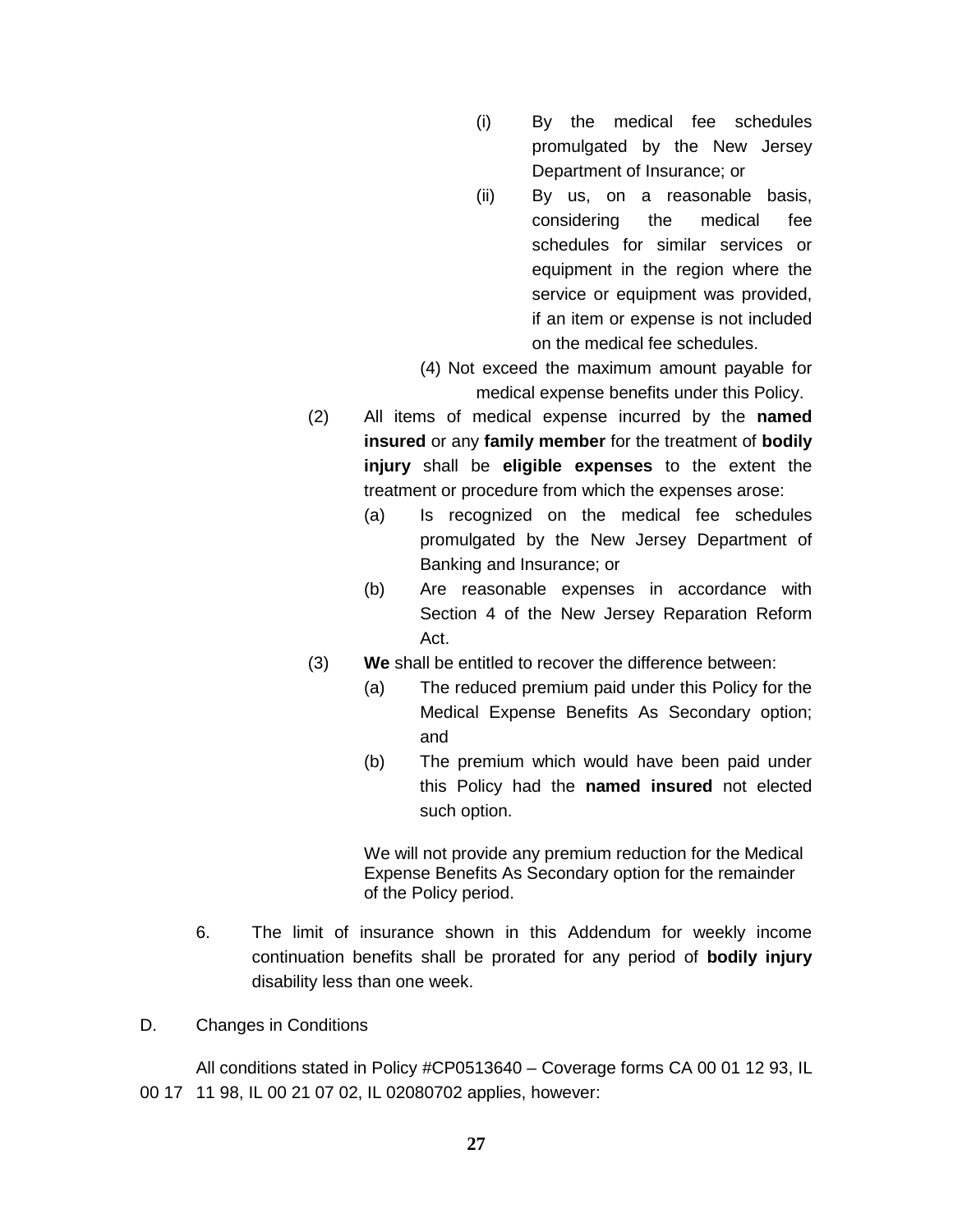- 1. The **Duties In The Event Of Occurrence,** Condition is amended by the addition of the following:
	- a. If an **eligible injured person**, **insured person** or the legal representative or survivors of either institutes legal action to recover damages for injury against a person or organization who is or may be liable in tort there for, he or she must promptly give **us** a copy of the summons and complaint or other process served in connection with the legal action.
	- b. The **eligible injured person**, **insured person** or someone on their behalf must promptly give us written proof of claim including:
		- (1) Full particulars of the nature and extent of the **bodily injury**; and
		- (2) Such other information that will help us determine the amount due and payable.
	- c. The **eligible injured person** or **insured person** must submit to physical examination by physicians when and as often as **we** reasonably require and a copy of the medical report will be forwarded to such **eligible injured person** or **insured person** if requested.
- 2. The following Conditions are added:

## a. **Reimbursement And Trust**

Subject to any applicable limitations set forth in the New Jersey Automobile Reparation Reform Act, if **we** make any payment to any **eligible injured person** or insured **person** under this coverage and that person recovers from another party, he or she shall hold the proceeds in trust for **us** and pay **us** back the amount **we** have paid. **We** will have a lien against such payment, and may give notice of the lien to the person or organization causing **bodily injury**, his or her agent or insurer or a court having jurisdiction in the matter.

## b. **Payment Of Personal Injury Protection Benefits**

(1) Medical expense benefits and essential services benefits may be paid at our option to the **eligible injured person**, **insured person** or the person or organization furnishing the products or services for which such benefits are due. These benefits shall not be assignable except to providers of service benefits. Any such assignment is not enforceable unless the provider of service benefits agrees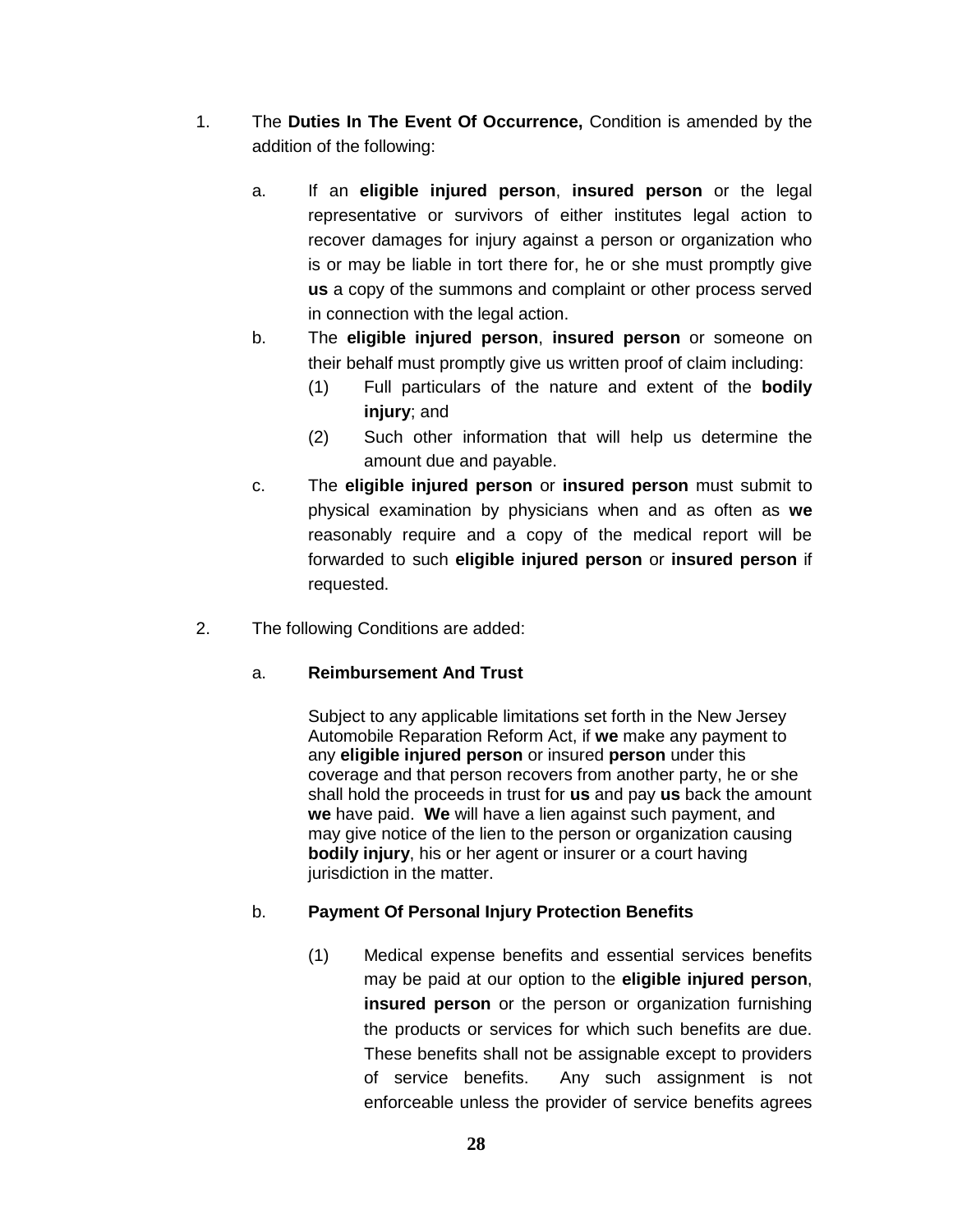to be subject to the requirements of our Decision Point Review Plan. In the event of the death of an **eligible injured person** or **insured person** any amounts payable, but unpaid prior to death, for medical expense benefits are payable to the **eligible injured person's** or **insured person's** estate.

- (2) Benefits payable under Paragraph A.2.d.(1) of the description of death benefits are payable to the **eligible injured person's** surviving spouse, or if there is no surviving spouse, to his or her surviving children, or if there is not a surviving spouse or any surviving children, to the **eligible injured person's** estate.
- (3) Benefits payable under Paragraph A.1.d.(2) of the description of death benefits are payable to the person who has incurred the expense of providing essential services.
- (4) Funeral expense benefits are payable to the **eligible injured person's** or **insured person's** estate.

## c. **Deletion Of Benefits Other Than Medical Expenses Option**

When the Addendum indicates that the Deletion Of Benefits Other Than Medical Expenses Option applies, **we** will pay personal injury protection benefits consisting only of medical expense benefits for the **named insured** and **family members**.

### d. **Employee Benefits Reimbursement**

If the **eligible injured person** or **insured person** fails to apply for workers' compensation benefits or employees' temporary disability benefits for which that person is eligible, **we** may immediately apply to the provider of these benefits for reimbursement of any personal injury protection benefits that **we** have paid.

## e. **Proof of Health Benefits Plan Coverage**

If the **named insured** has elected the Medical Expense Benefits As Secondary option, the **named insured** shall provide proof that the **named insured** and **family members** are insured by health insurance coverage or benefits in a manner and to an extent approved by the New Jersey Department of Banking and Insurance.

## f. **Special Requirements For Medical Expenses**

(1) **Care Paths For Identified Injuries (Medical Protocols)**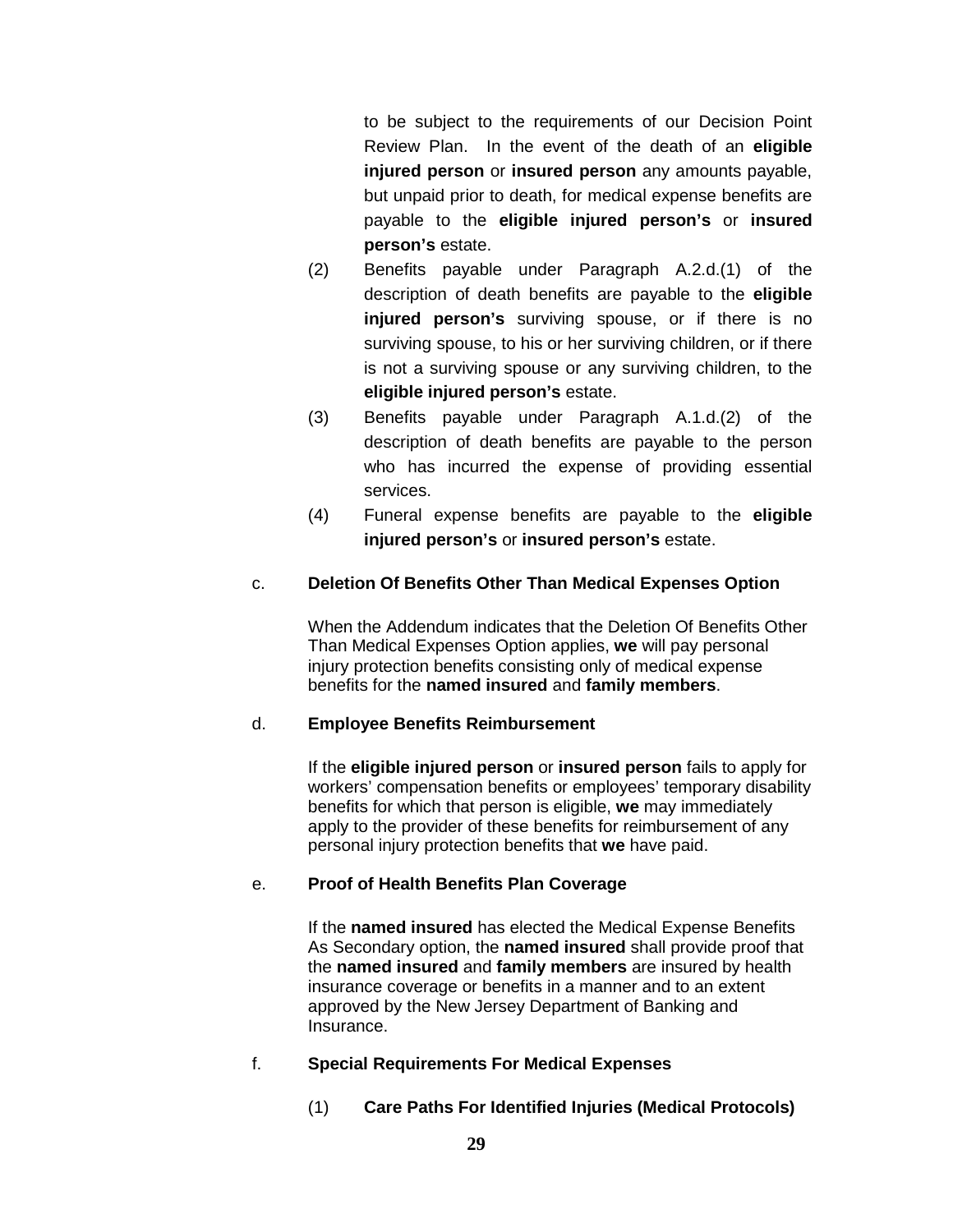(a) The New Jersey Department of Banking and Insurance has established by regulation the standard courses of medically necessary diagnosis and treatment for **identified injuries.** These courses of diagnosis and treatments are known as care paths.

> The care paths do not apply to treatment administered during **emergency care.**

- (b) Upon notification to use of a **bodily injury** covered under this Policy, **we** will advise the **insured** of the care path requirements established by the New Jersey Department of Banking and Insurance.
- (c) Where the care paths indicate a decision point, further treatment or the administration of a diagnostic test is subject to our Decision Point Review Plan.

A decision point means the juncture in treatment where a determination must be made about the continuation or choice of further treatment of an **identified injury**.

### (2) **Coverage For Diagnostic Tests**

- (a) In addition to the care path requirements for an **identified injury**, the administration of any of the following diagnostic tests is also subject to the requirements of our Decision Point Review Plan:
	- (i) Brain audio evoked potential (BAEP);
	- (ii) Brain evoked potential (BEP);
	- (iii) Computer assisted tomographic studies (CT, CAT Scan);
	- (iv) Dynatron/cyber station/cybex;
	- (v) Electroencephalogram (EEG);
	- (vi) H-reflex Study;
	- (vii) Magnetic resonance imaging (MRI);
	- (viii) Needle electromyography (needle EMG);
	- (ix) Nerve conduction velocity (NCV);
	- (x) Somasensory evoked potential (SSEP);
	- (xi) Sonogram/ultrasound;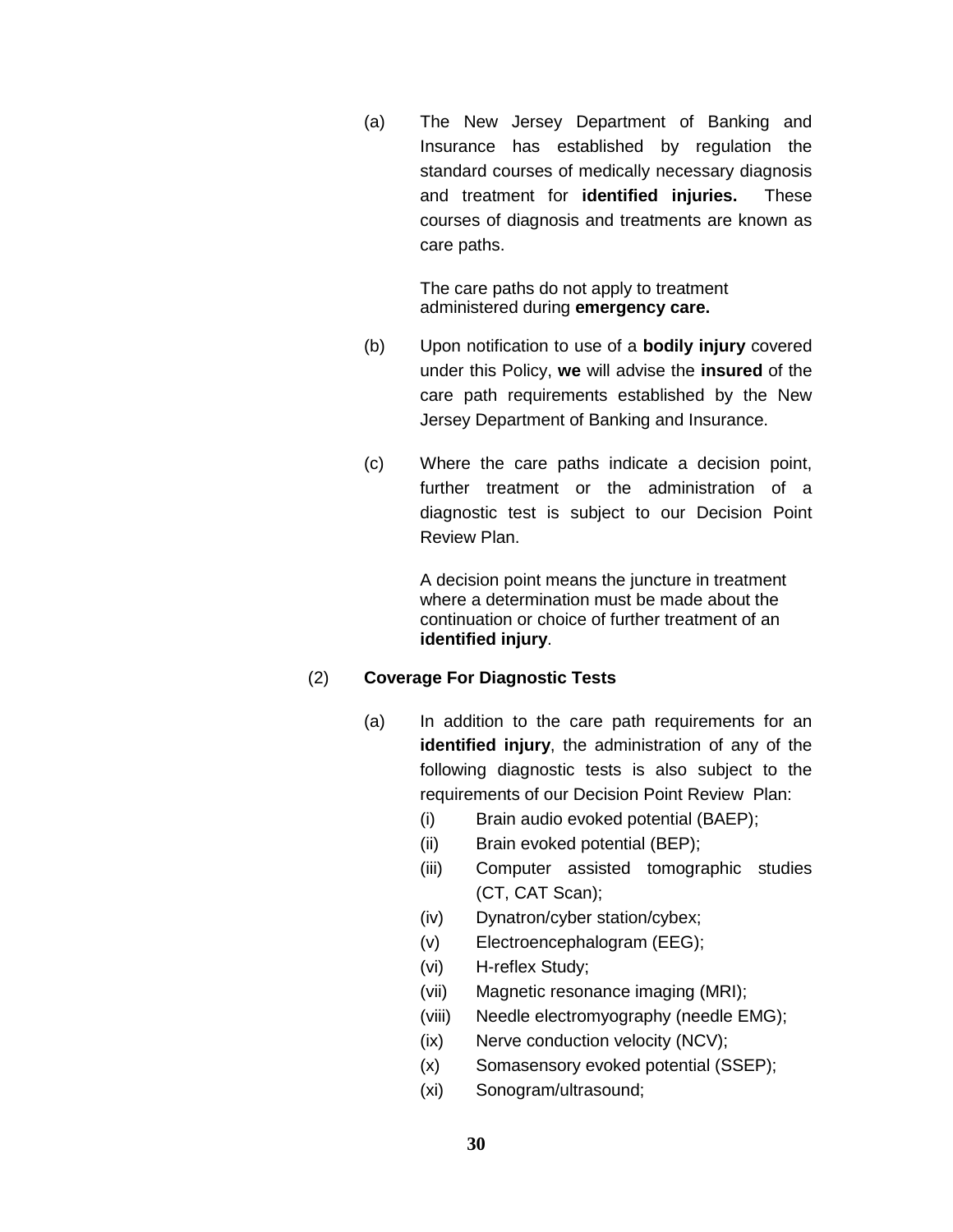- (xii) Videofluorosocpy;
- (xiii) Visual evoked potential (VEP); or
- (xiv) Any other diagnostic test that is subject to the requirements of our Decision Point Review Plan by New Jersey law or regulation.
- (b) The diagnostic tests listed under Paragraph (2)(a) must be administered in accordance with New Jersey Department of Banking and Insurance regulations which set forth the requirements for the use of diagnostic tests in evaluating injuries sustained in **auto accidents**.

However, those requirements do not apply to diagnostic tests administered during **emergency care.**

- (c) **We** will pay for other diagnostic tests that are:
	- (i) Not subject to our Decision Point Review Plan; and
	- (ii) Not specifically excluded under EXCLUSION 1.l.;

only if administered in accordance with the criteria for medical expenses as provided in this ENDORSEMENT.

### (3) **Decision Point Review Plan**

- (a) Coverage for certain medical expenses under this Addendum is subject to our Decision Point Review Plan, which provides appropriate notice and procedural requirements that must be adhered to in accordance with New Jersey law or regulation. **We** will provide a copy of this plan upon request, or in the event of any claim for medical expenses under this coverage.
- (b) Our Decision Point Review Plan includes the following minimum requirements as prescribed by New Jersey law or regulation:
	- (i) The requirements of the Decision Point Review Plan only apply after the tenth day following the **occurrence**.
	- (ii) **We** must be provided prior notice as indicated in our plan, with appropriate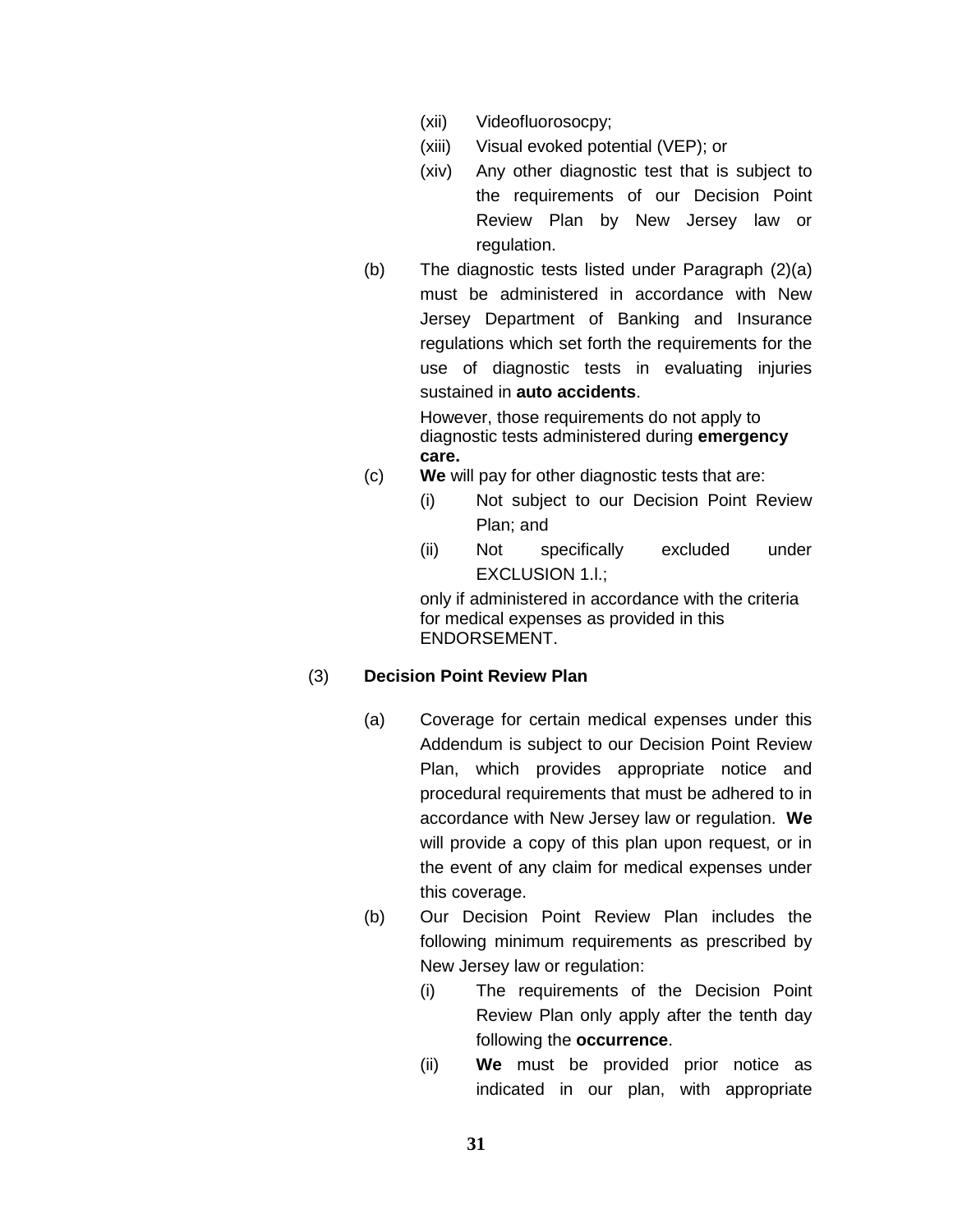**clinically supported** findings, that additional treatment for an **identified injury** or the administration of a diagnostic test listed under Paragraph (2)(a) is required.

The notice and **clinically supported** findings may include a comprehensive treatment plan for additional treatment.

- (c) Once **we** receive such notice with the appropriate **clinically supported** findings, **we** will, in accordance with our plan:
	- (i) Promptly review the notice and supporting materials; and
	- (ii) If required as part of our review, request any additional medical records or schedule a physical examination.
- (d) **We** will then determine and notify the **eligible injured person** or the **insured person** whether **we** will provide coverage for the additional treatment or diagnostic test as indicated in our plan. Any determination **we** make will be based on the determination of a **health care provider**.
- (e) Any physical examination of an **eligible injured person** or **insured person** scheduled by **us** will be conducted in accordance with our plan.
- (f) A penalty will be imposed in accordance with **our** plan if:
	- (i) **We** do not receive proper notice and **clinically supported** findings;
	- (ii) **We** are not provided medical records if requested by **us**; or
	- (iii) Any **eligible injured person** or **insured person** fails to appear for the physical examination if required by **us**.

### g. **Dispute Resolution**

If **we** and any person seeking Personal Injury Protection Coverage do not agree as to the recovery of Personal Injury Protection Coverage under this Addendum, then the matter may be submitted to dispute resolution, or the initiative of any party to the dispute, in accordance with New Jersey law or regulation.

Any request for dispute resolution may include a request for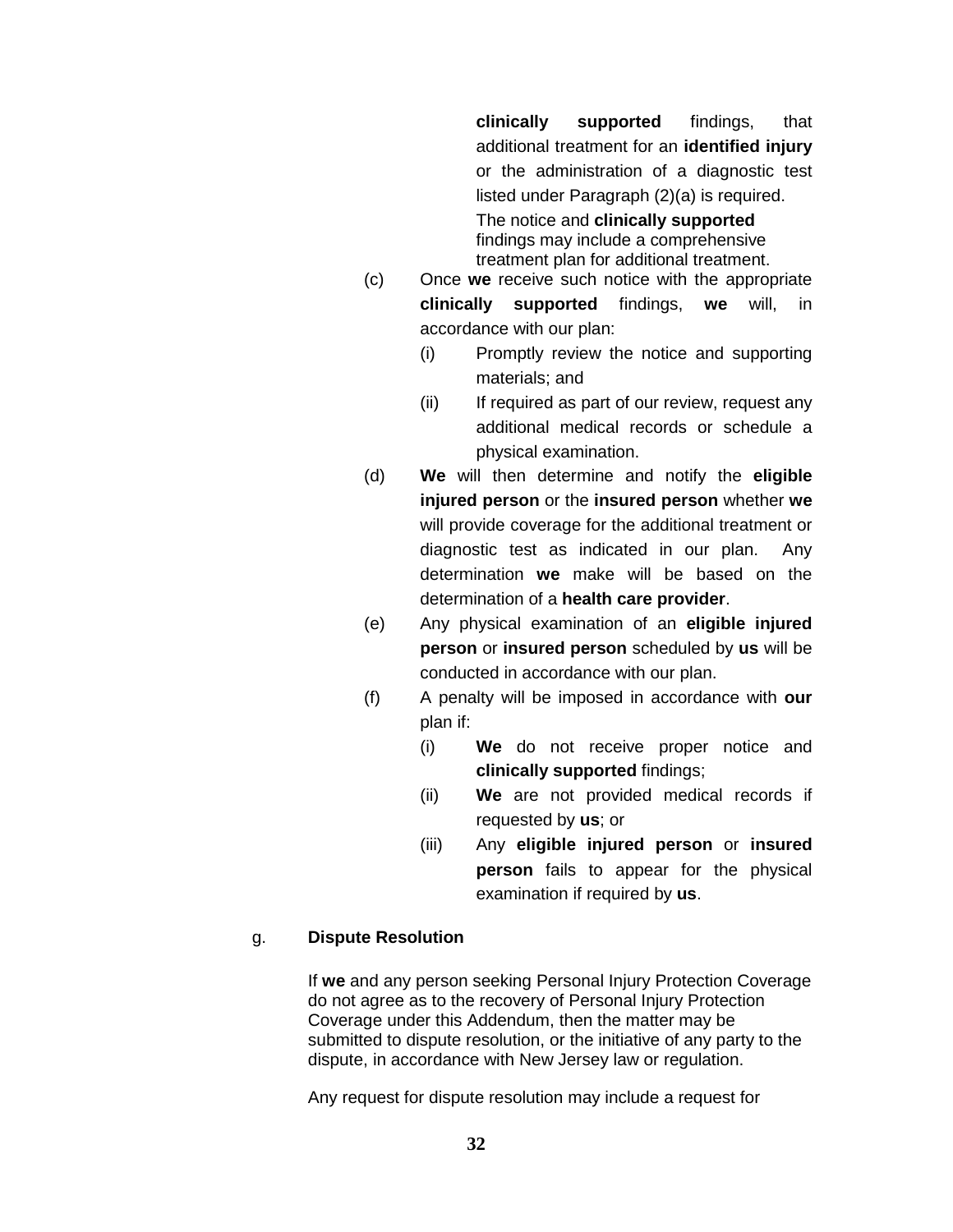review by a medical review organization.

3. The following Condition is added for **Personal Injury Protection** and **Pedestrian Personal Injury Protection:**

## **COORDINATION AND NON-DUPLICATION**

- a. Regardless of the number of **autos** insured for basic personal injury protection coverage pursuant to Section 4 of the New Jersey Automobile Reparation Reform Act or the number of insurers or policies providing such coverage, there shall be no duplication of payment of basis personal injury protection benefits and the aggregate maximum amount payable under this and all applicable policies with respect to **bodily injury** to any one person as the result of any one **occurrence** shall not exceed the applicable amounts or limits specified in Section 4 of said Act.
- b. If an **eligible injured person** under this coverage is also an **eligible injured person** under other complying policies, the insurer paying benefits to such person shall be entitled to recover from each of the other insurers an equitable pro rata is the proportion that the insurer's liability bears to the total of all applicable limits. Complying Policy means a Policy of automobile liability insurance maintained pursuant to the requirements of Section 3 of the New Jersey Automobile Reparation Reform Act and providing basic personal injury protection coverage as approved by the Commissioner of Insurance.
- 4. The following Condition is added for **Personal Injury Protection:**

## **MEDICAL PAYMENTS DELETION**

In consideration of the Coverage provided for Personal Injury Protection and in Paragraphs A.1. and A.2. of this Addendum, and the adjustment of applicable rates because of **bodily injury** to an **eligible injured person**, any auto medical payments coverage provided under the coverage part is deleted with respect to an **auto** which is a covered **auto.**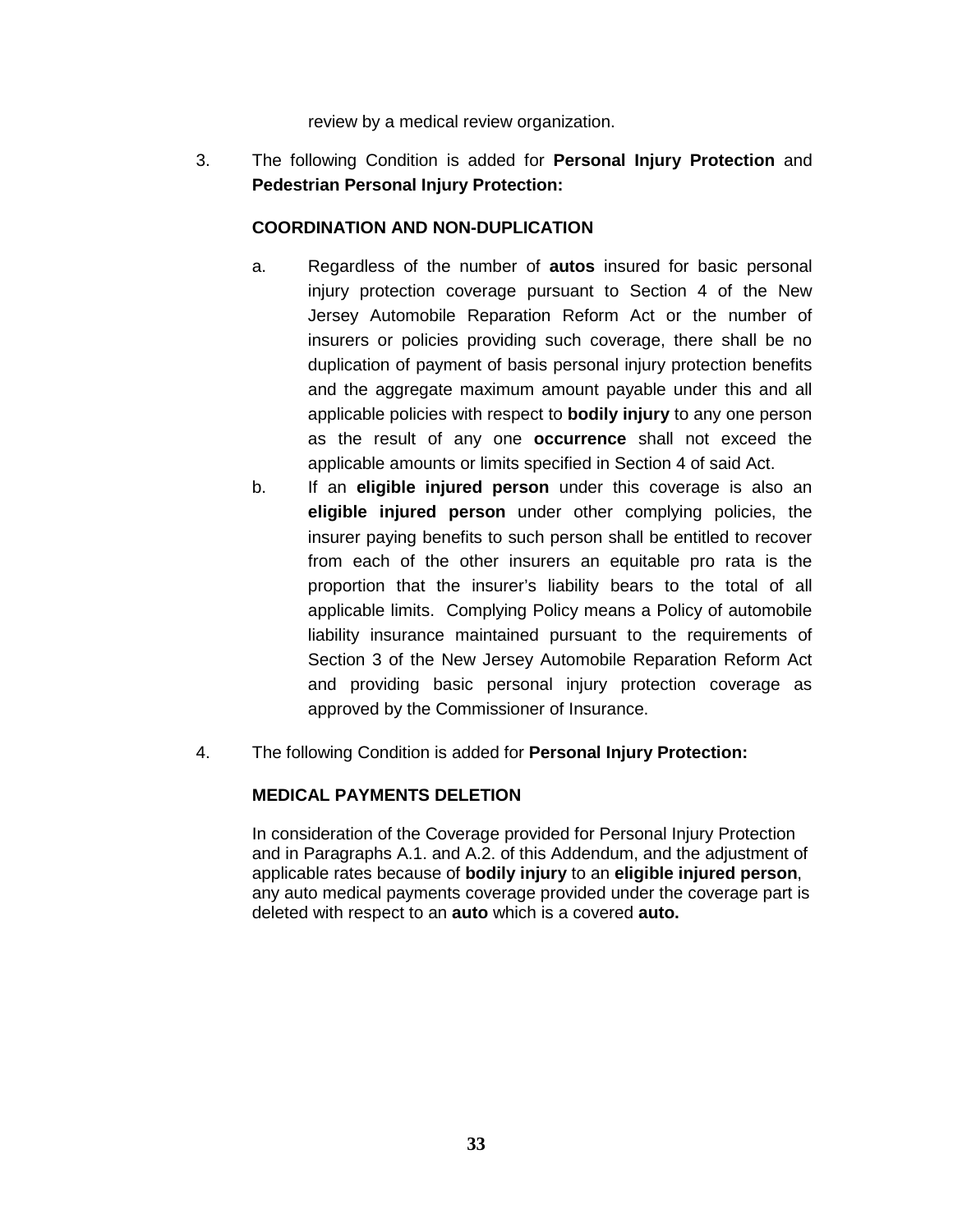#### E. Definitions

The **Definitions** Section is amended as follows:

1. The definition of **bodily injury** is replaced by the following:

**Bodily injury** means bodily harm, sickness or disease, including an **identified injury** or death that results.

- 2. The following definitions are added for **Personal Injury Protection,** and **Pedestrian Personal Injury Protection:**
	- a. **Actual benefits** means those benefits determined to be payable for **allowable expenses**.
	- b. **Allowable expense** means a medical necessary, reasonable and customary item of expense covered as benefits by the **named insured's** or **family member's** health benefits plan or personal injury protection benefits as an **eligible expense**, at least in part. When benefits provided are in the form of services, the reasonable monetary value of each such service shall be considered as both an **allowable expense** and a paid benefit.
	- c. **Clinically supported** means that a **health care provider**, prior to selecting, performing or ordering the administration of a treatment or diagnostics test, has:
		- (1) Physically examined the **eligible injured person** or **insured person** to ensure that the proper medical indications exist to justify ordering the treatment or test;
		- (2) Made an assessment of any current and/or historical subjective complaints, observations, objective findings, neurologic indications, and physical tests;
		- (3) Considered any and all previously performed tests that relate to the injury and the results and which are relevant to the proposed treatment or test; and
		- (4) Recorded and documented these observations, positive and negative findings and conclusions on the **insureds** medical records.

### d. **Eligible expense** means:

(1) In the care of health benefits plans, that portion of the medical expenses incurred for the treatment of **bodily**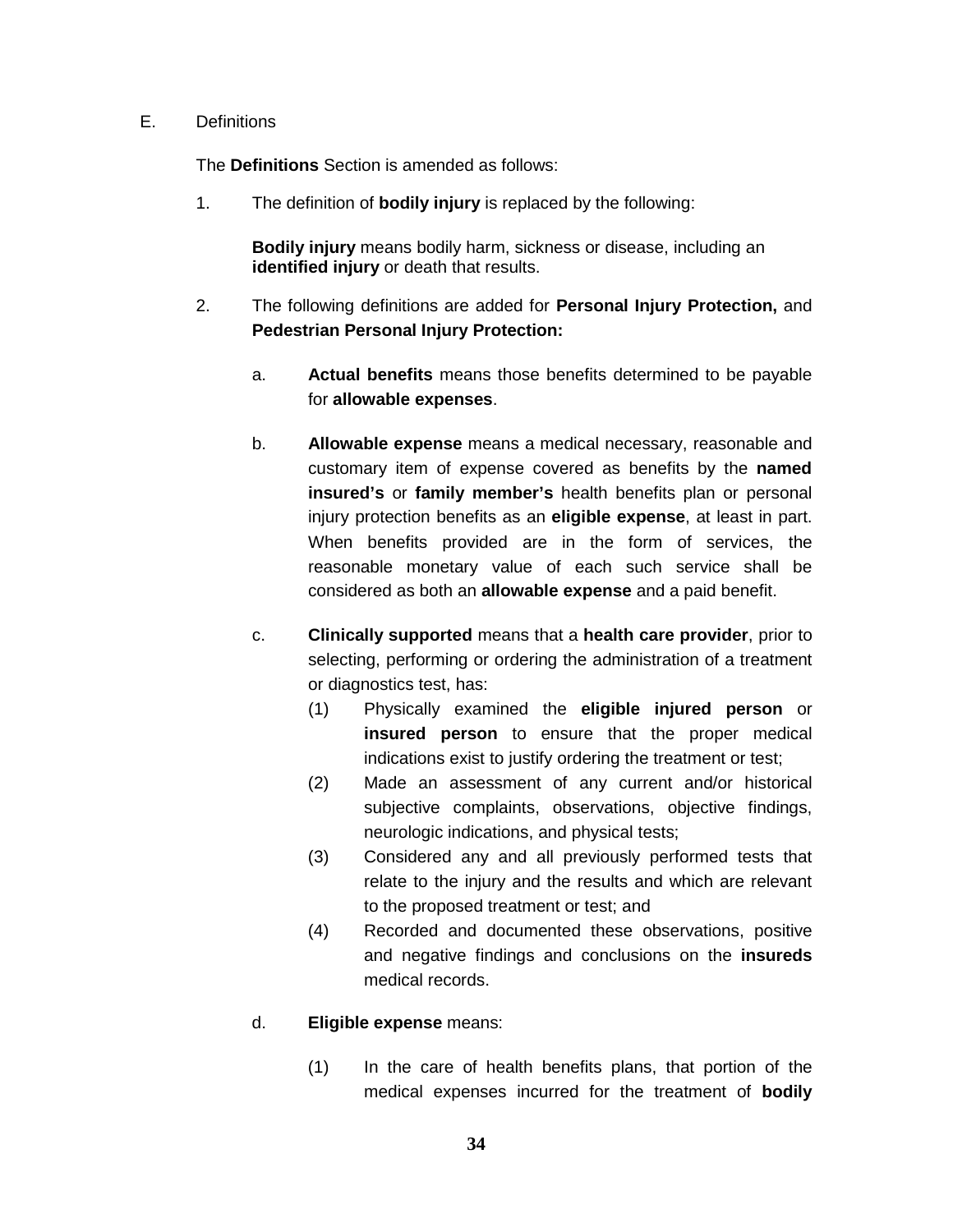**injury** which is covered under the terms and CONDITIONS of the plan, without application of the deductible(s) and copayment(s), if any.

- (2) In the case of personal injury protection benefits, that portion of the medical expenses incurred for the treatment of **bodily injury** which, without considering any deductible and co-payment, shall not exceed:
	- (a) The percent or dollar amounts specified on the medical fee schedules, or the actual billed expense, whichever is less; or
	- (b) The reasonable amount, as determined by us, considering the medical fee schedules for similar services or equipment in the region where the service or equipment was provided, when an incurred medical expense is not included on the medical fee schedules.
- e. **Emergency care** means all treatment of a **bodily injury** which manifests itself by acute symptoms of sufficient severity such that absence of immediately attention could reasonably be expected to result in death, serious impairment to bodily functions or serious dysfunction to a bodily organ or part. Such emergency care shall include all medical necessary care immediately following an **occurrence**, including but not limited to, immediate prehospitalization care, transportation to a hospital or trauma center, emergency room care, surgery, critical and acute care. Emergency care extends during the period of initial hospitalization until the patient is discharged from acute care by the attending physician. Emergency care shall be presumed when medical care is initiated at a hospital within 120 hours of the **occurrence**.
- f. **Family member** means a person related to the **named insured** by blood, marriage or adoption (including a ward or foster child) who is a resident of the same household as the **named insured**.
- g. **Health care provider** means those persons licensed or certified to perform health care treatment or services compensable as medical expenses and shall include, but not be limited to:
	- (1) Hospital or healthcare facilities that are maintained by a State or any of its political subdivisions or licensed by the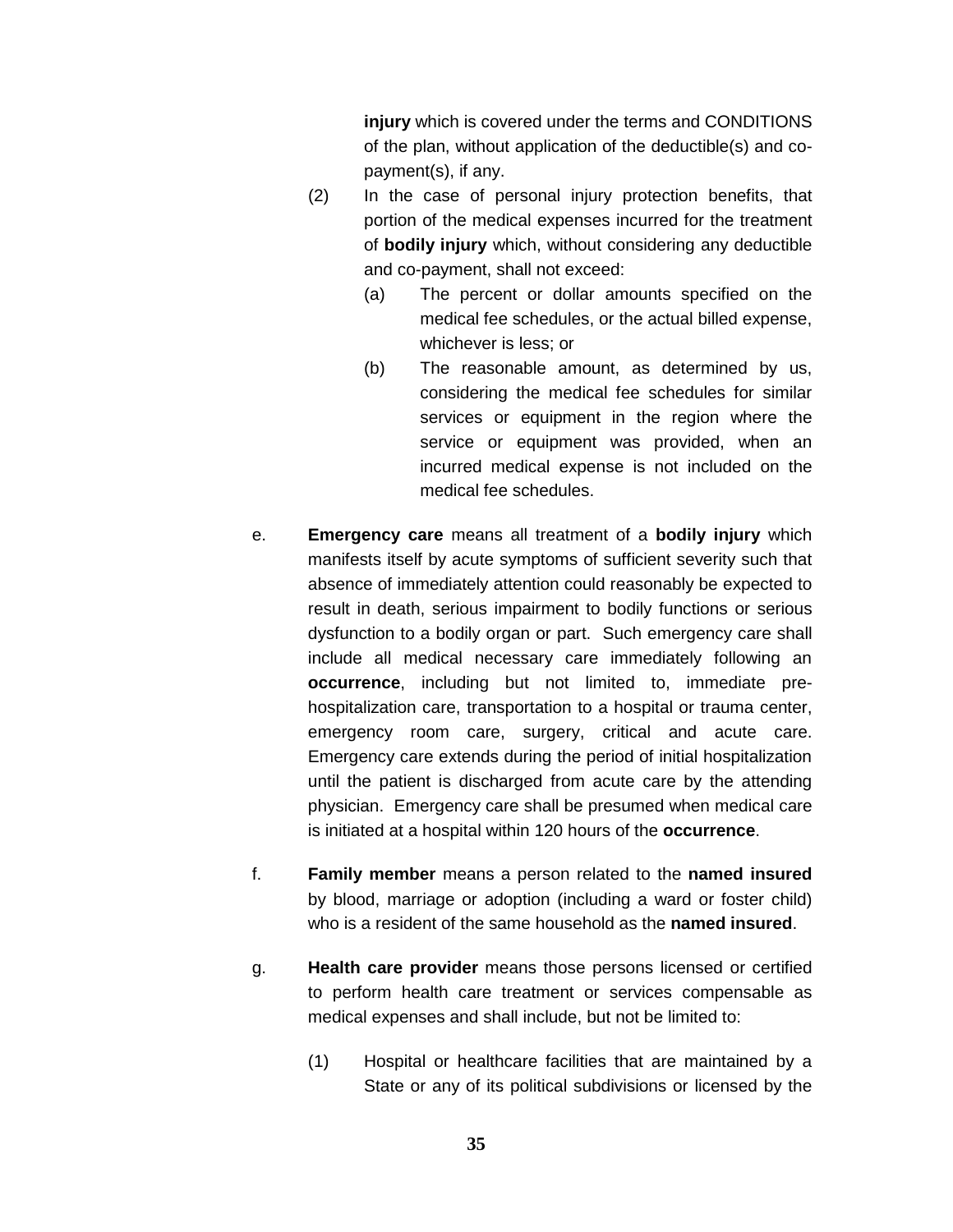Department of Health and Senior Services.

- (2) Other hospitals or health care facilities designated by the Department of Health and Senior Services to provide health care services, or other facilities, including facilities for radiology and diagnostic testing, free-standing emergency clinics or offices, and private treatment centers;
- (3) A non-profit voluntary visiting nurse organization providing health care services other than in a hospital;
- (4) Hospitals or other health care facilities or treatment centers located in other states or nations;
- (5) Physicians licensed to practice medicine and surgery;
- (6) Licensed chiropractors, dentists, optometrists, pharmacists, chiropodists (Podiatrists), psychologists, physical therapists, health maintenance organizations, orthotists and prosthetists, professional nurses occupational therapists, speech language pathologists, audiologists, physician assistants, physical therapists assistants and occupational therapy assistants;
- (7) Registered bio-analytical laboratories;
- (8) Certified nurse-midwives and nurse practitioners/clinical nurse-specialists; or
- (9) Providers of other health care services or supplies including durable medical goods.
- h. **Identify injury** means the following **bodily injuries** for which the New Jersey Department of Banking and Insurance has established standard courses of medically necessary diagnosis and treatment;
	- (1) Cervical Spine: Soft Tissue Injury;
	- (2) Cervical Spine: Herniated Disc/Radiculopathy;
	- (3) Thoracic Spine: Soft Tissue Injury;
	- (4) Thoracic Spine: Herniated Disc/Radiculopathy;
	- (5) Lumbar-Sacral Spine: Soft Tissue Injury;
	- (6) Lumbar-Sacral Spine: Herniated disc/Radiculopathy; and
	- (7) Any other **bodily injury** for which the New Jersey Department of Banking and Insurance has established standard courses of appropriate diagnosis and treatment.
- i. **Income** means salary, wages, tips commissions, fees and other earnings derived from work or employment.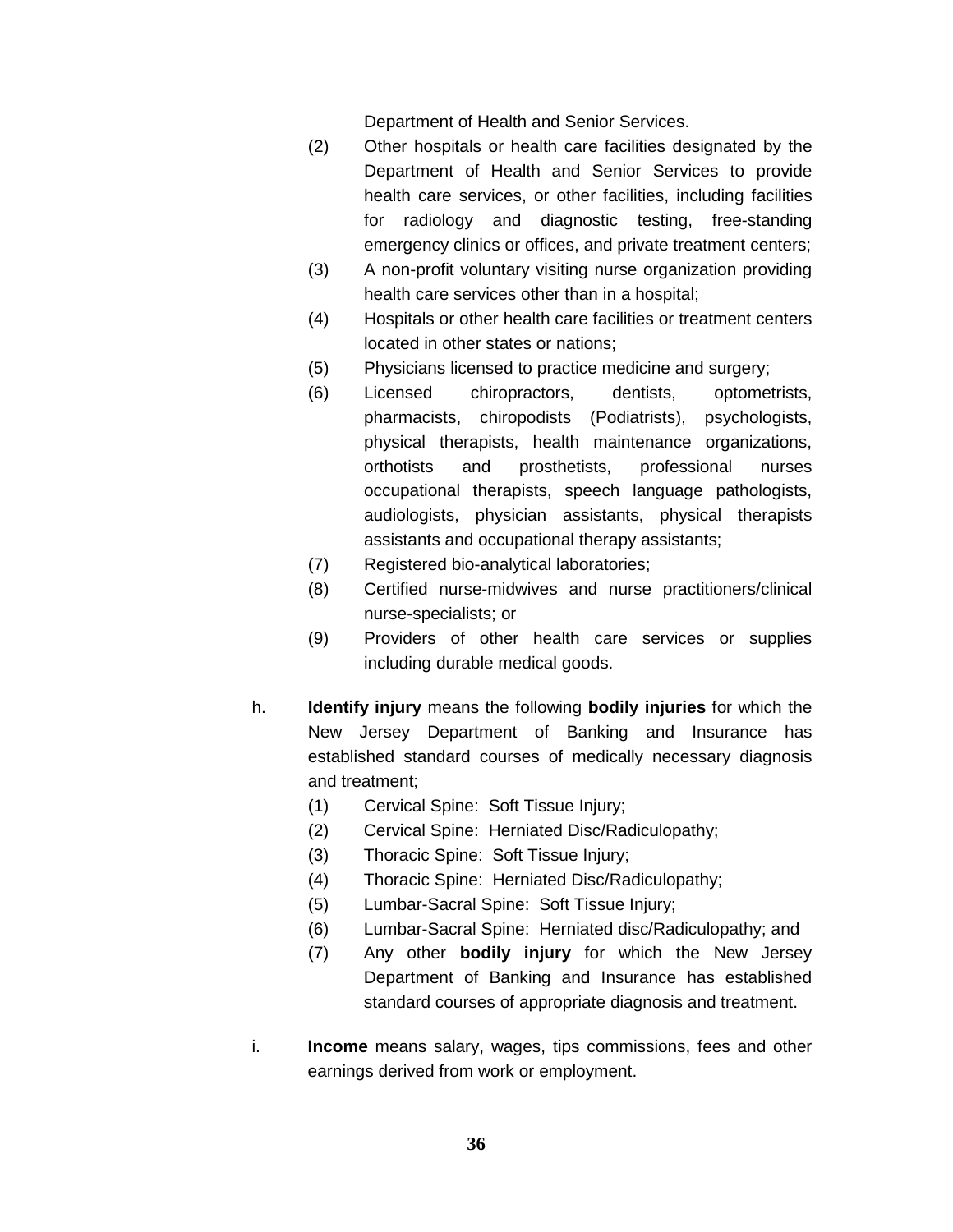- j. **Income producer** means a person who, at the time of the **occurrence**, was in an occupational status, earning or producing income.
- k. **Named insured** means the person or organization named in General Endorsements (SNS Gen **01-01** (04/10) and SNS GEN **01-06** (04-10) of Policy #CP0513640, if an individual, includes his or her spouse if the spouse is a resident of the household of the **named insured**, except that if the spouse ceases to be a resident of the same household, the spouse shall be a **named insured** for the full term of the Policy in effect at the time of cessation of residency. If the covered **auto** is owned by a farm family copartnership or corporation, the term **named insured** also includes the head of the household of each family designated in the Policy as having a working interest in the farm.
- l. **Pedestrian** means any person who is not occupying, using, entering into, or alighting from a vehicle propelled by other than muscular power and designed primarily for use on highways, rails and tracks.
- m. **Private passenger auto** means a self-propelled vehicle designed for use principally on public roads and which is one of the following types:
	- (1) A private passenger or station wagon type auto;
	- (2) A van, a pickup or panel truck or delivery sedan; or
	- (3) A utility auto designed for personal use as a camper or motor home or for family recreational purposes

A **private passenger auto** does not include:

- (a) A motorcycle;
- (b) An auto used as a public or livery conveyance for passengers;
- (c) A pickup or panel truck, delivery sedan or utility auto customarily used in the occupation, profession or business of an **insured** other than farming or ranching; or
- (d) A utility auto customarily used for the transportation of passengers other than members of the user's family or their guests.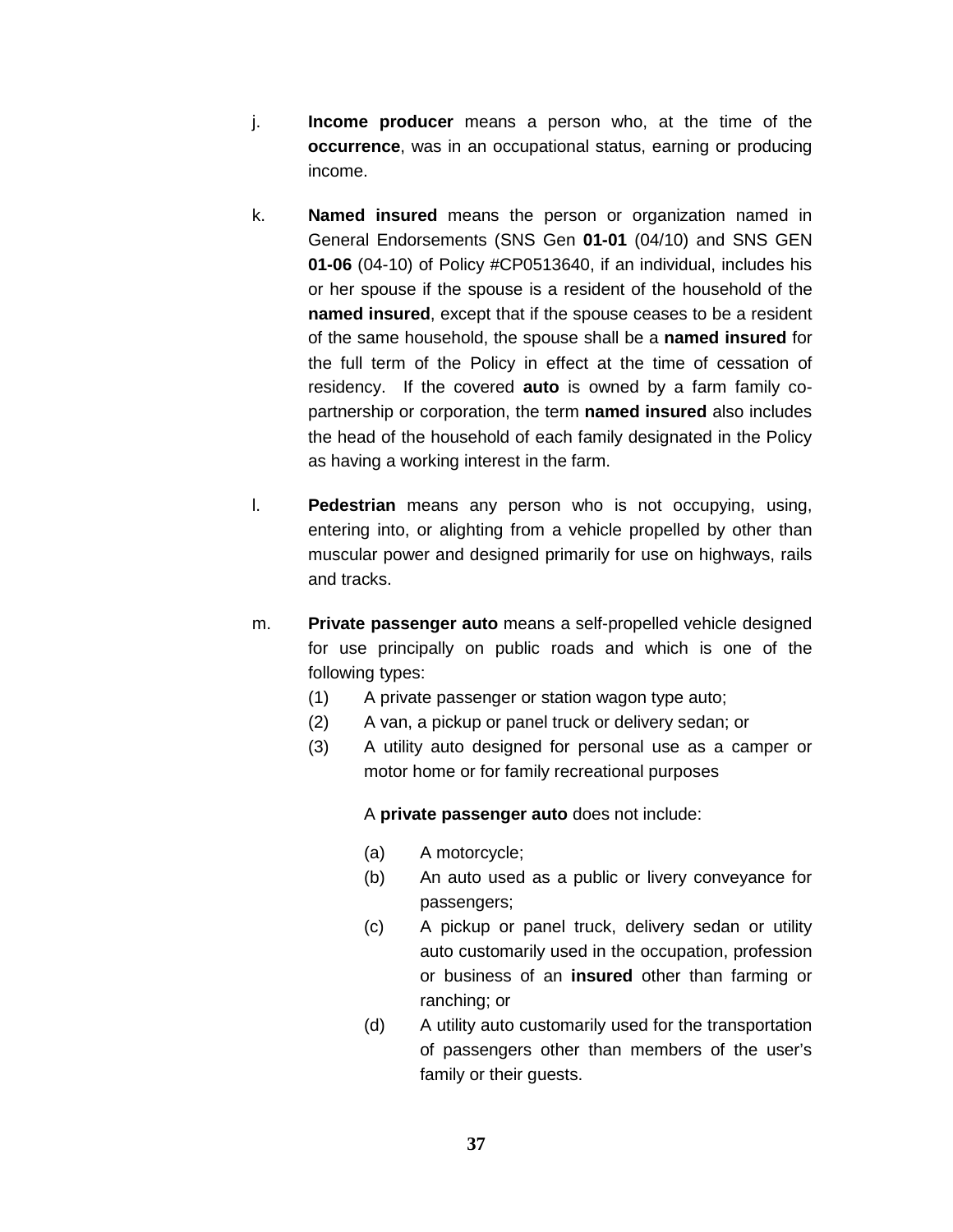3. The following definition is added to the **Definitions** Section for **Personal Injury Protection**:

# **Eligible injured person** means:

- a. The **named insured** and, if the **named insured** is an individual, any **family member**, if the **named insured** or the **family member** sustains **bodily injury**:
	- (1) As a result of any **occurrence** while occupying, using, entering into or alighting from a **private passenger auto**, or
	- (2) While a **pedestrian**, caused by a **private passenger auto** or by an object propelled by or from a **private passenger auto**.
- b. Any other person who sustains **bodily injury**:
	- (1) While, with **your** permission, that person is occupying, using, entering into or alighting from the covered **auto**; or
	- (2) While a **pedestrian**, caused by the covered **auto** or as a result of being struck by an object propelled by or from the covered **auto.**
- 4. The following are added to the **Definitions** Section for **Pedestrian Personal Injury Protection**:
	- a. **Eligible injured person** means:

A person who sustains **bodily injury** while a **pedestrian**, caused by an **Insured motor vehicle** or as a result of being struck by an object propelled by or from the **insured motor vehicle**.

b. **Insured motor vehicle** means a self-propelled motor vehicle designed for use principally on public roads, which is not a **private passenger auto** and to which the liability coverage of this Coverage Form applies.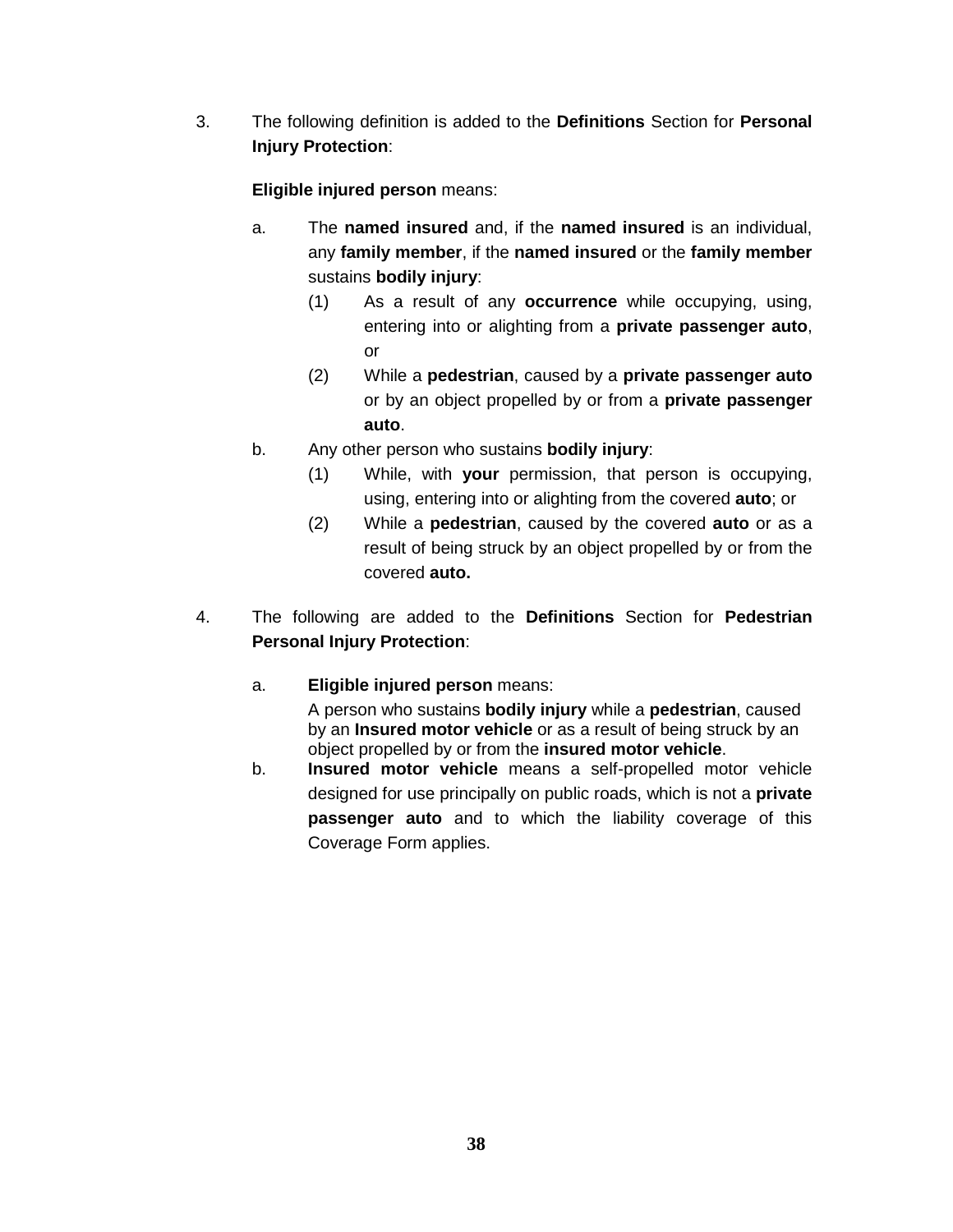# **ADDENDUM II**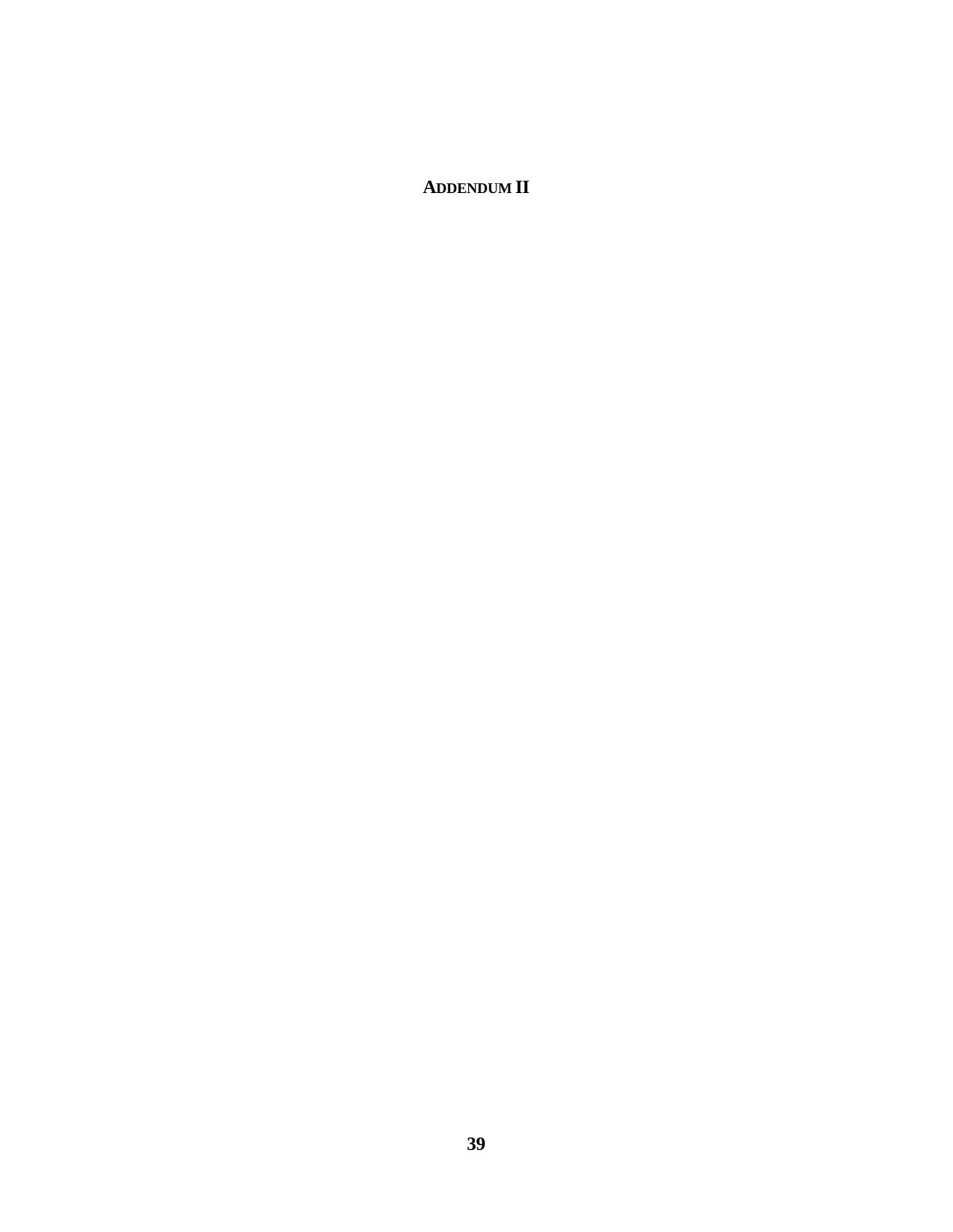### 2015 Risk Management Plan Addendum #2 New Jersey Uninsured and Underinsured Motorists Coverage

With respects to coverage provided by this Addendum, the provisions of Policy #CP0513640 – Coverage forms CA 00 01 12 93, IL 00 17 11 98, IL 00 21 07 02, IL 02080702 apply unless modified by this Addendum.

This Addendum is effective January 1, 2015.

Limit of Insurance:

| Bodily Injury:          | \$15,000 per person<br>\$30,000 per accident |
|-------------------------|----------------------------------------------|
|                         |                                              |
| <b>Property Damage:</b> | \$5,000 per accident                         |

#### A. Coverage

1. **We** will pay all sums the insured is legally entitled to recover as compensatory damages from the owner or driver of an **uninsured and underinsured motor vehicle**. The damages must result from bodily injury sustained by the insured, or **property damage** caused by an accident. The owner's or driver's liability for these damages must result from the ownership, maintenance or use of an **uninsured and underinsured motor vehicle**.

2

With respect to damages resulting from an occurrence with an underinsured motor vehicle, we will pay under this coverage only if a. or b. applies:

- a. The limit of any applicable liability bonds or policies have been exhausted by judgments or payments ; or
- b. A tentative settlement has been made between an insured and the insurer of an underinsured motor vehicle and we:
	- (1) Have been given prompt written notice of such tentative settlement; and
	- (2) Advanced payment to the insured in an amount equal to the tentative settlement within 30 days after receipt of notification.
- 3. Any judgment for damages arising out of a suit brought without **our** consent is not binding on us.
- B. Who is An Insured

If the Named Insured is designated in the General Endorsements (SNS Gen **01-01** (04/10) and SNS GEN **01-06** (04-10) of Policy #CP0513640 as:

- 1. An individual, then the following are insured:
	- i. The Named Insured and any family members.
		- ii. Anyone else **occupying** a covered auto or a temporary substitute for a covered auto. The covered auto must be out of service because of its breakdown, repair, servicing, loss or destruction.
		- iii. Anyone for damages he or she is entitled to recovery because of bodily injury sustained by another insured.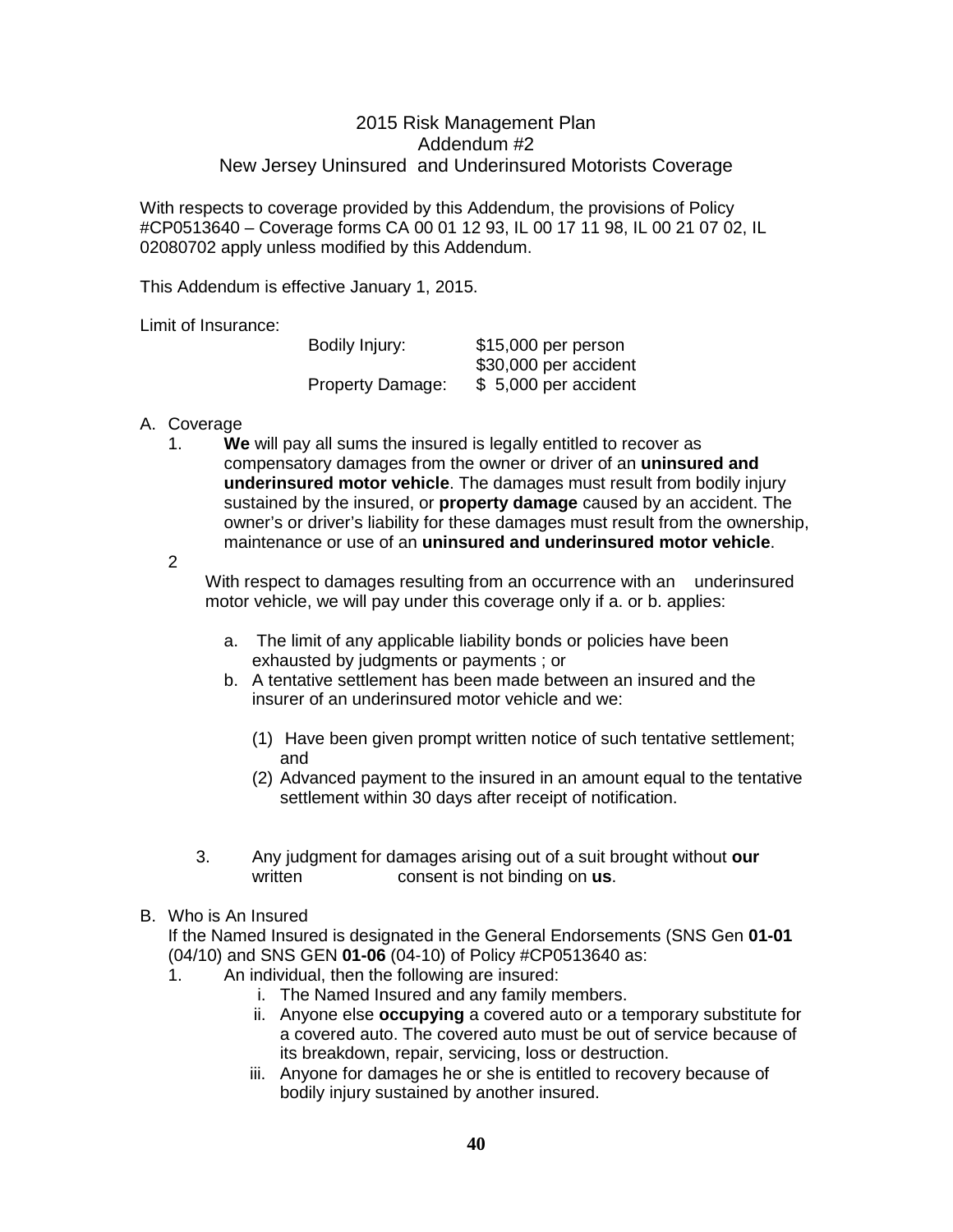- 2. A partnership, limited liability company, corporation or any other form of organization, then the following are insureds:
	- i. Anyone **occupying** a covered auto or a temporary substitute for a covered auto. The covered auto must be out of service because of its breakdown, repair, servicing, loss or destruction.
	- ii. Anyone for damages he or she is entitled to recover because of bodily injury sustained by another insured.

## C. Exclusions

This insurance does not apply to any of the following:

- 1. With respect to an **uninsured and underinsured motor vehicle**, any claim settled without our consent.
- 2. Damages for pain, suffering and inconvenience resulting from bodily injury caused by an accident involving an **uninsured and underinsured motor vehicle** unless the injured person has a legal right to recover damages for such pain, suffering and inconvenience under the New Jersey Automobile Reparation Reform Act. The injured person's legal right to recover damages for pain, suffering and inconvenience under the New Jersey Automobile Reparation Reform Act will be determined by the liability tort limitation, if any, applicable to that person.
- 3. The direct or indirect benefit of any insurer or self-insurer under any workers' compensation, disability benefits or similar law.
- 4. The direct or indirect benefit of any insurer of property.
- 5. Anyone using a vehicle without a reasonable belief that the person is entitled to do so.
- 6. **Property damage** for which the Insured had been or is entitled to be compensated by other property or physical damage insurance.
- 7. The first \$500 of the amount of **property damage** to the property of each insured as the result of any one accident.
- 8. **Property damage** caused by a hit-and-run vehicle.<br>9 Punitive or exemplary damages.
- Punitive or exemplary damages.
- 10. Bodily injury or **property damage** sustained by an Insured who Is an owner of a motor vehicle:
	- i. Insured under a basic automobile insurance policy issued in accordance with New Jersey law or regulation; or
	- ii. Required to be insured in accordance with New Jersey law or regulation, but not insured for this coverage or any similar coverage.

However, this exclusion does not apply to an individual Named Insured, and such Named Insured's spouse, unless the individual Named Insured or such Named Insured's spouse are **occupying**, at the time of an accident, a motor vehicle described in Subparagraph a. or b. under Item B Who is An Insured.

- D. Limit of Insurance
	- 1. Regardless of the number of covered autos, insureds, premiums paid, claims made or vehicles involved in the accident, the Limit of Insurance shown in this Addendum for Uninsured Motorists Coverage is the most we will pay for all damages resulting from any one accident with an **uninsured and underinsured motor vehicle**.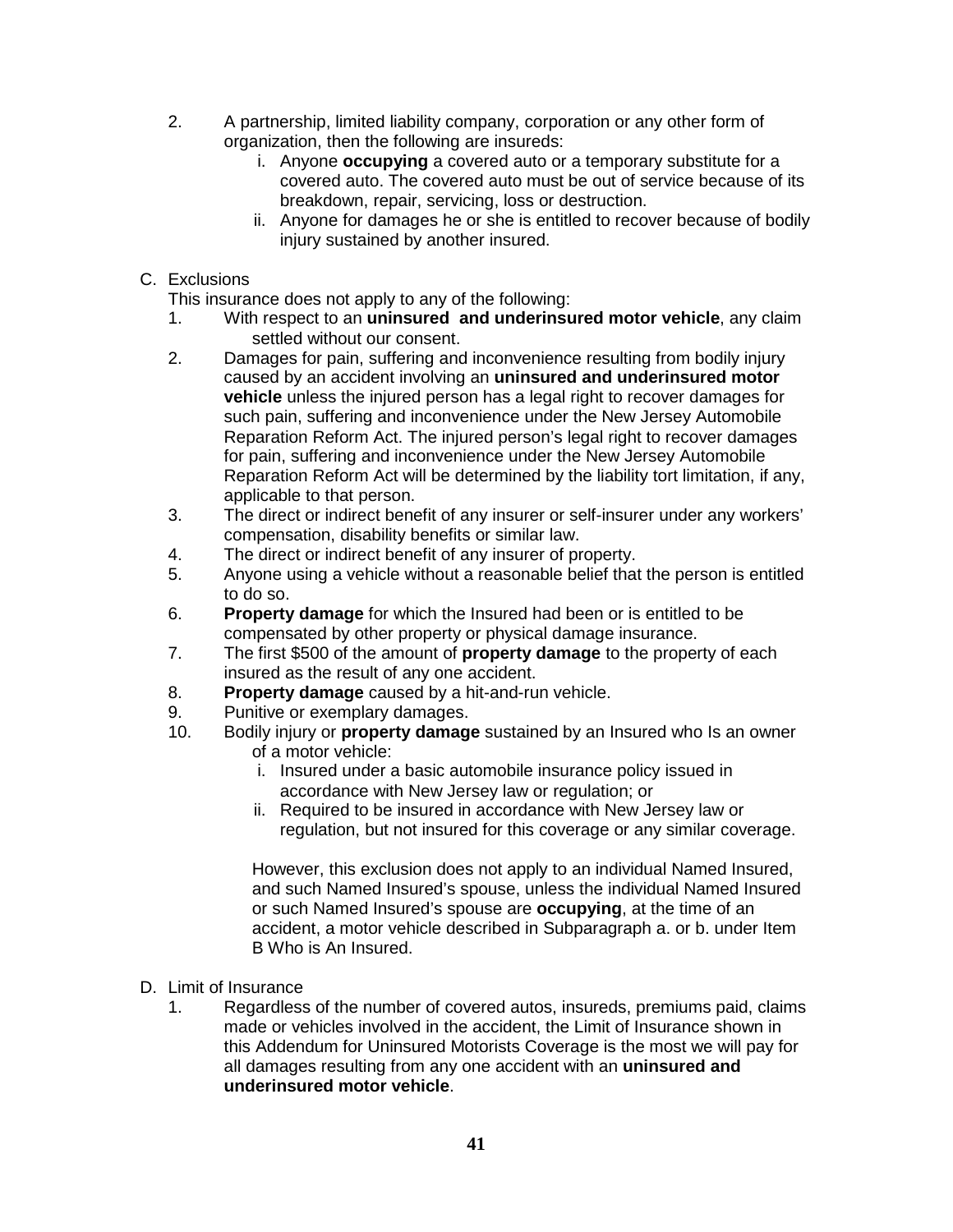- i. However, subject to our maximum limit of Insurance for this coverage, if:
	- 1. An insured is not the individual named insured under this Coverage;
	- 2. That Insured is an individual named insured under one or more other policies providing similar coverage; and
	- 3. All such other policies have a limit of insurance for similar coverage which is less than the Limit of Insurance for this coverage; then the most **we** will pay for all damages resulting from any one accident with an **uninsured and underinsured motor vehicle** shall not exceed the highest applicable limit of insurance under any coverage from or policy providing coverage to that insured as an individual named insured.
- ii. However, subject to our maximum Limit of Insurance for this coverage, if;
	- 1. An insured is not the individual named insured under this Addendum or any other policy;
	- 2. That insured is insured as a **family member** under one or more other policies providing similar coverage; and
	- 3. All such other policies have a limit of insurance for similar coverage which is less than the Limit o f Insurance for this coverage;

Then the most **we** will pay for all damages resulting from any one accident with an **uninsured and underinsured motor vehicle** shall not exceed the highest applicable limit of insurance under any coverage form or policy provide coverage to that Insured as a **family member**.

- 2. With respect to damages resulting from an accident involving an **uninsured and underinsured motor vehicle, we** will not make a duplicate payment under this Coverage for any element of loss for which payment has been made by or for anyone who is legally responsible.
- 3. No one will be entitled to receive duplicate payments for the same elements of loss under this Addendum and any Liability Coverage Form or Endorsement within Policy #CP0513640.

**We** will not pay for element of loss if a person is entitled to receive payment for the same elements of loss under any personal injury protect benefits.

E. Conditions

All "Other Insurance" Conditions stated in Policy #CP0513640 are deleted in their entirely and replaced with the following:

If there is other applicable insurance available under one or more policies or provisions of coverage:

1. The maximum recovery under all coverage forms or policies combined may equal but not exceed the highest applicable limit for any one vehicle under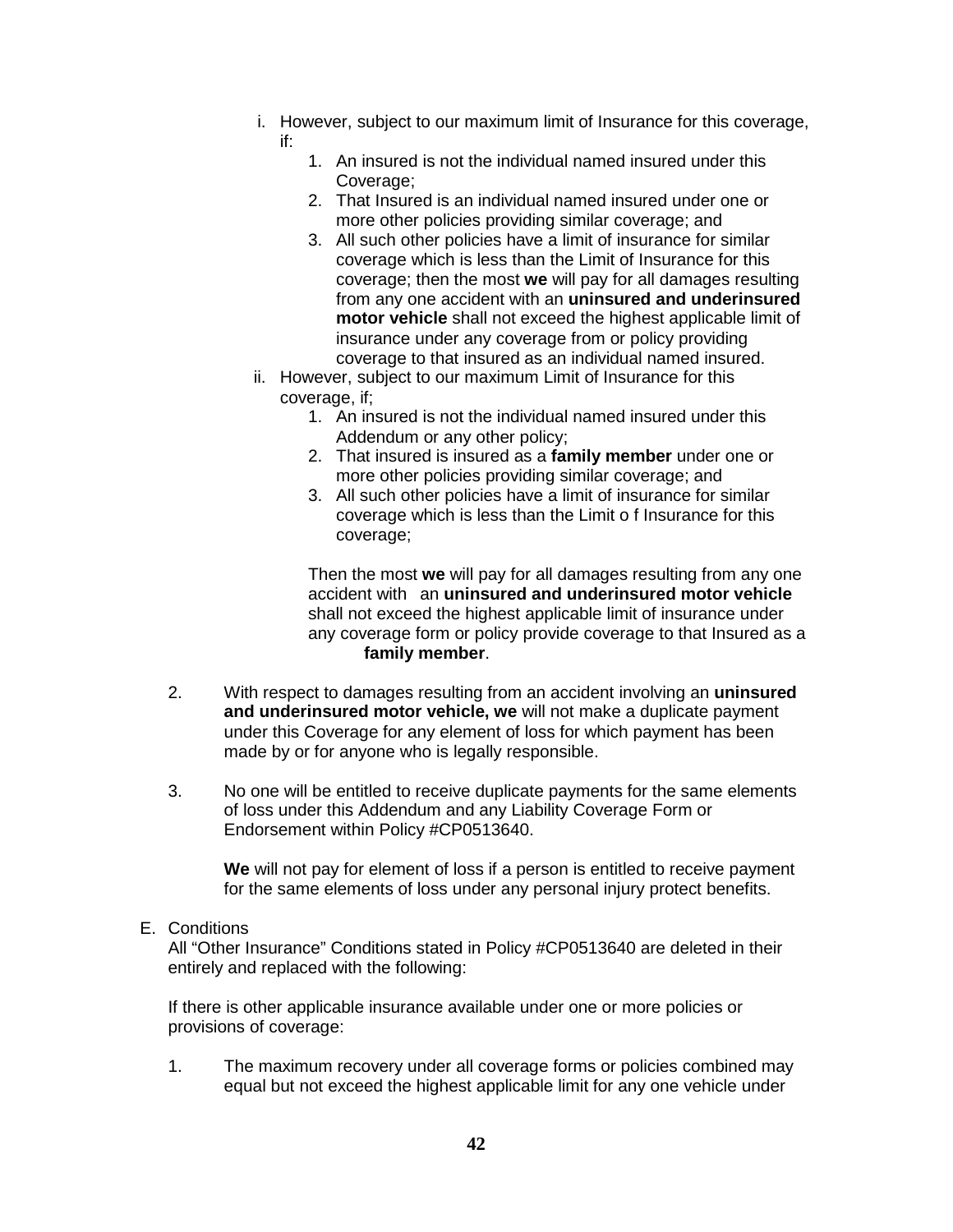any coverage form or policy provided coverage on either a primary or excess basis.

However, if an Insured is:

- i. An individual named insured under one or more policies providing similar coverage; and
- ii. Not **occupying** a vehicle owned by that individual named insured;

then any recovery for damages for bodily injury or **property damage** for that insured may equal but not exceed the highest applicable limit for any one vehicle under any coverage form or policy provided coverage to that insured as an individual named insured.

However, if an insured is:

- i. Insured as a family member under one or more policies providing similar coverage;
	- and
- ii. Not an individual named insured under this or any other Policy;

then any recovery for damages for bodily injury or **property damage** for that insured may equal but not exceed the highest applicable limit for any one vehicle under any coverage form or Policy provided coverage to that insured as a **family member**.

- 2. Any insurance provide with respect to a vehicle the Named Insured does not own shall be excess over any other collectible uninsured motorist's insurance providing coverage on a primary basis.
- 3. If the coverage under this Addendum is provided:
	- i. On a primary basis, **we** will pay only **our** share of the loss that must be paid under insurance providing coverage on a primary basis. Our share is the proportion that **our** limit of liability bears to the total of all applicable limits of liability for coverage on a primary basis.
	- ii. On an excess basis, **we** will pay **only** our share of the loss that must be paid under insurance providing coverage on an excess basis. **Our** share is the proportion that our limit of liability bears to the total of all applicable limits of liability for coverage on an excess basis.
- F. Duties In The Event of Accident

All provisions as stated in Policy #CP0513640 and the following:

- 1. Promptly notify the policy if a hit-and-run driver is involved; and
- 2. Promptly send **us** copies of the legal papers if a suit is brought.
- 3. A person seeking coverage under this Addendum must also promptly notify **us**, in writing, of a tentative settlement between the **insured** and the insurer of an **underinsured motor vehicle**, and allow us to advance payment to that **insured** in an amount equal to the tentative settlement within 30 days after receipt of notification to preserve **our** rights against the insurer, owner or operator of such **underinsured motor vehicle**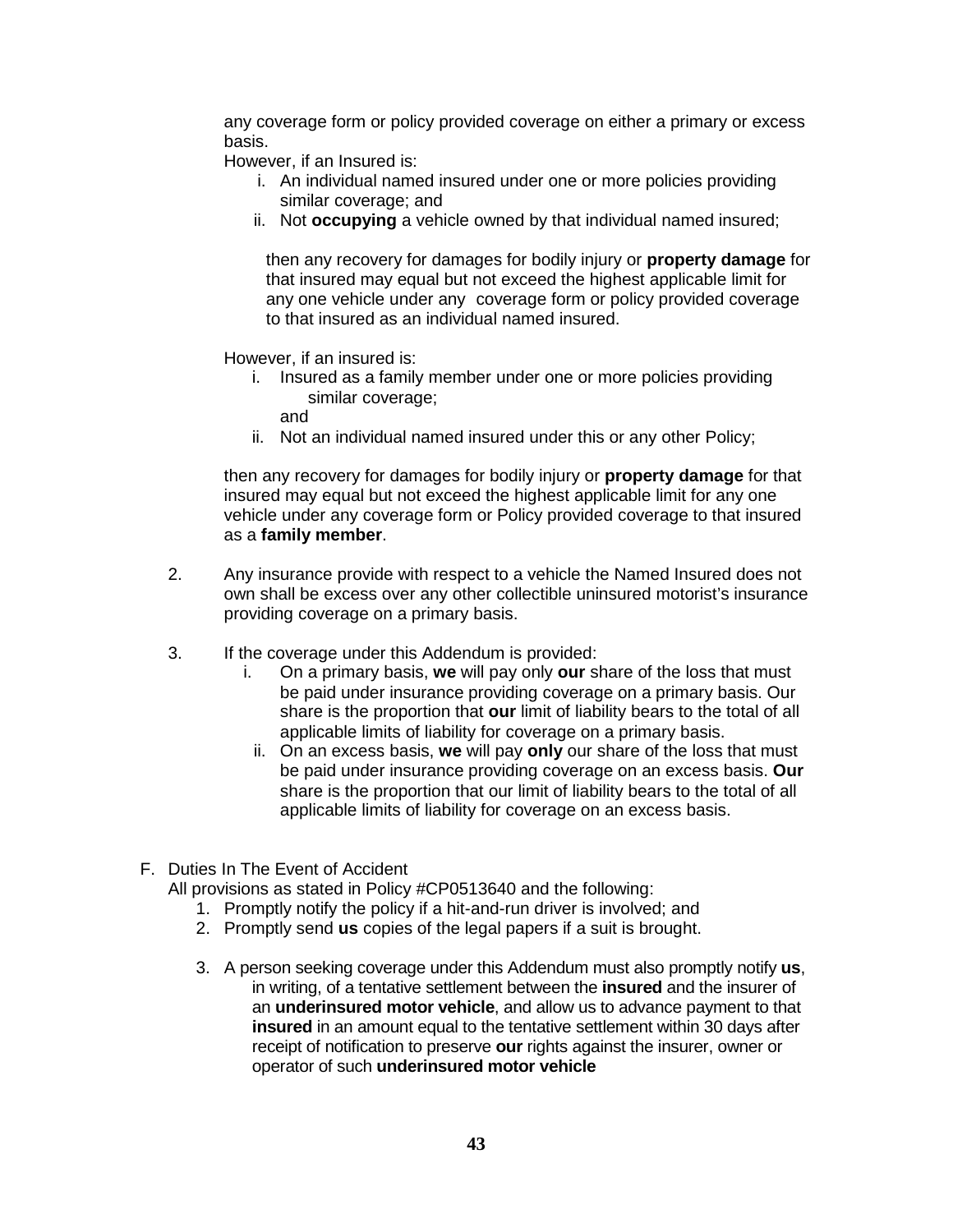G. Transfer of Rights of Recovery Against Others To Us

If **we** make any payment and the insured recovers from another party, the insured shall hold the proceeds in trust for us and pay us back the amount we have paid. Our rights do not apply under this provision with respect to damages caused by an **occurrence** with an **underinsured motor vehicle** if we:

- a. Have been given prompt notice in writing of a tentative settlement between an insured and the insurer of an **underinsured motor vehicle**; and
- b. Fail to advance payment to the **insured** in an amount equal to the tentative settlement within 30 days after receipt of notification

If **we** advance payment to the **insured** in an amount equal to the tentative settlement within 30 days after receipt of notification:

(1) That payment will be separate from any amount the **insured** is entitled to recover

Under the provisions of this endorsement; and

- (2) **We** also have a right to recover the advanced payment
- H. Arbitration
	- 1. If **we** and an insured disagree whether the insured is legally entitled to recover damages from the owner or driver of an uninsured and underinsured motor vehicle or do not agree as to the amount of damages that are recoverable by that insured, then the matter may be arbitrated. However, disputes concerning coverage under this Addendum may not be arbitrated. Either party may make a written demand for arbitration. In this event each party will select an arbitrator. The two arbitrators will select a third. If they cannot agree within 30 days, either may request that selection be made by a judge of a court having jurisdiction. Each party will pay the expense it incurs and bear the expenses of the third arbitrator equally.
	- 2. Unless both parties agree otherwise, arbitration will take place in the county in which the insured lives. Local rules of law as to arbitration procedure and evidence will apply. A decision agreed to by two of the arbitrators will be binding.
- G. Additional Definitions
	- 1. **Family member** means a person related to an individual Named Insured by blood, marriage, or adoption who is a resident of such Named Insured's household, including a ward or foster child.
	- 2. **Insured/we/us/our** means Gloucester County Insurance Commission<br>3. **Occupying** means in upon, getting in, on, or out off.
	- **Occupying** means in, upon, getting in, on, or out off.
	- 4. **Property damage** means damage to a covered auto, or to any property of an insured while contained in a covered auto.
	- 5. **Underinsured motor vehicle** means the following:
		- i. With respect to an **insured** who:
			- 1. Is not the individual named insured under this Addendum; and
			- 2. Is an individual named insured under one or more other policies providing similar coverage

 **Underinsured motor vehicle** means a land motor vehicle or **trailer** of any type to which a liability bond or Policy applies at the time of an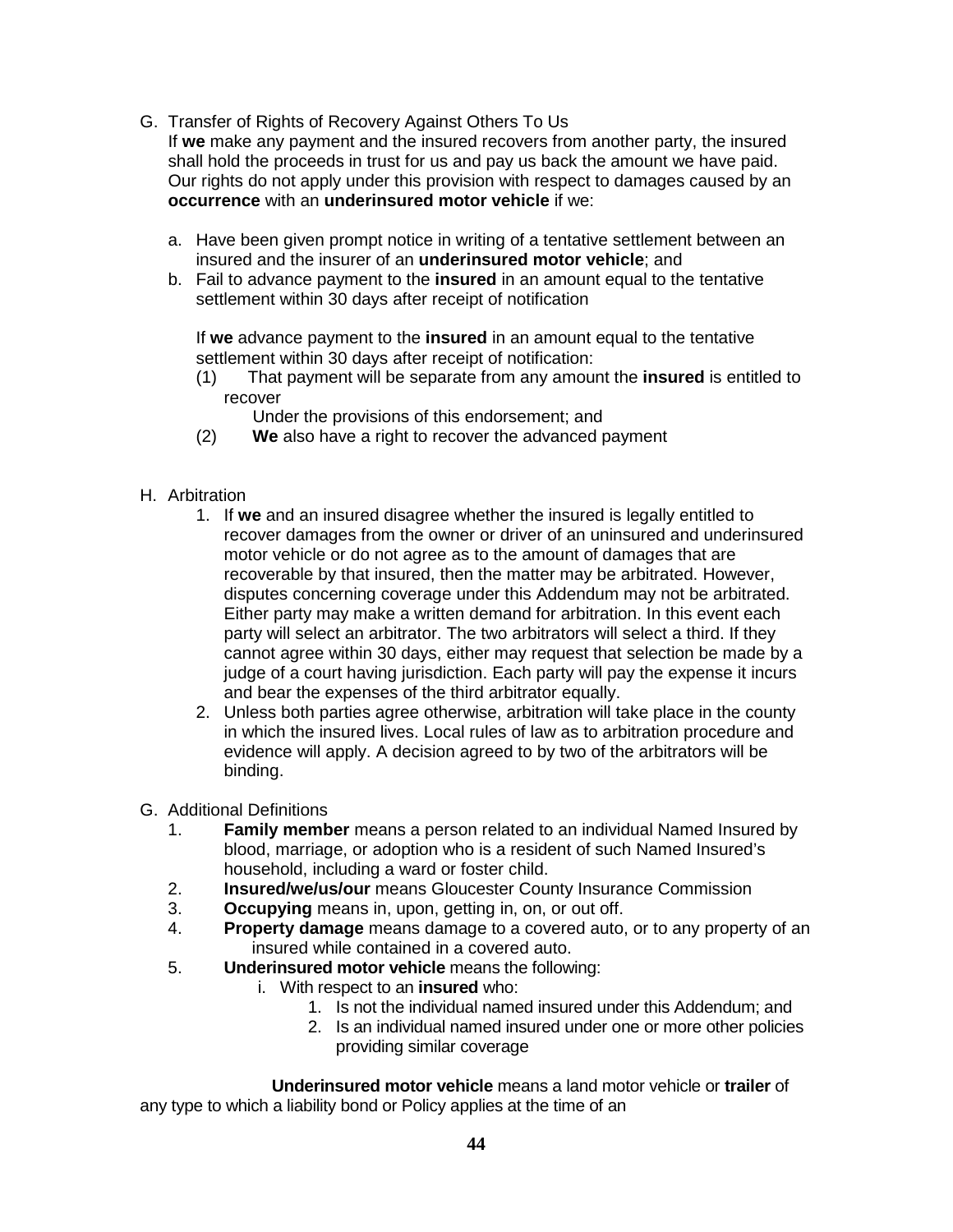**occurrence** but its limit of liability is less than the highest applicable limit of liability under any coverage form or Policy providing coverage to that

**insured** as an individual named insured

- ii. With respect to an **insured** who:
	- 1. Is not the individual named insured under this Policy or any other Policy; and
	- 2. Is insured as a **family member** under one or more other policies providing similar coverage,

 **Underinsured motor vehicle** means a land motor vehicle **trailer** any type to which a liability bond or Policy applies at the time of an **occurrence** but its limit for liability is less than the highest applicable limit of liability under any coverage form or Policy providing coverage **insured** as a **family member**

with respect to any other **insured** who is not described in paragraphs i. or ii. above, underinsured motor vehicle means a land motor vehicle or trailer of any type to which a liability bond or policy applies at the time of an occurrence but its limit of liability is less than the limit of insurance for this coverage.

however, an **underinsured motor vehicle** does not include any vehicle:

- 3. Owned or operated by a self-insurer under any applicable motor vehicle law;
- 4. Owned by any governmental unit or agency
- 5. Operated on rails or crawler treads;
- 6. Designed for use mainly off public roads while not on public roads; or
- 7. While located for use as a residence or premises
- 8. Owned by or furnished or available for the regular use of the named Insured or, if the Named insured is an individual, any **family member**.
- 6. **Uninsured motor vehicle** means a land motor vehicles or trailer:
	- i. For which no liability bond or policy applies as the time of an accident;
	- ii. For which an insuring or bonding company denies coverage or is or becomes insolvent; or
	- iii. That, with respect to damages for bodily injury only, is as hit-and-run vehicle whose operator or owner cannot be indentified and that hits, or causes an accident resulting in bodily injury without hitting:
		- 1. An individual Named Insured or any family member;
		- 2. A vehicle that the Named Insured or any family member, if the Named Insured is an individual, and occupying; or
		- 3. a covered auto.

However, uninsured motor vehicle does not include any vehicle: